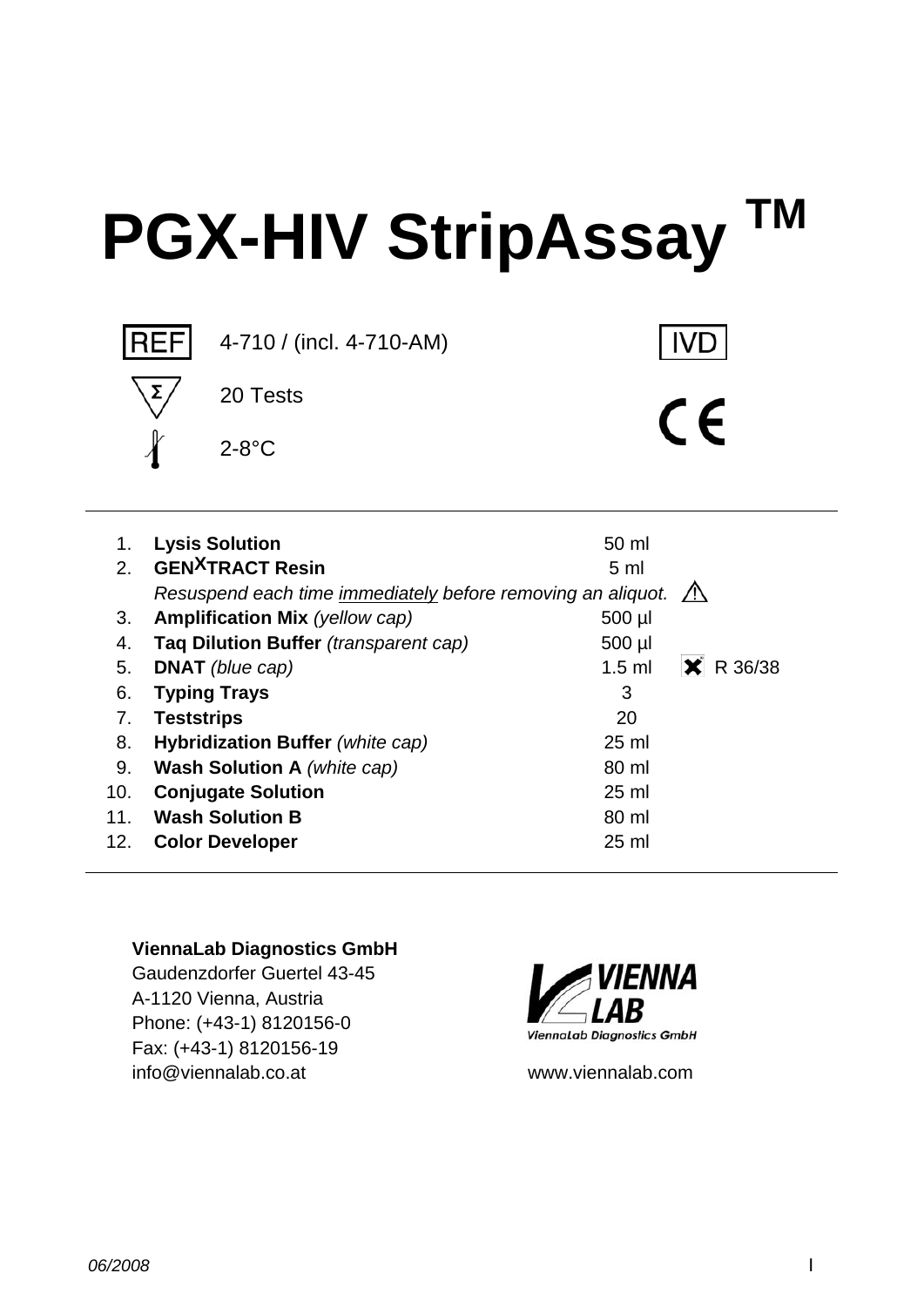

*Fig. 1: Teststrip Design Note: Teststrip is not drawn in real size and must not be used for interpretation of results!*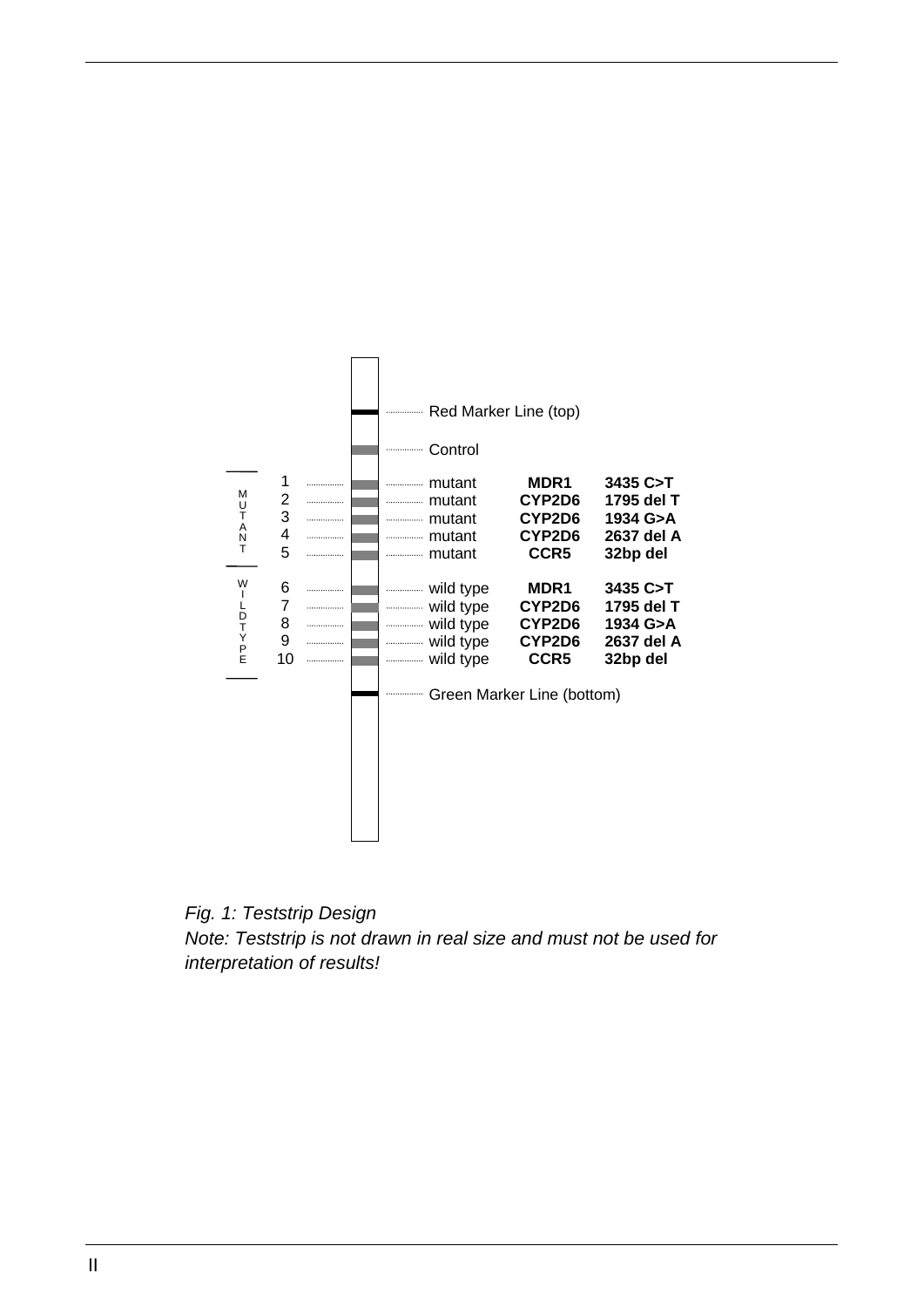# Instructions for use

## **I. INTENDED USE**

Assay for the identification of genotypes associated with response to HIV highly active antiretroviral therapy (HAART) based on polymerase chain reaction (PCR) and reversehybridization.

## **II. METHODOLOGY**

The procedure includes three steps: (1) DNA isolation, (2) PCR amplification using biotinylated primers, (3) hybridization of amplification products to a test strip containing allele-specific oligonucleotide probes immobilized as an array of parallel lines (Fig. 1). Bound biotinylated sequences are detected using streptavidin-alkaline phosphatase and color substrates.

The assay covers 5 polymorphic loci: MDR1 3435 C>T, CYP2D6 1795delT (2D6\*6), CYP2D6 1934 G>A (2D6\*4), CYP2D6 2637delA (2D6\*3), CCR5 32bp deletion.

Further genetic information is available at OMIM Online Mendelian Inheritance in Man: www.ncbi.nlm.nih.gov/entrez/query.fcgi?db=OMIM

#### **III. KIT COMPONENTS**

See list of all kit components on page I.

**X** DNAT contains 1.6% NaOH (R 36/38).

Amplification Mix, Taq Dilution Buffer, Conjugate Solution, Wash Solution B contain 0.05% NaN<sub>3</sub>. Conjugate Solution contains streptavidin-alkaline phosphatase. Color Developer contains nitro blue tetrazolium (NBT) and 5-bromo-4-chloro-3-indolyl phosphate (BCIP).

#### *Store all reagents at 2-8°C when not in use !*

#### **IV. MATERIALS REQUIRED BUT NOT SUPPLIED**

In addition to standard molecular biology laboratory equipment, the following is needed:

- Adjustable microcentrifuge capable of 3,000-12,000 rpm (1,000-12,000 x g)
- Incubator (e.g. heating block, water bath) capable of  $56^{\circ}$ C and  $98^{\circ}$ C ( $\pm 2^{\circ}$ C)
- Thermocycler and suitable thin-walled plastic reaction tubes/strips
- Taq DNA polymerase
- Waterbath with shaking platform and adjustable temperature (45 $^{\circ}$ C ± 0.5 $^{\circ}$ C)
- Vacuum aspiration apparatus
- Shaker (rocker or orbital shaker)
- • *Optional: agarose gel electrophoresis equipment (for control of amplification products)*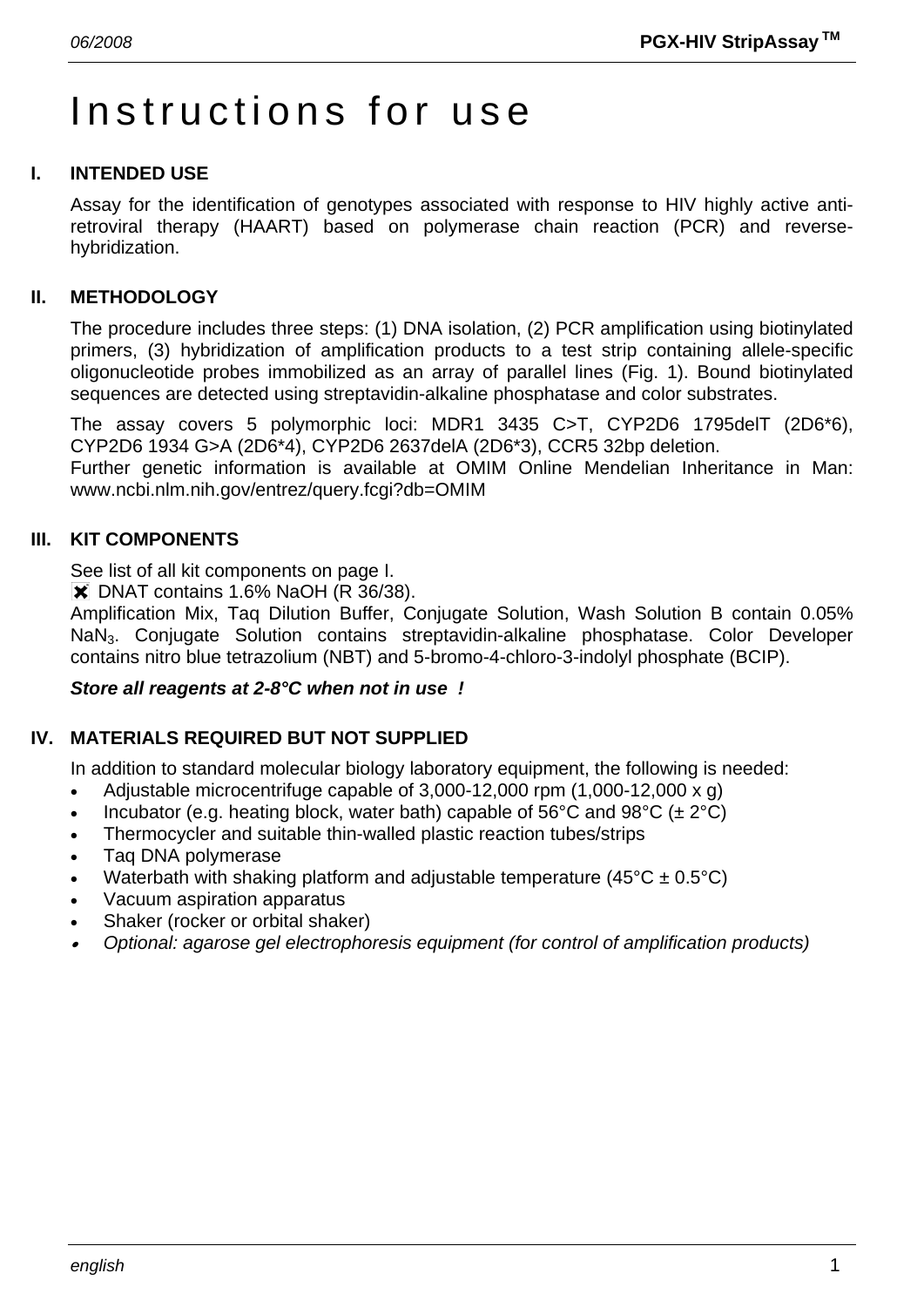## **V. ASSAY PROCEDURE**

#### **1. DNA Isolation**

*Use fresh or frozen blood with EDTA or citrate anticoagulant; avoid blood containing heparin. Do not store blood for more than 3 days at ambient temperature or more than 1 week at 2-8°C before use. Blood which has been kept frozen for more than one year, or gone through more than three freeze-thaw cycles is unsuitable to be used in this procedure.* 

*Bring blood samples to room temperature. Mix well by carefully inverting blood collection tubes several times. Repeat mixing each time before withdrawing an aliquot of blood. Allow Lysis Solution and GENxTRACT Resin to reach room temperature.*

- Pipette **100 µl blood sample** into a 1.5 ml microtube with screw cap.
- Add **1 ml Lysis Solution**, close tube and mix by inverting several times.
- Let stand for **15 min.** at room temperature.
- Centrifuge for **5 min.** at **3,000 rpm** (approx. 1,000 x g) in a microcentrifuge.
- Remove and discard the upper (top) 1 ml of supernatant.
- Add **1 ml Lysis Solution**, close tube and mix by inverting several times.
- Centrifuge for **5 min.** at **12,000 rpm** (approx. 12,000 x g) in a microcentrifuge.
- Remove and discard the supernatant except for approx. 50 µl of a visible, soft pellet.
- Resuspend GEN<sup>X</sup>TRACT Resin by swirling the bottle thoroughly.
- Add **200 µl GEN<sup>X</sup>TRACT Resin** to the pellet. Close tube and vortex for 10 sec. *GENxTRACT Resin sediments quickly. Repeat resuspension each time immediately before removing another aliquot.*
- Incubate for **20 min.** at **56°C**. Vortex for 10 sec.
- Incubate for **10 min.** at **98°C**. Vortex for 10 sec.
- Centrifuge for **5 min.** at **12,000 rpm** in a microcentrifuge. Cool on ice.

*The resulting supernatant contains DNA template suitable for immediate use in PCR. For further storage, the supernatant should be transferred into a fresh tube and kept refrigerated (2-8°C; up to one week) or frozen at -20°C.* 

#### **2.** *In Vitro* **Amplification (PCR)**

*Keep all PCR reagents and DNA templates refrigerated throughout. Perform all steps until start of the thermal cycling program on ice (0-4°C).* 

- Prepare a fresh working dilution (0.2 U/µl) of **Taq DNA polymerase** in **Taq Dilution Buffer** (transparent cap).
- Prepare one reaction tube for each sample to be amplified. Place tubes on ice.
- For each sample prepare a final PCR reaction mix on ice:
	- **15 µl Amplification Mix** (yellow cap)
		- **5 µl diluted Taq DNA polymerase** (1U)
		- **5 µl DNA template**

 *If DNA templates not prepared by the kit isolation protocol (chapter V/1) are used, a DNA concentration range of 5-40 µg/ml (= 25-200 ng DNA per reaction) is recommended.*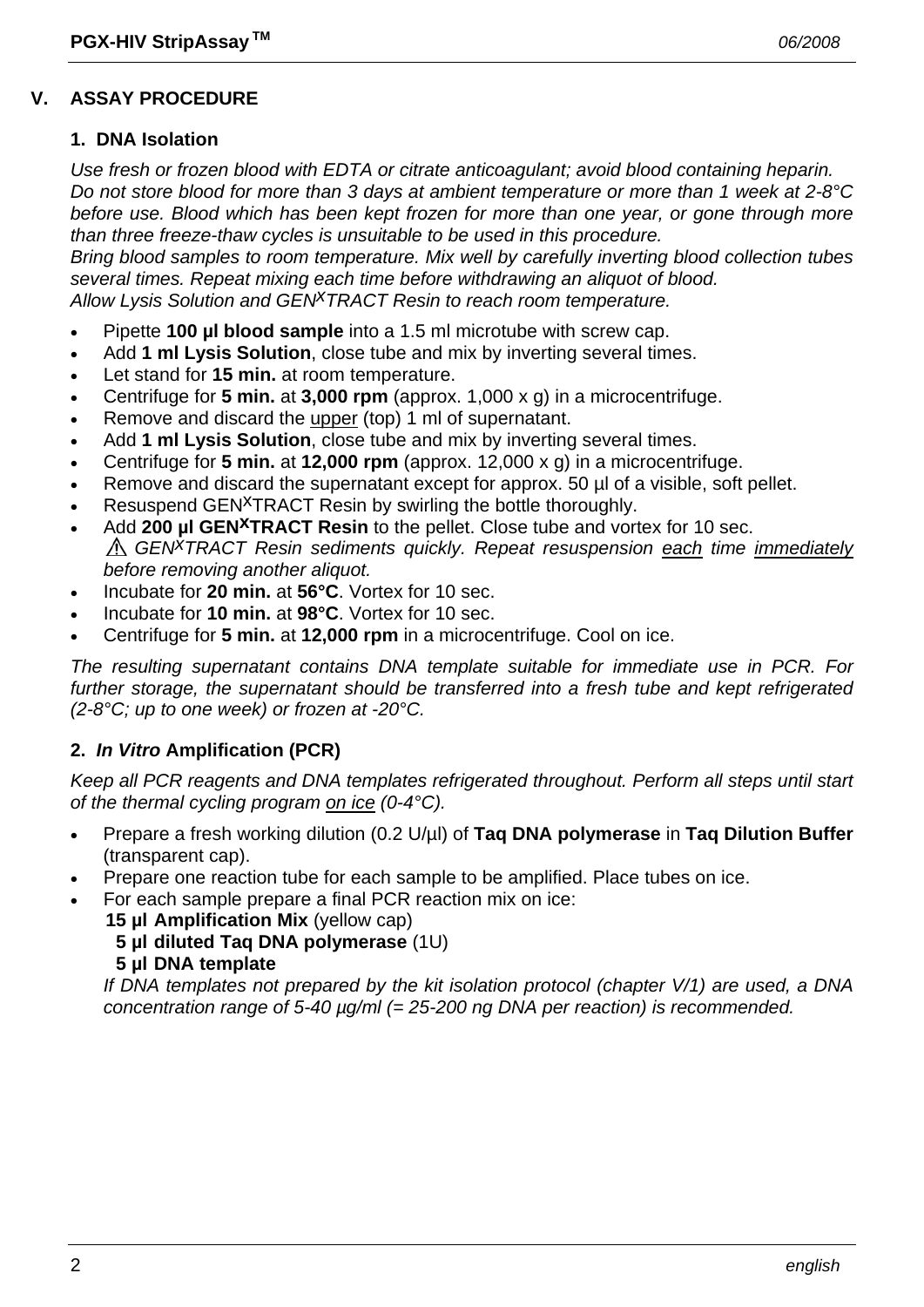- Cap tubes tightly. Preheat the thermocycler to 94°C.
- Insert reaction tubes and run the following thermocycling program:

pre-PCR: 94°C/2 min.

 thermocycling: 94°C/15 sec. - 58°C/30 sec. - 72°C/30 sec. (35 cycles) final extension: 72°C/3 min.

*Store amplification products on ice or at 2-8°C for further use.* 

*Optional: Analyze amplification products by gel electrophoresis (e.g. 3% agarose gel). Fragment lengths: 81, 175, 239/207, 347 bp* 

# **3. Hybridization** (45°C; shaking waterbath)

*Adjust the water level of the waterbath to approx. ½ of the height of the Typing Tray.* 

*Heat the waterbath to exactly 45°C (± 0.5°C). Check water temperature with a calibrated thermometer.* 

*Prewarm Hybridization Buffer and Wash Solution A to 45°C. (Take care that all precipitates formed at 2-8°C become completely dissolved.)* 

*Allow Teststrips, DNAT, Conjugate Solution, Wash Solution B and Color Developer to reach room temperature. Prepare Typing Tray(s).* 

*Remove one Teststrip for each sample using clean tweezers. (Touch Teststrips with gloves only!) Label Teststrips outside of the marker lines with a pencil. (No ballpoint pens, markers, etc.)* 

- Pipette **10 µl DNAT** (blue cap) into the lower corner of each lane to be used in the Typing Trays (one lane per sample).
- Add **10 µl amplification product** into the corresponding drop of DNAT. Mix thoroughly with a pipette. *(The solution will remain blue.)*
- Let stand for **5 min.** at room temperature.
- Add **1 ml Hybridization Buffer** (prewarmed to 45°C) into each lane. Gently agitate tray. *(The blue color will disappear.)*
- Insert **Teststrips** with marked side up (lines visible!) into the respective lanes. Submerge completely.
- Incubate for **30 min.** at **45°C** on the shaking platform of the waterbath.  *Set moderate shaking frequency (approx. 50 rpm) to avoid spilling. Keep the cover of the waterbath closed to avoid variations in temperature.*
- At the end of incubation remove hybridization solutions by vacuum aspiration.  *Proceed immediately. Do not allow Teststrips to run dry during the entire procedure.*
- **4. Stringent Wash** (45°C; shaking waterbath)
- Add **1 ml Wash Solution A** (prewarmed to 45°C). Rinse briefly (10 sec.). Remove liquids by vacuum aspiration.
- Add **1 ml Wash Solution A** (45°C).
- Incubate for **15 min.** at **45°C** in the shaking waterbath. Remove liquids by vacuum aspiration.
- Add **1 ml Wash Solution A** (45°C).
- Incubate for **15 min.** at **45°C** in the shaking waterbath. Remove liquids by vacuum aspiration.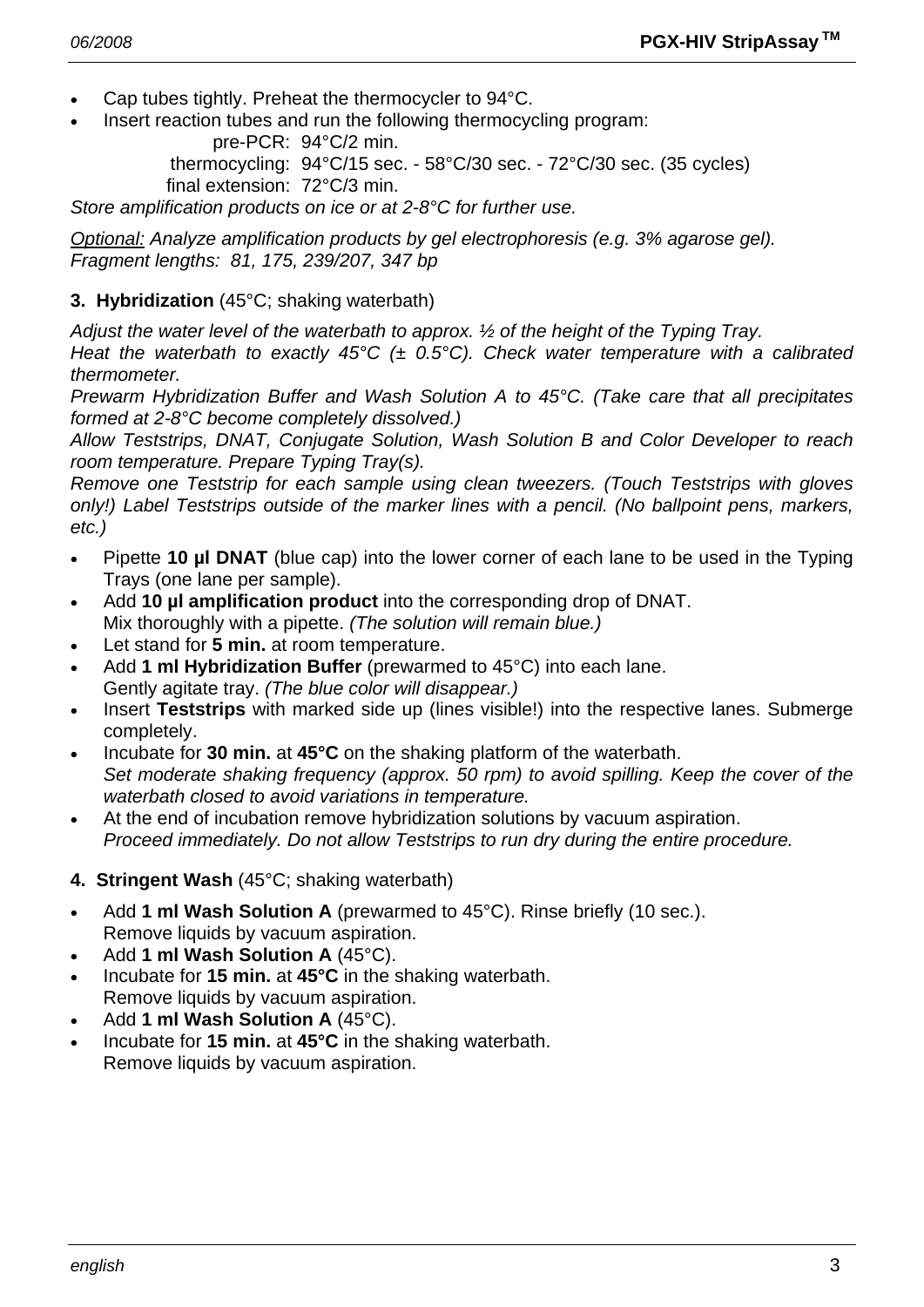- **5. Color development** (room temperature)
- Add **1 ml Conjugate Solution**.
- Incubate for **15 min.** at **room temperature** on a rocker or orbital shaker. Remove liquids by vacuum aspiration.
- Add 1 ml Wash Solution B. Rinse briefly (10 sec.). Remove liquids by vacuum aspiration.
- Add **1 ml Wash Solution B**.
- Incubate for **5 min.** at **room temperature** on a rocker or orbital shaker. Remove liquids by vacuum aspiration.
- Add **1 ml Wash Solution B**.
- Incubate for **5 min.** at **room temperature** on a rocker or orbital shaker. Remove liquids by vacuum aspiration.
- Add **1 ml Color Developer**.
- Incubate for **15 min.** at **room temperature** in the dark on a rocker or orbital shaker.  *A purple staining will appear upon positive reaction.*
- Wash Teststrips several times with distilled water. Let strips dry in the dark on absorbent paper.  *Do not expose Teststrips to intense light after Color Development.*

# **VI. INTERPRETATION OF RESULTS**

The genotype of a sample is determined using the enclosed Collector<sup>TM</sup> sheet.

Place the processed Teststrip into one of the designated fields, align it to the schematic drawing using the red marker line (top) and the green marker line (bottom), and fix it with adhesive tape.

A positive reaction of the uppermost Control line indicates the correct function of Conjugate Solution and Color Developer. This line should always stain positive.

For each polymorphic position, one of the following staining patterns should be obtained: *Note: Staining intensities of positive lines may vary. This is of no significance for the result.* 



|            | wild type line | mutant line | genotype          |
|------------|----------------|-------------|-------------------|
| <b>NOR</b> | positive       | negative    | normal            |
| <b>HET</b> | positive       | positive    | heterozygous      |
| <b>HOM</b> | negative       | positive    | homozygous mutant |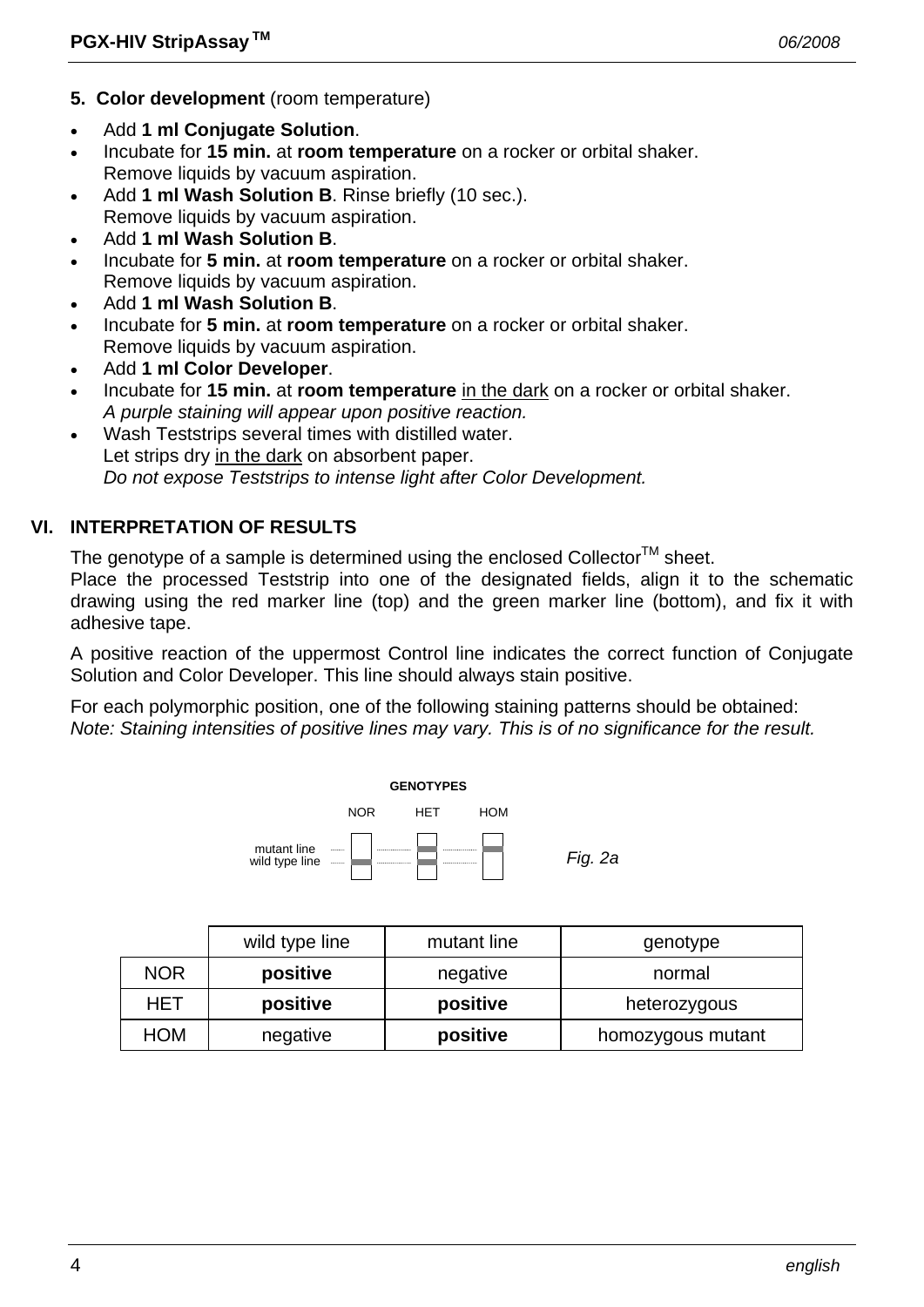The CYP2D6 alleles \*1 (wild type), \*3, \*4, \*6, and the resulting homozygous and heterozygous genotypes (\*1/\*1, \*1/\*3, etc.) are determined by probes for mutations 2637delA, 1934 G>A and 1795delT, respectively (Fig. 2b).



The PGX-HIV StripAssay  $TM$  does not differentiate homozygosity for each of these alleles from compound heterozygosity with allele \*5, which represents a deletion of the entire CYP2D6 gene (e.g. \*3/\*3 versus \*3/\*5). With respect to drug-metabolizing phenotype (extensive versus poor) a discrimination is not necessary, since both respective genotypes will fall into the same category. In case of homozygous \*5 allele (\*5/\*5), no CYP2D6 PCR products will be generated, and all corresponding wild type and mutant signals will be missing (see example J, page III).

In all these cases the CYP2D6 gene deletion (\*5 allele) is only indirectly demonstrated; however, it can be further confirmed by suitable long-range PCR approaches (e.g. Steen et al. 1995, Pharmacogenomics 5, 215-23).

| phenotype                  | CYP2D6 genotype                                                                         |  |
|----------------------------|-----------------------------------------------------------------------------------------|--|
| extensive metabolizer (EM) | $*1/*1$ , $*1/*3$ , $*1/*4$ , $*1/*5$ , $*1/*6$                                         |  |
| poor metabolizer (PM)      | $*3/3$ , $*3/4$ , $*3/5$ , $*3/6$ , $*4/4$ , $*4/5$ , $*4/6$ , $*5/5$ , $*5/6$ , $*6/6$ |  |

See examples of StripAssay results on page III (Fig. 3).

A detailed Technical Handbook for StripAssays is available for download at: www.viennalab.com. Advise on throubleshooting may be obtained from there, as well as by contacting ViennaLab through the local distributor or directly at the address provided on page I.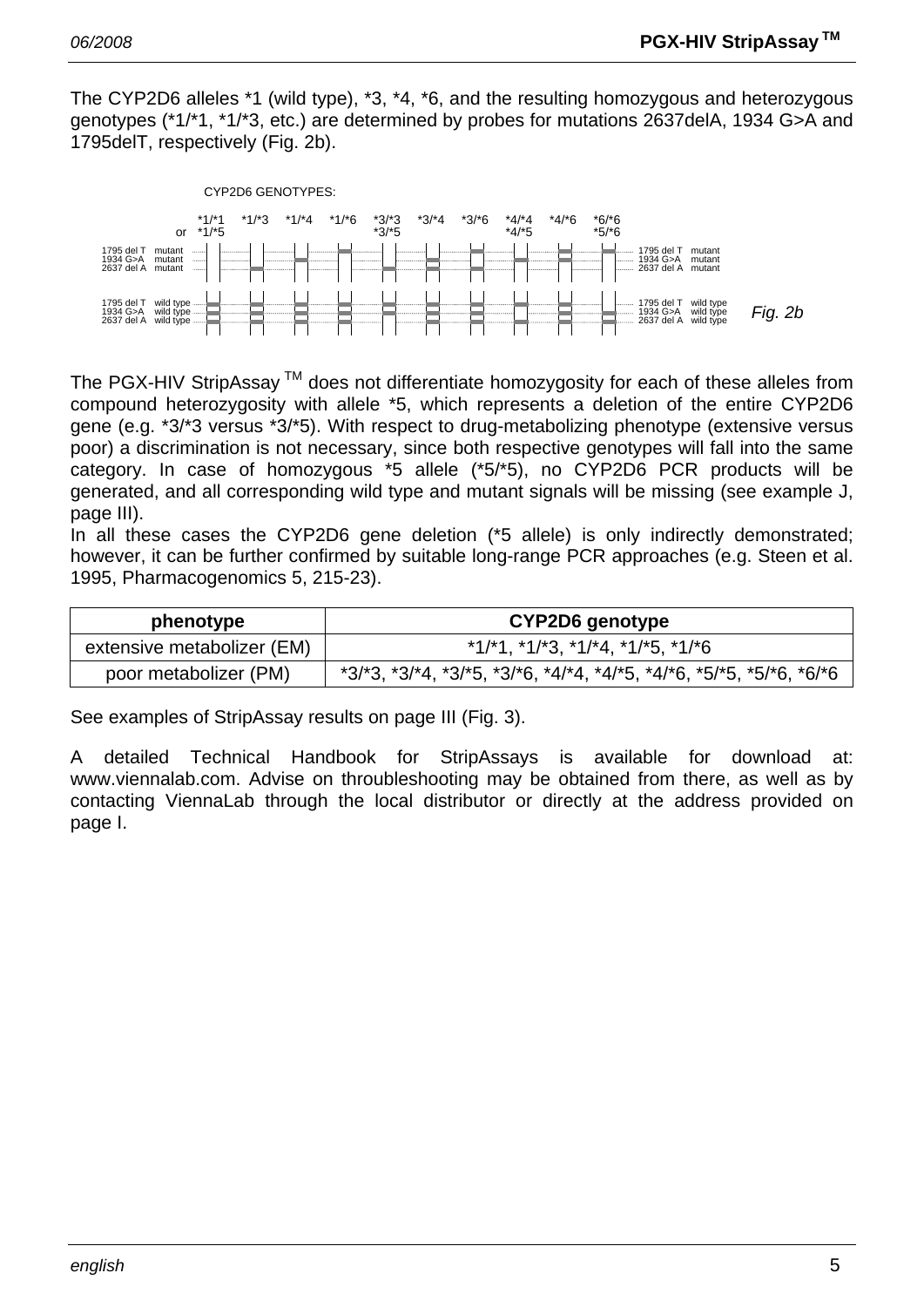# **VII. QUALITY CONSIDERATIONS**

- A thorough understanding of the procedure outlined here, and precise laboratory equipment and techniques are required to obtain reliable results. Use of the StripAssay for human *in vitro* diagnostics needs to be limited to appropriately trained personnel.
- Do not use StripAssay components beyond the expiration date printed on the outside of the kit box. Do not mix reagents from different lots.
- Avoid microbial contamination and cross-contamination of reagents or samples by using sterile disposable pipette tips throughout. Do not interchange bottle caps.
- The Control line immobilized on each Teststrip allows a performance control of the chromogenic detection system. To monitor and validate the specificity of the hybridization and washing steps, control DNAs of known genotype should be included into each individual experiment.

# **VIII. SAFETY**

- Do not drink, eat, smoke, or apply cosmetics in designated work areas. Wear laboratory coats and disposable gloves when handling specimens and kit reagents. Wash hands thoroughly afterwards.
- Handle specimens as if capable of transmitting infectious agents. Thoroughly clean and disinfect all materials and surfaces that have been in contact with specimens. Discard all waste associated with clinical specimens in a biohazard waste container.
- Avoid contact of DNAT with skin, eyes, or mucous membranes. If contact does occur, immediately wash with large amounts of water. If spilled, dilute with water before wiping dry.
- Adhere to all local and federal safety and environmental regulations which may apply.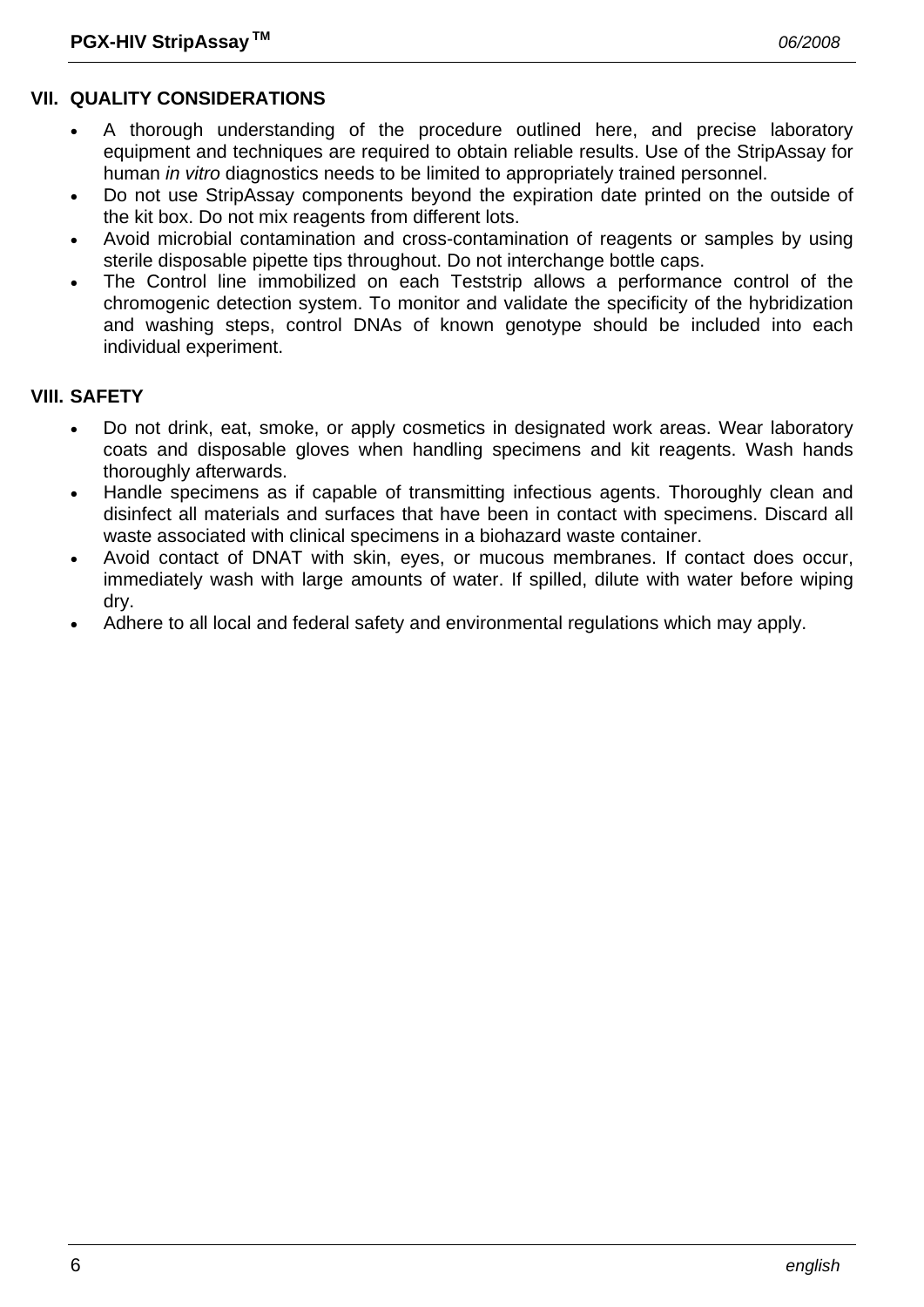# Gebrauchsanweisung

#### **I. VERWENDUNGSZWECK**

Test zum Nachweis von Genotypen im Zusammenhang mit dem Ansprechen auf HIV hochaktive anti-retrovirale Therapie (HAART) basierend auf Polymerase-Kettenreaktion (PCR) und reverser Hybridisierung.

#### **II. METHODIK**

Das Verfahren besteht aus drei Schritten: (1) DNA Isolierung, (2) PCR Amplifizierung mittels biotin-markierter Primer, (3) Hybridisierung der Amplifizierungsprodukte an allel-spezifische Oligonukleotid-Sonden, welche als parallele Linien auf einem Teststreifen fixiert vorliegen (Fig. 1). Gebundene, biotin-markierte Sequenzen werden mittels Streptavidin-Alkalischer Phosphatase und Farbsubstraten nachgewiesen.

Der Test erfasst 5 polymorphe Loci: MDR1 3435 C>T, CYP2D6 1795delT (2D6\*6), CYP2D6 1934 G>A (2D6\*4), CYP2D6 2637delA (2D6\*3), CCR5 32bp Deletion.

Darüberhinausgehende genetische Information unter OMIM Online Mendelian Inheritance in Man: www.ncbi.nlm.nih.gov/entrez/query.fcgi?db=OMIM

### **III. KIT BESTANDTEILE**

Siehe Liste aller Bestandteile des Kits auf Seite I.

**X** DNAT enthält 1,6% NaOH (R 36/38).

Amplification Mix, Taq Dilution Buffer, Conjugate Solution, Wash Solution B enthalten 0,05% NaN3. Conjugate Solution enthält Streptavidin-Alkalische Phosphatase. Color Developer enthält Nitro Blue Tetrazolium (NBT) and 5-Brom-4-Chlor-3-Indolylphosphat (BCIP).

#### *Alle Bestandteile sind bei 2-8°C aufzubewahren wenn sie nicht in Gebrauch sind !*

# **IV. ERFORDERLICHE ABER NICHT BEREITGESTELLTE MATERIALIEN**

Über die in einem Molekularbiologielabor gebräuchliche Basisausrüstung hinaus benötigt man:

- Tischzentrifuge mit variabler Drehzahl von 3.000-12.000 U/min (1.000-12.000 x g)
- Inkubator (z.B. Heizblock, Wasserbad) für 56°C und 98°C ( $\pm$  2°C)
- Thermocycler und passende dünnwandige Plastik-Reaktionsgefässe bzw. -strips
- Taq DNA Polymerase
- Schüttelwasserbad mit einstellbarer Temperatur (45°C ± 0,5°C)
- Vakuum-Absaugapparatur
- Schüttler (Wippe oder Kreisschüttler)
- • *Optional: Ausrüstung für Agarose-Gelelektrophorese (Kontrolle der Amplifikate)*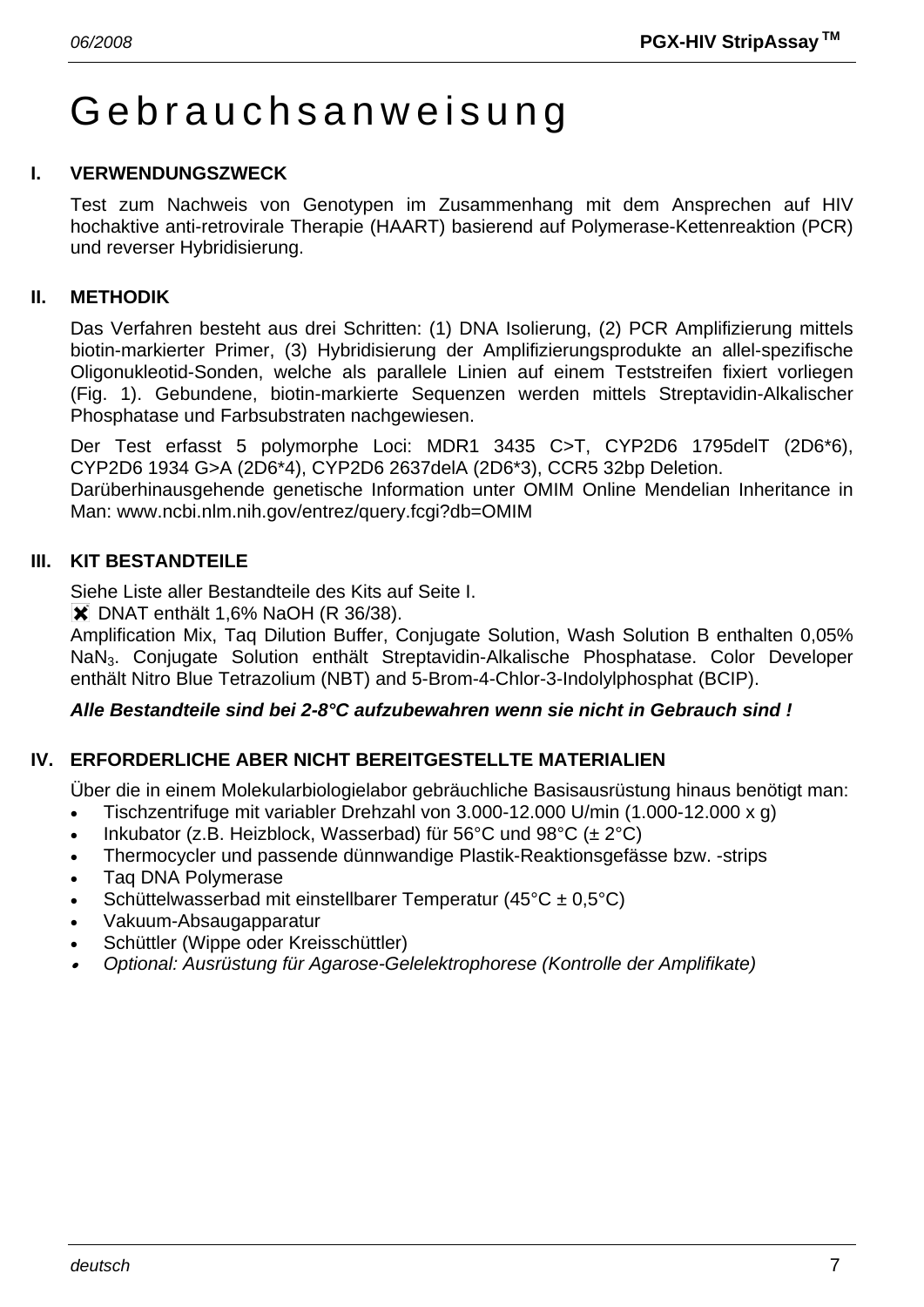# **V. ARBEITSANLEITUNG**

# **1. DNA Isolierung**

*Verwenden Sie frisches oder gefrorenes Blut mit EDTA oder Zitrat als Antikoagulans; vermeiden Sie Blut das Heparin enthält.* 

*Lagern Sie Blut vor der Verarbeitung nicht länger als 3 Tage bei Raumtemperatur oder nicht länger als 1 Woche bei 2-8°C. Blut das länger als ein Jahr tiefgefroren aufbewahrt, oder mehr als dreimal aufgetaut und wieder eingefroren wurde ist für die folgende Methode ungeeignet. Bringen Sie die Blutproben auf Raumtemperatur. Durchmischen Sie die Proben sorgfältig* 

*indem Sie die Blutabnahme-Röhrchen mehrmals kippen. Wiederholen Sie das Mischen jedesmal vor Entnahme eines Aliquots an Blut.* 

*Bringen Sie Lysis Solution und GEN<sup>X</sup>TRACT Resin auf Raumtemperatur.* 

- **100 µl Blutprobe** in ein 1,5 ml verschraubbares Reaktionsgefäss pipettieren.
- **1 ml Lysis Solution** zugeben, Deckel aufschrauben und zum Mischen mehrmals kippen.
- **15 min.** bei Raumtemperatur stehen lassen.
- **5 min.** bei **3.000** U/min (ca. 1.000 x g) in einer Tischzentrifuge abzentrifugieren.
- Den obersten 1 ml Überstand abheben und verwerfen.
- **1 ml Lysis Solution** zugeben, Deckel aufschrauben und zum Mischen mehrmals kippen.
- **5 min.** bei **12.000** U/min (ca. 12.000 x g) in einer Tischzentrifuge abzentrifugieren.
- Den Überstand bis auf ca. 50 µl sichtbares, lockeres Pellet abheben und verwerfen.
- GENxTRACT Resin gründlich aufwirbeln.
- 200 µl GEN<sup>X</sup>TRACT Resin zum Pellet zugeben, Deckel aufschrauben und 10 sec. vortexen.

*GENxTRACT Resin sedimentiert rasch. Das Aufwirbeln muss jedesmal unmittelbar vor Entnahme eines Aliquots wiederholt werden.* 

- **20 min.** bei **56°C** inkubieren. 10 sec. vortexen.
- **10 min.** bei **98°C** inkubieren. 10 sec. vortexen.
- **5 min.** bei **12.000** U/min in einer Tischzentrifuge abzentrifugieren. Auf Eis abkühlen.

*Der gewonnene Überstand enthält DNA Vorlage die unmittelbar für PCR geeignet ist. Für darüberhinausgehende Lagerung sollte der Überstand in ein frisches Gefäss übergeführt werden und darin gekühlt (2-8°C; max. eine Woche) oder bei -20°C gefroren aufbewahrt werden.* 

# **2.** *In Vitro* **Amplifizierung (PCR)**

*Verwahren Sie sämtliche PCR Reagenzien und DNA Vorlagen permanent gekühlt. Führen Sie alle Schritte bis zum Start des Thermocycling-Programms auf Eis (0-4°C) aus.* 

- Eine frische gebrauchsfertige Verdünnung (0,2 U/µl) von **Taq DNA Polymerase** in **Taq Dilution Buffer** (transparenter Deckel) herstellen.
- Für jede zu amplifizierende Probe ein Reaktionsgefäss auf Eis bereitstellen.
- Pro Probe einen PCR Reaktionsmix auf Eis ansetzen:
	- **15 µl Amplification Mix** (gelber Deckel)

# **5 µl verd. Taq DNA Polymerase** (1U)

**5 µl DNA Vorlage**

Falls DNA Vorlagen verwendet werden, die nicht nach dem Kit Isolierungsprotokoll *(Kap. V/1) gewonnen wurden, wird empfohlen die DNA in einem Konzentrationsbereich von 5-40 µg/ml (= 25-200 ng DNA pro Reaktion) einzusetzen.*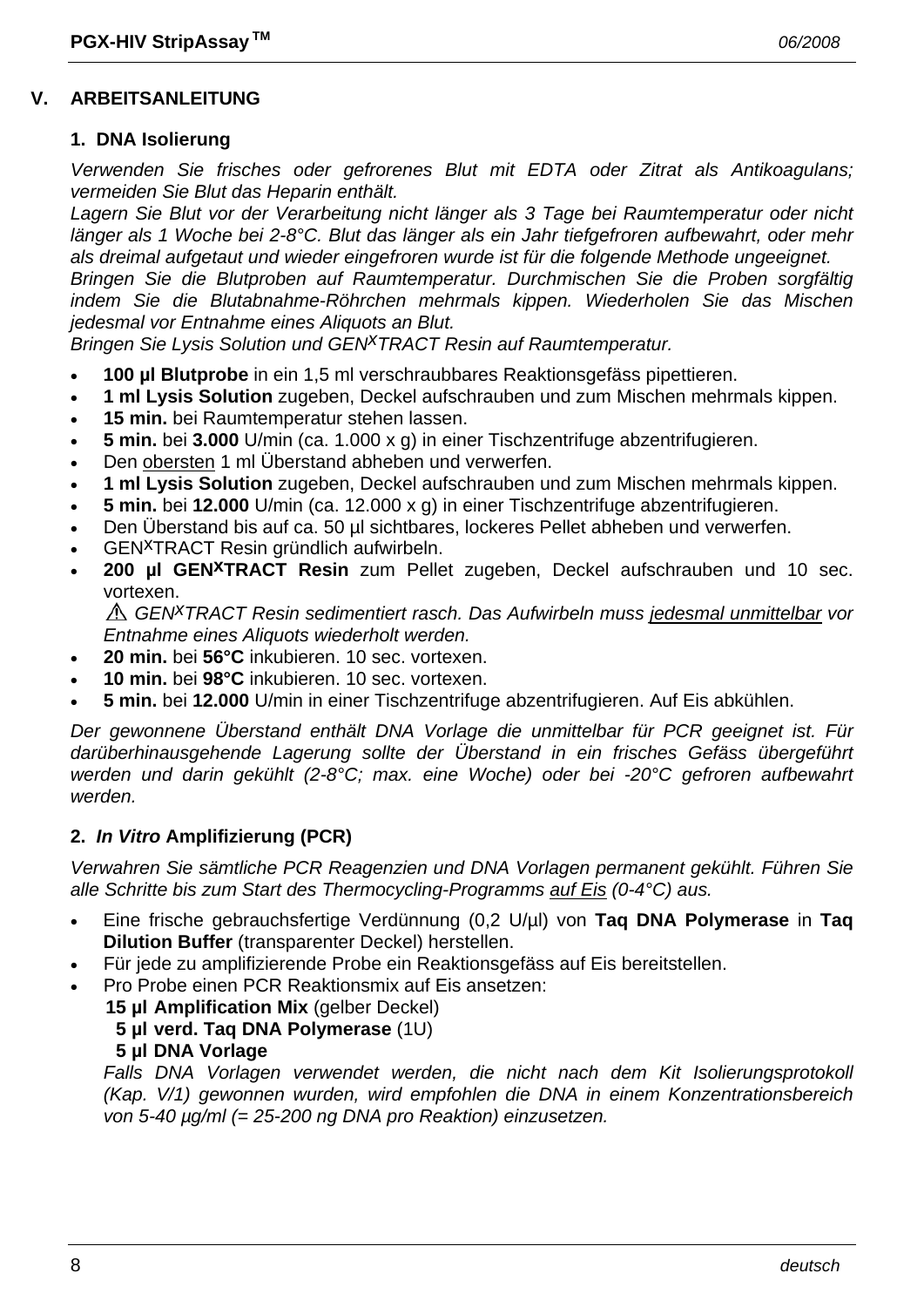- Reaktionsgefässe dicht verschliessen. Den Thermocycler auf 94°C vorheizen.
- Reaktionsgefässe einsetzen und das folgende Thermocycling-Programm starten: prä-PCR: 94°C/2 min.

 Thermocycling: 94°C/15 sec. - 58°C/30 sec. - 72°C/30 sec. (35 Zyklen) Finale Extension: 72°C/3 min.

*Amplifizierungsprodukte auf Eis oder bei 2-8°C für weitere Verwendung aufbewahren.* 

*Optional: Amplifizierungsprodukte mittels Gelelektrophorese (z.B. 3% Agarose-Gel) analysieren.* 

*Fragmentlängen: 81, 175, 239/207, 347 bp* 

# **3. Hybridisierung** (45°C; Schüttelwasserbad)

*Befüllen Sie das Wasserbad bis etwa zur halben Höhe eines Typing Trays.* 

*Heizen Sie das Wasserbad auf exakt 45°C (± 0,5°C) auf. Überprüfen Sie die Wassertemperatur mit einem geeichten Thermometer.* 

*Wärmen Sie Hybridization Buffer und Wash Solution A auf 45°C vor. (Achten Sie darauf dass sämtliche bei 2-8°C gebildeten Trübungen vollständig aufgelöst werden.)* 

*Bringen Sie Teststrips, DNAT, Conjugate Solution, Wash Solution B und Color Developer auf Raumtemperatur. Stellen Sie Typing Tray(s) bereit.* 

*Entnehmen Sie mit Hilfe einer sauberen Pinzette für jede Probe einen Teststrip. (Berühren Sie Teststrips nur mit Handschuhen!) Beschriften Sie die Teststrips ausserhalb der Markerlinien mit einem Bleistift. (Keine Kugelschreiber, Filzstifte, etc.)* 

- **10 µl DNAT** (blauer Deckel) in die untere Ecke jeder Vertiefung, die in den Typing Trays benutzt werden soll, pipettieren (eine Vertiefung pro Probe).
- **10 µl Amplifizierungsprodukt** zum entsprechenden DNAT Tropfen zugeben. Mit Hilfe einer Pipette gründlich durchmischen. *(Die Lösung bleibt dabei blau gefärbt.)*
- **5 min.** bei Raumtemperatur stehen lassen.
- **1 ml Hybridization Buffer** (vorgewärmt auf 45°C) in jede Vertiefung zugeben. Das Typing Tray vorsichtig hin- und herbewegen. *(Die blaue Färbung verschwindet dabei.)*
- **Teststrips** mit der markierten Seite nach oben (Linien sichtbar!) in die entsprechenden Vertiefungen einlegen und vollständig untertauchen.
- **30 min.** bei **45°C** auf der Schüttelplattform des Wasserbads inkubieren.  *Eine mässige Schüttelfrequenz (ca. 50 U/min) einstellen um ein Überlaufen zu verhindern. Deckel des Wasserbads geschlossen halten um Temperaturschwankungen zu vermeiden.*
- Am Ende der Inkubation Hybridisierlösungen mittels Vakuumabsaugung entfernen.  *Fahren Sie zügig fort. Achten Sie darauf dass die Teststrips während des gesamten Ablaufs nicht austrocknen.*

# **4. Stringente Waschschritte** (45°C; Schüttelwasserbad)

- **1 ml Wash Solution A** (vorgewärmt auf 45°C) zugeben. Kurz (10 sec.) schwenken. Flüssigkeiten mittels Vakuumabsaugung entfernen.
- **1 ml Wash Solution A** (45°C) zugeben.
- **15 min.** bei **45°C** im Schüttelwasserbad inkubieren. Flüssigkeiten mittels Vakuumabsaugung entfernen.
- **1 ml Wash Solution A** (45°C) zugeben.
- **15 min.** bei **45°C** im Schüttelwasserbad inkubieren. Flüssigkeiten mittels Vakuumabsaugung entfernen.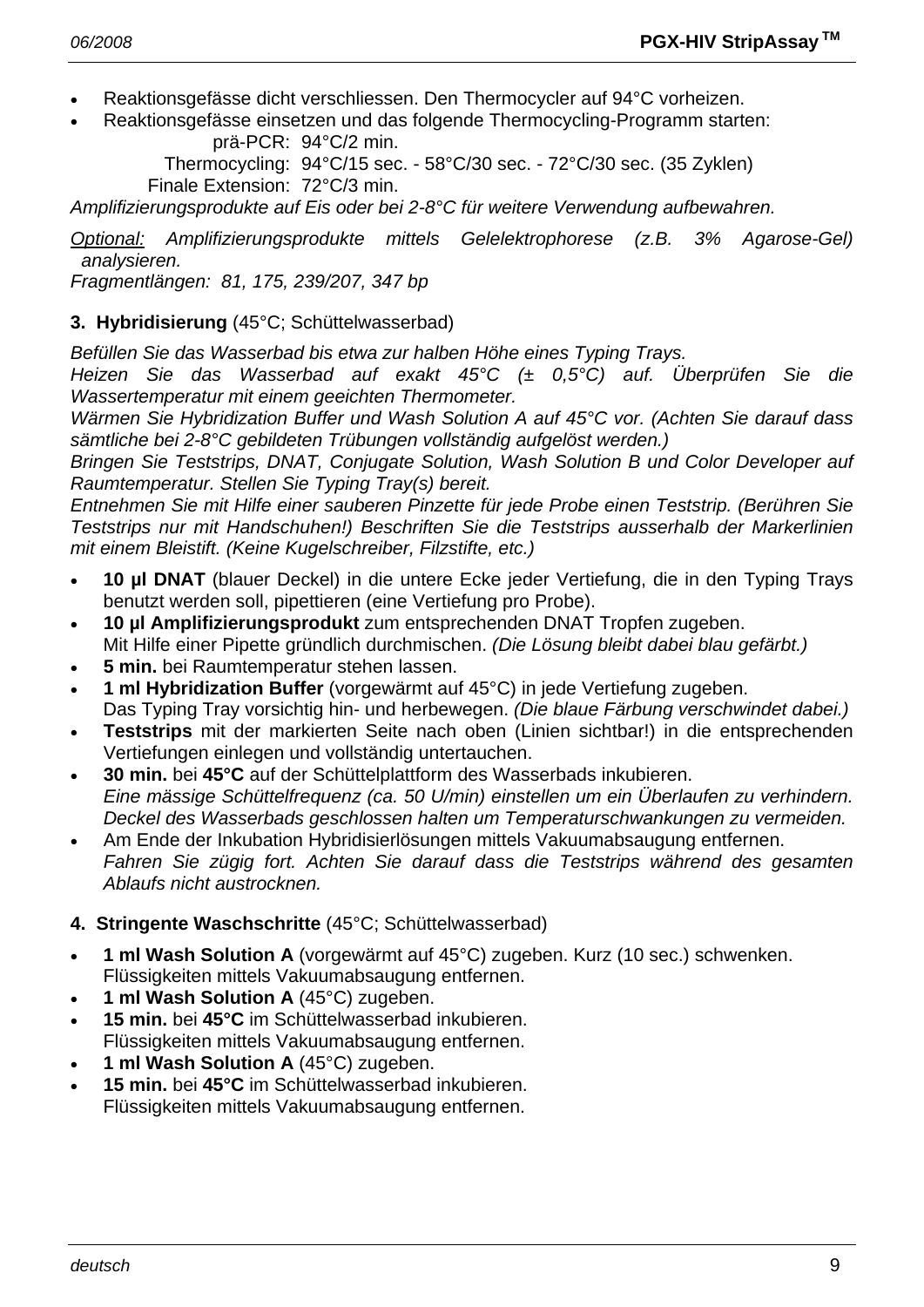- **5. Farbentwicklung** (Raumtemperatur)
- **1 ml Conjugate Solution** zugeben.
- **15 min.** bei **Raumtemperatur** auf einer Wippe oder einem Kreisschüttler inkubieren. Flüssigkeiten mittels Vakuumabsaugung entfernen.
- **1 ml Wash Solution B** zugeben. Kurz (10 sec.) schwenken. Flüssigkeiten mittels Vakuumabsaugung entfernen.
- 
- **1 ml Wash Solution B** zugeben.
- **5 min.** bei **Raumtemperatur** auf einer Wippe oder einem Kreisschüttler inkubieren. Flüssigkeiten mittels Vakuumabsaugung entfernen.
- **1 ml Wash Solution B** zugeben.
- **5 min.** bei **Raumtemperatur** auf einer Wippe oder einem Kreisschüttler inkubieren. Flüssigkeiten mittels Vakuumabsaugung entfernen.
- **1 ml Color Developer** zugeben.
- **15 min.** bei **Raumtemperatur** im Dunkeln auf einer Wippe oder einem Kreisschüttler inkubieren.
	- *Bei positiver Reaktion erscheint dabei eine violette Färbung.*
- Teststrips mehrmals mit destilliertem Wasser spülen. Anschliessend Teststrips im Dunkeln auf Saugpapier trocknen lassen.  *Setzen Sie Teststrips nach der Farbentwicklung keiner intensiven Lichtstrahlung aus.*

# **VI. INTERPRETATION DER ERGEBNISSE**

Der Genotyp einer Probe wird mit Hilfe des beiliegenden Collector™ Blattes ermittelt. Legen Sie den entwickelten Teststrip in eines der vorgesehenen Felder, richten Sie ihn entlang der schematischen Zeichnung mit Hilfe der roten (oben) und grünen (unten) Markerlinie aus, und fixieren Sie ihn mit Klebeband.

Ein positives Signal der obersten Control Linie zeigt das einwandfreie Funktionieren von Conjugate Solution und Color Developer an. Diese Linie sollte immer positiv reagieren.

Für jede polymorphe Position sollte eines der folgenden Färbemuster erhalten werden: *Achtung: Farbintensitäten der positiven Linien können variieren. Dies ist ohne Bedeutung für das Ergebnis.* 



|            | Linie "wild type" | Linie "mutant" | Genotyp           |
|------------|-------------------|----------------|-------------------|
| <b>NOR</b> | positiv           | negativ        | normal            |
| HET        | positiv           | positiv        | heterozygot       |
| HOM        | negativ           | positiv        | homozygot mutiert |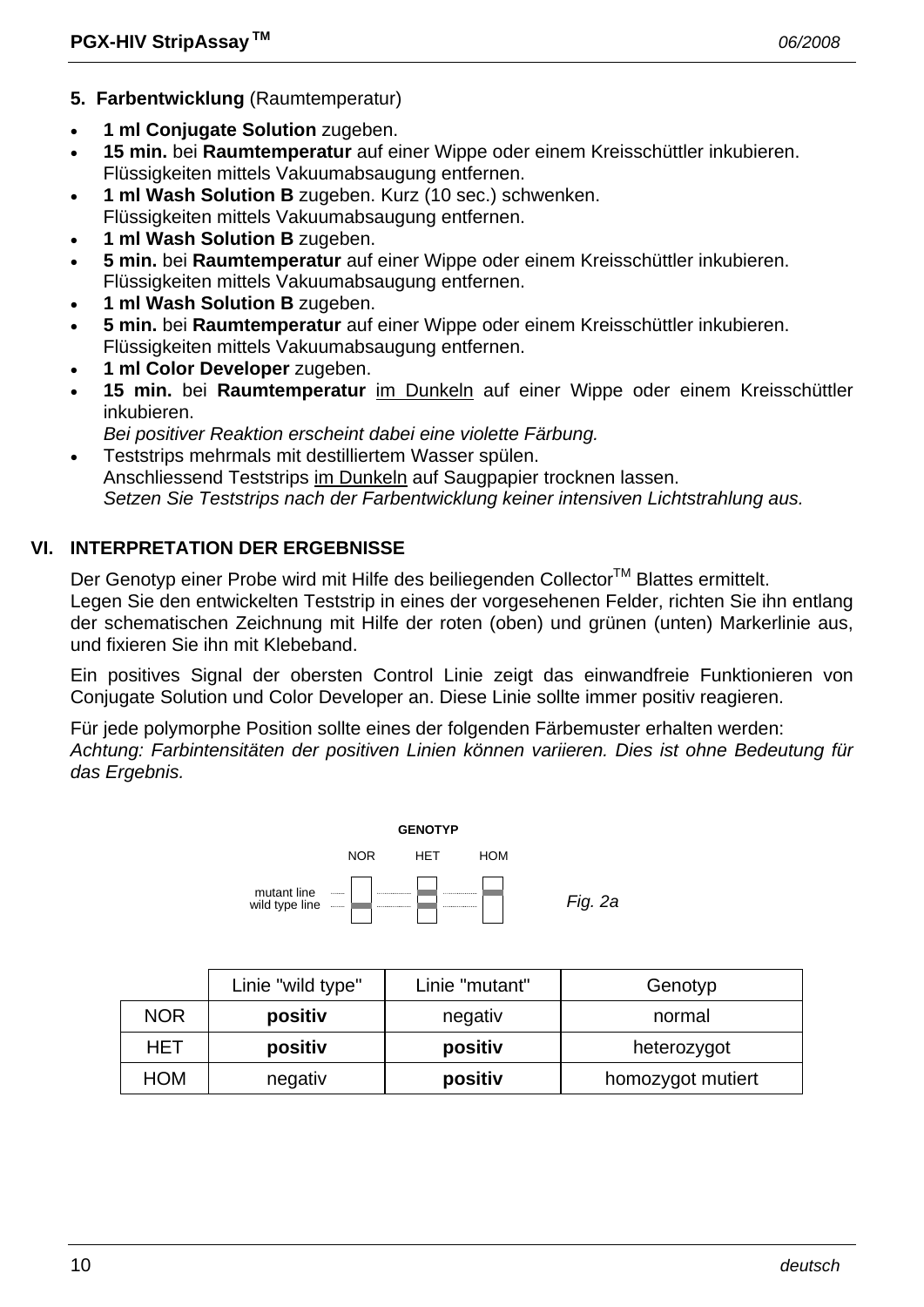Die CYP2D6 Allele \*1 ("wild type"), \*3, \*4, \*6, und die daraus resultierenden homozygoten und heterozygoten Genotypen (\*1/\*1, \*1/\*3, etc.) werden durch Sonden für die Mutationen 2637delA, 1934 G>A und 1795delT festgelegt (Fig. 2b).



Der PGX-HIV StripAssay<sup>™</sup> unterscheidet den homozygoten Status für jedes dieser Allele nicht vom gemischt-heterozygoten Status mit Allel \*5, welches einer Deletion des gesamten CYP2D6 Gens entspricht (z.B. \*3/\*3 von \*3/\*5). In Hinblick auf den "drug-metabolizer" Phänotyp ("extensive" oder "poor") ist eine Unterscheidung nicht notwendig, da jeweils beide entsprechenden Genotypen in dieselbe Kategorie fallen. Im Falle eines homozygoten \*5 Allels (\*5/\*5) wird kein CYP2D6 PCR Produkt gebildet, und daher fehlen alle entsprechenden "wild type" und "mutant" Signale (siehe Beispiel J, Seite III).

In allen diesen Fällen wird die Deletion des CYP2D6 Gens (\*5 Allel) nur indirekt nachgewiesen. Sie kann allerdings durch geeignete "long-range" PCR Verfahren (e.g. Steen et al. 1995, Pharmacogenomics 5, 215-23) bestätigt werden.

| <b>Phänotyp</b>            | <b>CYP2D6 Genotyp</b>                                                                   |  |
|----------------------------|-----------------------------------------------------------------------------------------|--|
| extensive metabolizer (EM) | $*1/*1$ , $*1/*3$ , $*1/*4$ , $*1/*5$ , $*1/*6$                                         |  |
| poor metabolizer (PM)      | $*3/3$ , $*3/4$ , $*3/5$ , $*3/6$ , $*4/4$ , $*4/5$ , $*4/6$ , $*5/5$ , $*5/6$ , $*6/6$ |  |

Siehe Beispiele von StripAssay Ergebnissen auf Seite III (Fig. 3).

Ein ausführliches "Technical Handbook" für StripAssays finden Sie unter: www.viennalab.com. Ratschläge zur Problembehebung erhalten Sie sowohl dort, als auch durch Kontaktaufname mit ViennaLab über den lokalen Distributor oder direkt unter der auf Seite I angegebenen Adresse.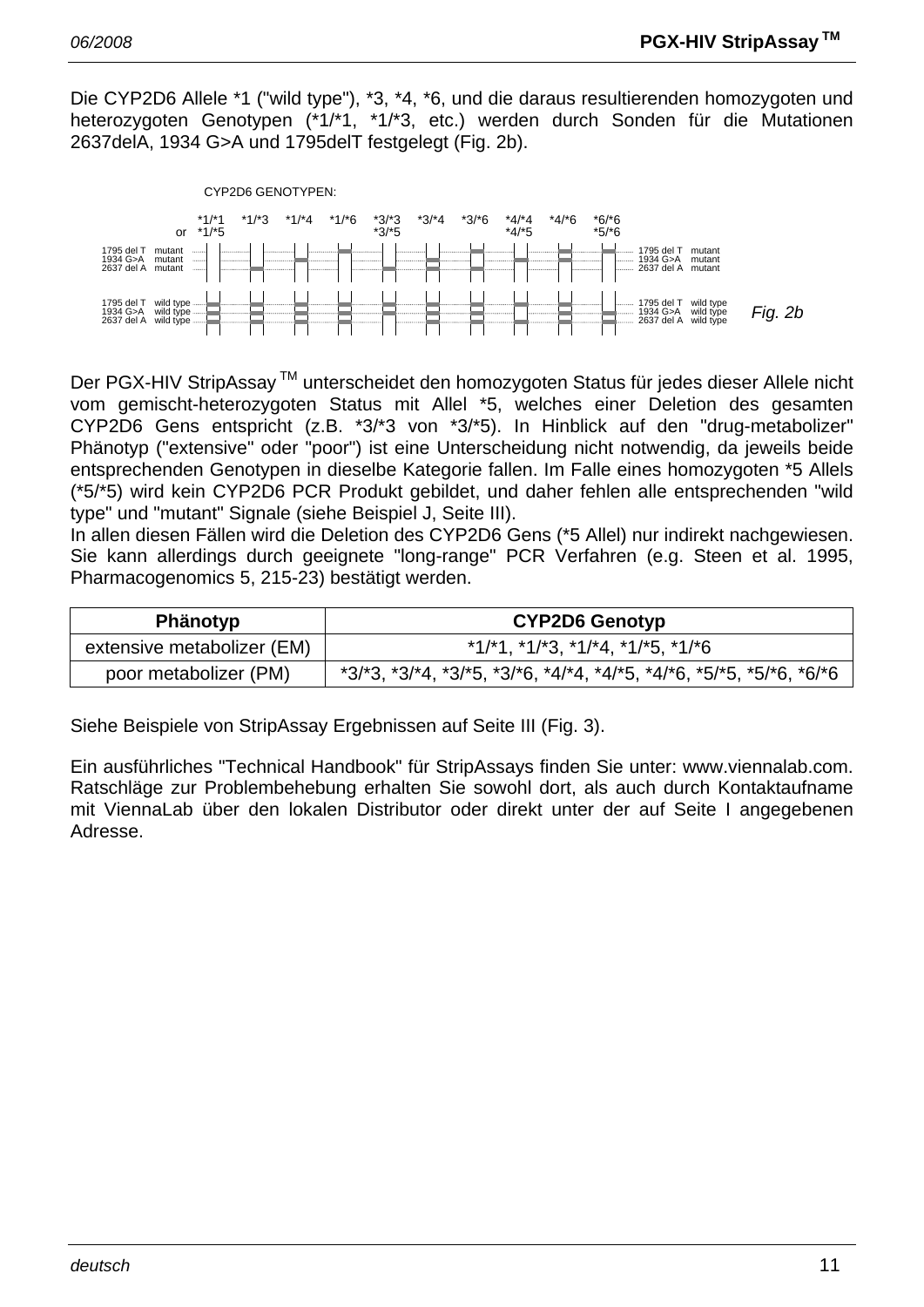# **VII. QUALITÄTSÜBERLEGUNGEN**

- Gründliches Verständnis des hier beschriebenen Verfahrens, sowie präzise Laborausrüstung und Techniken sind erforderlich um zuverlässige Ergebnisse zu erhalten. Die Verwendung des StripAssays für humane *in vitro* Diagnostik ist ausschliesslich entsprechend ausgebildetem Laborpersonal vorbehalten.
- Verwenden Sie StripAssay Komponenten nicht nach dem auf dem Schachteletikett aufgedruckten Ablaufdatum. Mischen Sie keine Reagenzien aus unterschiedlichen Lots.
- Vermeiden Sie mikrobielle Kontamination und Querverunreinigung von Reagenzien und Proben, indem Sie durchgehend sterile Einweg-Pipettenspitzen verwenden. Vertauschen Sie keine Flaschenverschlüsse.
- Die Control Linie auf jedem Teststrip ermöglicht eine Funktionskontrolle des Farb-Detektionssystems. Um die Spezifität der Hybridisier- und Waschschritte zu überwachen und zu bestätigen, sollten bei jedem einzelnen Experiment Kontroll-DNAs mit bekanntem Genotyp mitgeführt werden.

### **VIII. SICHERHEIT**

- In den vorgesehenen Arbeitsräumen ist Essen, Trinken und Rauchen, sowie die Anwendung von Kosmetika untersagt. Tragen Sie Labormäntel und Einweghandschuhe wenn Sie Proben und Reagenzien handhaben. Waschen Sie sich anschliessend gründlich die Hände.
- Behandeln Sie Proben als potentiell infektiös. Säubern und desinfizieren Sie alle Materialien und Oberflächen gründlich, die mit Proben in Kontakt waren. Entsorgen Sie sämtlichen Müll in Zusammenhang mit klinischen Proben in spezielle Müllcontainer für biologische Risikoabfälle.
- Bringen Sie DNAT nicht in Berührung mit Haut, Augen und Schleimhäuten. Falls dennoch Kontakt erfolgt, waschen Sie es sofort mit viel Wasser ab. Sollten Sie DNAT verschütten, verdünnen Sie es vor dem Aufwischen mit Wasser.
- Befolgen Sie alle gültigen lokalen und staatlichen Sicherheits- und Umweltbestimmungen.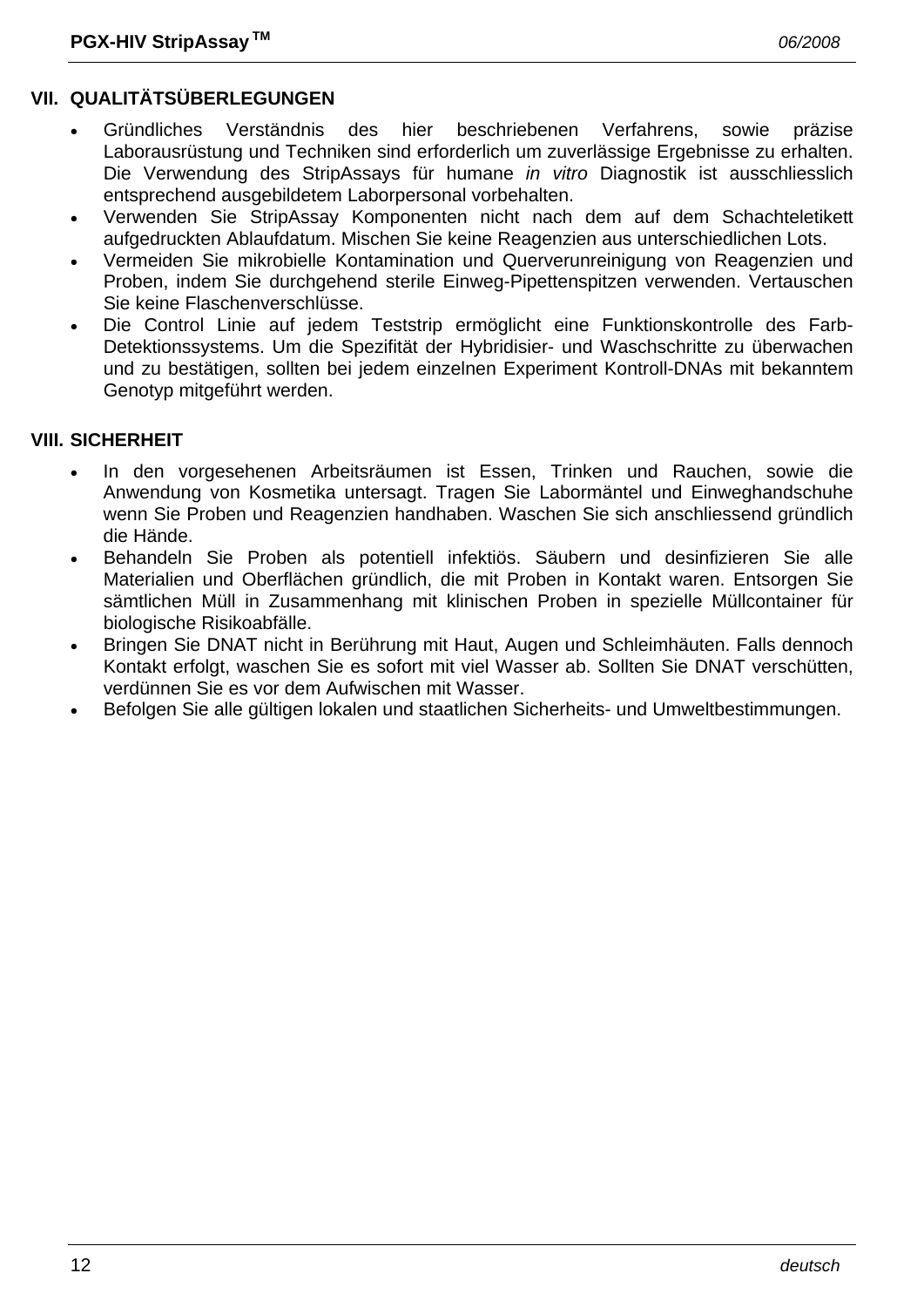# Instructions

# **I. UTILISATION**

Coffret pour l'identification des génotypes réagissant aux traitements antirétroviraux hautement actifs (highly active anti-retroviral therapy, HAART) du VIH, basé sur la réaction en chaîne de polymérase (PCR) et l'hybridation réverse.

# **II. METHODE**

Trois étapes sont incluses à la procédure: (1) isolation de l'ADN, (2) amplification PCR en utilisant des primers biotinylés, (3) hybridisation des produits d'amplification sur une bandelette contenant des sondes allèle-spécifiques, immobilisées sur un arrangement de bandes parallèles (fig. 1). Des séquences biotinylées liées à la bandelette sont détectées en utilisant de la streptavidine-phosphatase alcaline et des substrats chromogènes.

Le test comprend 5 loci polymorphiques: MDR1 3435 C>T, CYP2D6 1795delT (2D6\*6), CYP2D6 1934 G>A (2D6\*4), CYP2D6 2637delA (2D6\*3), CCR5 32bp del.

D'autres informations d'ordre génétique se trouvent chez OMIM Online Mendelian Inheritance in Man: www.ncbi.nlm.nih.gov/entrez/query.fcgi?db=OMIM

# **III. CONTENU DU COFFRET**

Voir page I pour la liste des composants du coffret.

 $\overline{\mathsf{X}}$  « DNAT » contient 1.6% NaOH (R 36/38).

« Amplification Mix », « Taq Dilution Buffer », « Conjugate Solution » et « Wash Solution B » contiennent 0.05% NaN<sub>3</sub>. « Conjugate Solution » contient de la streptavidine-phosphatase alcaline. « Color Developer » contient du Nitro Bleu de Tetrazolium (NBT) et du 5-bromo-4 chloro-3-indolyl phosphate (BCIP).

# *Conserver tous les réactifs à 2-8°C jusqu'à l'utilisation !*

# **IV. MATERIEL NECESSAIRE MAIS NON FOURNI**

En plus de l'équipement standard d'un laboratoire de biologie moléculaire le matériel suivant est nécessaire:

- Micro-centrifugeuse réglable de 3'000 à 12'000 rpm (1'000 à 12'000 x g)
- Incubateur (p.ex. bloc chauffant, bain-marie) de 56°C à 98°C ( $\pm 2$ °C)
- Thermocycleur et bandelettes ou tubes à réaction à parois minces adéquats
- Taq DNA Polymerase
- Bain-marie avec agitateur et température réglable (45°C ± 0.5°C)
- Appareil pour l'aspiration à vide
- Agitateur (agitateur basculant ou rotatif)
- • *Facultatif: équipement pour l'électrophorèse sur gel d'agarose (pour le contrôle des produits d'amplification)*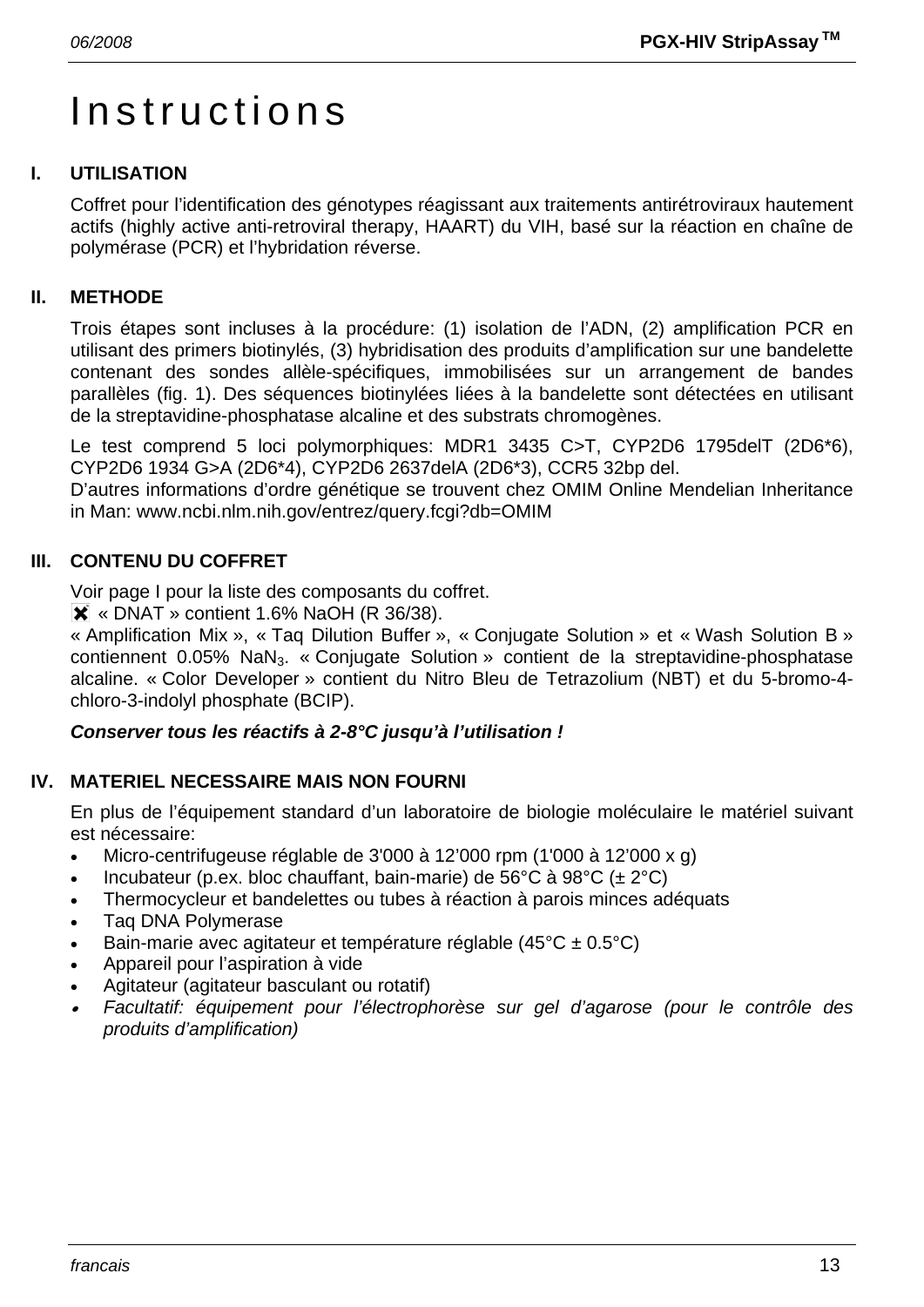#### **V. PROCEDURE**

#### **1. Isolation de l'ADN**

*Utiliser du sang frais ou congelé prélevé sur EDTA ou anticoagulant citraté; éviter le sang contenant de l'héparine.* 

*Ne pas conserver le sang pendant plus de 3 jours à température ambiante ou plus d'une semaine à 2-8°C avant usage. Le sang conservé pendant plus d'un an au congélateur, ou congelé et décongelé plus d'une fois n'est pas approprié à ce procédé.* 

*Amener les échantillons de sang à température ambiante. Bien mixer en retournant avec précaution plusieurs fois les tubes à prélèvement. Agiter chaque fois avant le prélèvement d'un aliquot de sang.* 

*Amener la « Lysis Solution » et le « GENxTRACT Resin » à température ambiante.*

- Pipeter **100 µl** d'**échantillon de sang** dans un microtube de 1.5 ml à couvercle fileté.
- Ajouter **1 ml** de **« Lysis Solution »**, fermer le tube et agiter en retournant plusieurs fois.
- Laisser reposer pendant **15 min** à température ambiante.
- Centrifuger pendant **5 min** à **3'000 rpm** (env. 1'000 x g) dans une micro-centrifugeuse.
- Enlever et éliminer 1 ml de la partie supérieure du surnageant
- Ajouter **1 ml** de **« Lysis Solution »**, fermer le tube et agiter en retournant plusieurs fois.
- Centrifuger pendant **5 min** à **12'000 rpm** (env. 12'000 x g) dans une micro-centrifugeuse.
- Enlever et éliminer le surnageant à l'exception d'environ 50 µl d'un culot cellulaire.
- Remettre en suspension le « GEN<sup>X</sup>TRACT Resin » en agitant le flacon soigneusement.
- Ajouter **200 µl** de **« GENxTRACT Resin »** au culot.
- Fermer le tube et vortexer pendant 10 sec.

*« GENxTRACT Resin » sédimente vite. Répéter la remise en suspension à chaque traitement d'un nouveau aliquot.* 

- Incuber pendant **20 min** à **56°C**. Vortexer pendant 10 sec.
- Incuber pendant **10 min** à **98°C**. Vortexer pendant 10 sec.
- Centrifuger pendant **5 min** à **12'000 rpm** dans une micro-centrifugeuse. Refroidir sur de la glace pilée.

*Le surnageant résultant contient de la matrice d'ADN approprié à l'usage immédiat avec PCR. Pour un stockage ultérieur, transférer le surnageant dans un nouveau tube et garder au frais (à 2-8°C jusqu'à une semaine) ou congelé (à -20°C).* 

#### **2. Amplification** *In Vitro* **(PCR)**

*Tenir tous les réactifs PCR et la matrice d'ADN au frais pendant la procédure. Exécuter toutes les étapes jusqu'au commencement du programme du thermocycleur sur glace pilée (0-4°C).* 

- Préparer une nouvelle solution de travail (0.2 U/µl) de **Taq DNA Polymerase** dans du **« Taq Dilution Buffer »** (couvercle transparent).
- Préparer un tube à réaction par échantillon à amplifier. Placer les tubes sur glace pilée.
- Préparer sur glace un mix de réaction PCR final par échantillon:
	- **15 µl Amplification Mix** (couvercle jaune)
		- **5 µl Taq DNA Polymerase diluée** (1U)
		- **5 µl matrice d'ADN**

 *Si de la matrice d'ADN préparé autrement que selon le protocole d'isolation de ce coffret (chapitre V/1) est utilisé, une série de concentrations ADN de 5-40 µg/ml (= 25-200 ng DNA par réaction) est recommandée.*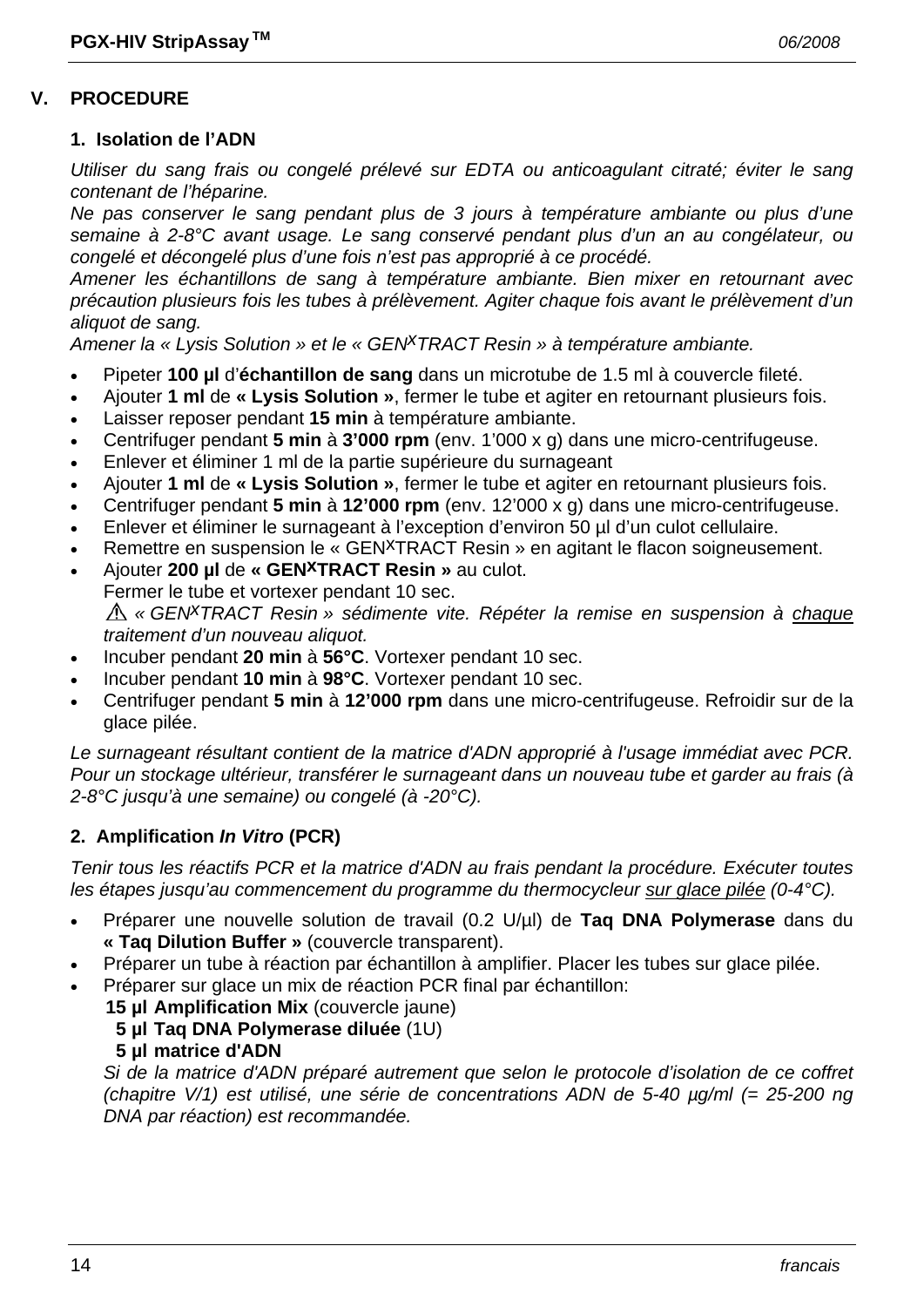- Bien fermer les tubes. Préchauffer le thermocycleur à 94°C.
- Introduire les tubes à réaction et dérouler le programme thermocycleur comme suit: pré-PCR: 94°C/2 min

 thermocyclage: 94°C/15 sec - 58°C/30 sec - 72°C/30 sec (35 cycles) extension finale: 72°C/3 min

*Conserver les produits d'amplification sur glace ou à 2-8°C pour un usage ultérieur.* 

*Facultatif: Analyser les produits d'amplification par gel électrophorèse (p.ex. 3% gel d'agarose).* 

*Longueur des fragments: 81, 175, 239/207, 347 bp* 

#### **3. Hybridisation** (45°C; bain-marie agitant)

*Ajuster le niveau d'eau du bain-marie à environ ½ de la hauteur du plateau de typage.* 

*Chauffer le bain-marie à exactement 45°C (± 0.5°C). Contrôler la température d'eau avec un thermomètre calibré.* 

*Préchauffer « Hybridization Buffer » et « Wash Solution A » à 45°C. (Attention: Toutes les précipitations formées à 2-8°C doivent être complètement solubilisèes.)* 

*Amener les « Teststrips », le « DNAT », le « Conjugate Solution », la « Wash Solution B » et le « Color Developer » à température ambiante. Préparer les plateaux de typage.* 

*Sortir une « Teststrip » par échantillon de l'emballage en utilisant des pinces propres. (Ne toucher les « Teststrips » qu'avec des gants!) Etiqueter les « Teststrips » en dehors des bandes de marquage avec un crayon. (Pas de stylo à bille, pas de marqueurs etc.)* 

- Pipeter **10 µl** de **« DNAT »** (couvercle bleu) au bas de chaque couloir prévu pour l'utilisation dans les plateaux de typage (un couloir par échantillon).
- Ajouter **10 µl** de **produit d'amplification** à la goutte correspondante de « DNAT ». Mélanger soigneusement en utilisant une pipette. *(La solution restera bleue.)*
- Laisser pendant **5 min** à température ambiante.
- Ajouter **1 ml** de **« Hybridization Buffer »** (préchauffé à 45°C) à chaque couloir. Agiter le plateau délicatement. *(La couleur bleue disparaîtra.)*
- Insérer les **« Teststrips »** avec la face marquée vers le haut (bandes visibles!) aux compartiments correspondants. Immerger complètement.
- Incuber pendant **30 min** à **45°C** sur la plaque d'agitation du bain-marie. *Mettre une fréquence d'agitation modérée (env. 50 rpm) pour éviter les pertes. Laisser fermé le couvercle du bain-marie pour éviter des variations de température.*
- A la fin de l'incubation, enlever les solutions d'hybridisation par aspiration à vide.  *Continuer immédiatement. Eviter l'assèchement des « Teststrips » durant la totalité de la procédure.*

#### **4. Lavage rigoureux** (45°C; bain-marie agitant)

- Ajouter **1 ml** de **« Wash Solution A »** (préchauffé à 45°C). Rincer brièvement (10 sec). Enlever les liquides par aspiration à vide.
- Ajouter **1 ml** de **« Wash Solution A »** (45°C).
- Incuber pendant **15 min** à **45°C** dans le bain-marie. Enlever les liquides par aspiration à vide.
- Ajouter **1 ml** de **« Wash Solution A »** (45°C).
- Incuber pendant **15 min** à **45°C** dans le bain-marie. Enlever les liquides par aspiration à vide.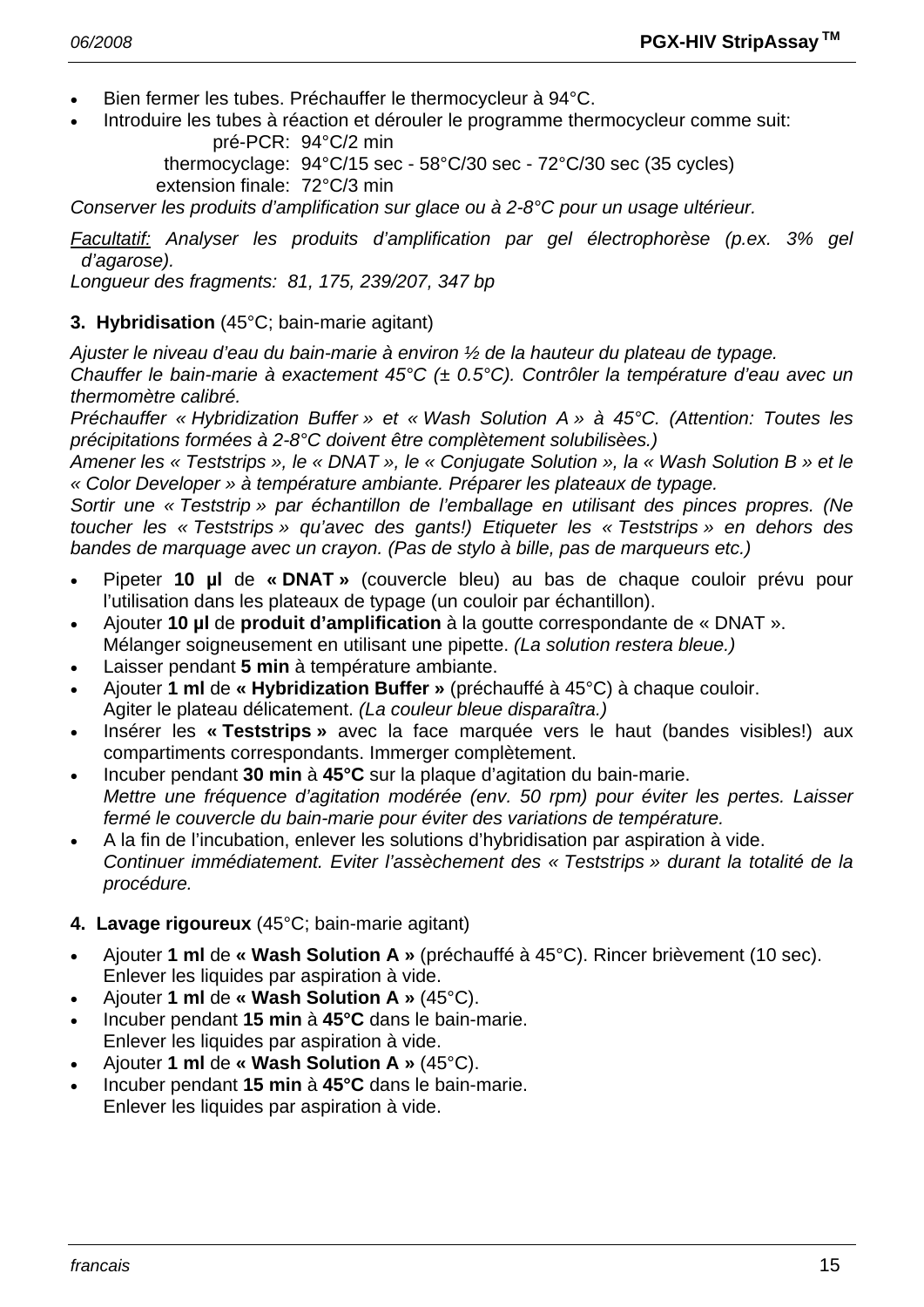- **5. Développement de la coloration** (température ambiante)
- Ajouter **1 ml** de **« Conjugate Solution »**.
- Incuber pendant **15 min** à **température ambiante** sur un agitateur basculant ou rotatif. Enlever les liquides par aspiration à vide.
- Ajouter **1 ml** de **« Wash Solution B »**. Rincer brièvement (10 sec). Enlever les liquides par aspiration à vide.
- Ajouter **1 ml** de **« Wash Solution B »**.
- Incuber pendant **5 min** à **température ambiante** sur un agitateur basculant ou rotatif. Enlever les liquides par aspiration à vide.
- Ajouter **1 ml** de **« Wash Solution B »**.
- Incuber pendant **5 min** à **température ambiante** sur un agitateur basculant ou rotatif. Enlever les liquides par aspiration à vide.
- Ajouter **1 ml** de **« Color Developer »**.
- Incuber pendant **15 min** à **température ambiante** à l'obscurité sur un agitateur basculant ou rotatif
- *Une couleur pourpre apparaîtra comme résultat d'une réaction positive.*
- Laver les « Teststrips » plusieurs fois avec de l'eau distillée. Laisser sécher les « Teststrips » à l'obscurité sur du papier absorbant.  *Eviter d'exposer les « Teststrips » à la pleine lumière après le développement de la coloration.*

#### **VI. INTERPRETATION DES RESULTATS**

Le génotype d'un échantillon est déterminé en utilisant le « Collector™ » inclus au coffret. Placer la « Teststrip » traité dans une des zones désignées, aligner sur le schéma en utilisant la bande de marquage rouge (en haut) et la bande de marquage verte (en bas), et fixer avec du ruban adhésif.

Une réaction positive de la bande de contrôle tout en haut indique le bon fonctionnement des réactifs « Conjugate Solution » et « Color Developer ». Cette bande devrait toujours être colorée positive.

Pour chaque position polymorphique, un des types de coloration suivants devrait être obtenu: *Note: Les intensités de coloration des bandes positives peuvent varier. Cela est sans aucune importance pour le résultat.* 



|            | bande « wild type » | bande « mutant » | génotype            |
|------------|---------------------|------------------|---------------------|
| <b>NOR</b> | positive            | négative         | normal              |
| HET        | positive            | positive         | hétérozygote        |
| <b>HOM</b> | négative            | positive         | mutation homozygote |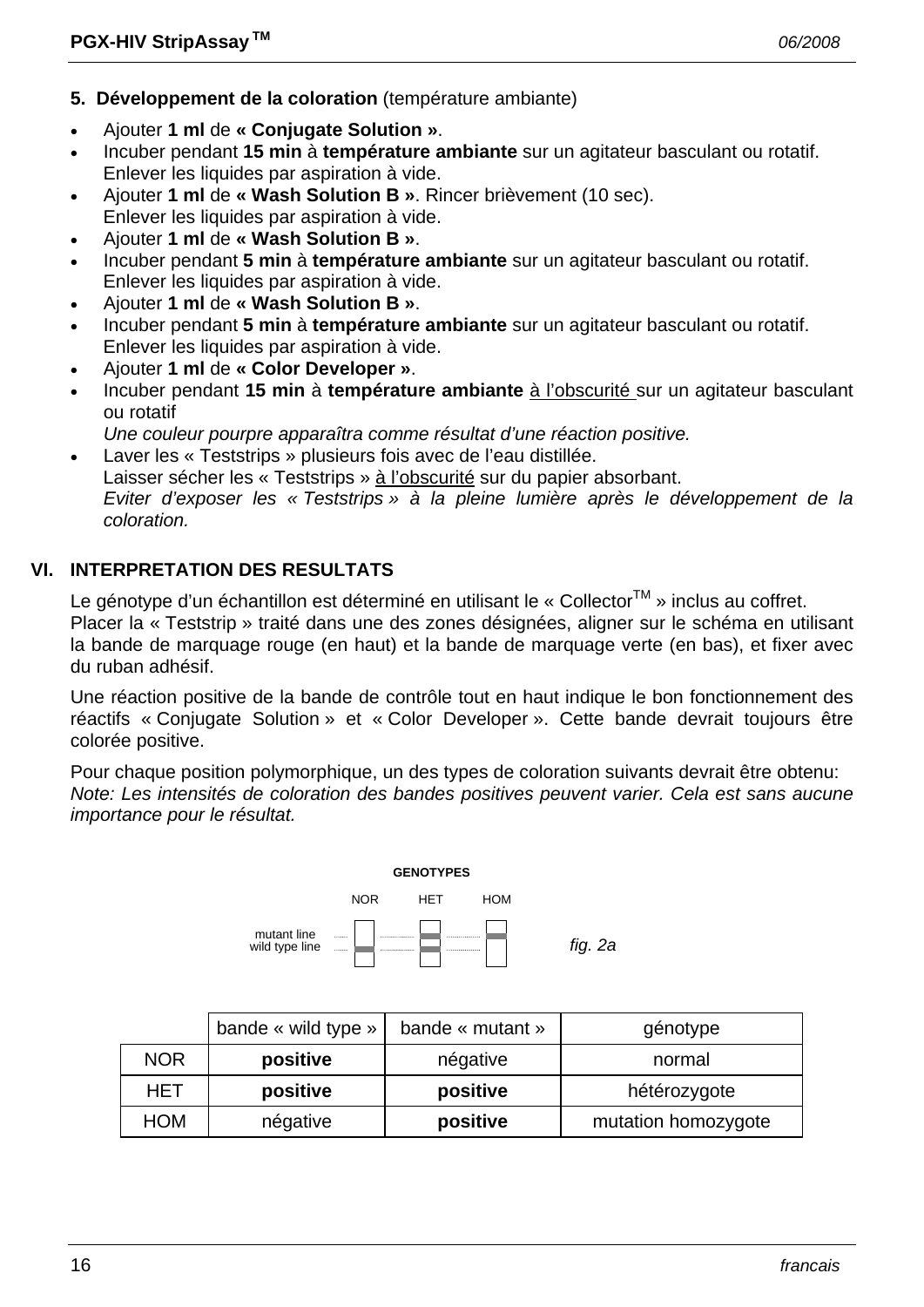Les allèles CYP2D6 \*1 (« wild type »), \*3, \*4, \*6, et les génotypes homozygotes et hétérozygotes résultants (\*1/\*1, \*1/\*3, etc.) ont été déterminés à l'aide de sondes pour les mutations suivantes: 2637delA, 1934 G>A et 1795delT (fig. 2b).



Le PGX-HIV StripAssay ™ ne différencie pas l'homozygotie pour chacun de ces allèles de l'hétérozygotie composée avec allèle \*5, qui caractérise une délétion sur tout le gène CYP2D6 (p.ex. \*3/\*3 voir \*3/\*5). En ce qui concerne le phénotype du métabolisme des médicaments (extensif voir faible), une différentiation n'est pas nécessaire puisque les deux génotypes respectifs se classeront dans la même catégorie. Dans le cas d'homozygotes - allèle 5 (5/\*5), aucun produit PCR - CYP2D6 ne sera généré et tous les signaux « wild type » et « mutant » seront absents (voir exemple J, page III).

Dans tous ces cas, la délétion du gène CYP2D6 (allèle \*5) est seulement indirectement démontrée; cependant elle peut être confirmée en utilisant des techniques PCR plus approfondies (p.ex. Steen et al. 1995, Pharmacogenomics 5, 215-23).

| phénotype                  | CYP2D6 génotype                                                                         |  |
|----------------------------|-----------------------------------------------------------------------------------------|--|
| métabolisant extensif (EM) | $*1/1$ , $*1/13$ , $*1/14$ , $*1/15$ , $*1/16$                                          |  |
| métabolisant faible (PM)   | $*3/3$ , $*3/4$ , $*3/5$ , $*3/5$ , $*4/4$ , $*4/5$ , $*4/6$ , $*5/5$ , $*5/6$ , $*6/6$ |  |

Voir exemples des résultats du StripAssay sur page III (fig. 3).

Un « Technical Handbook » détaillé sur les StripAssays peut être trouvé sur: www.viennalab.com. Des conseils sur les erreurs constatées peuvent être obtenus également en contactant ViennaLab par l'intermédiaire du distributeur local ou directement sous l'adresse qui se trouve sur page I.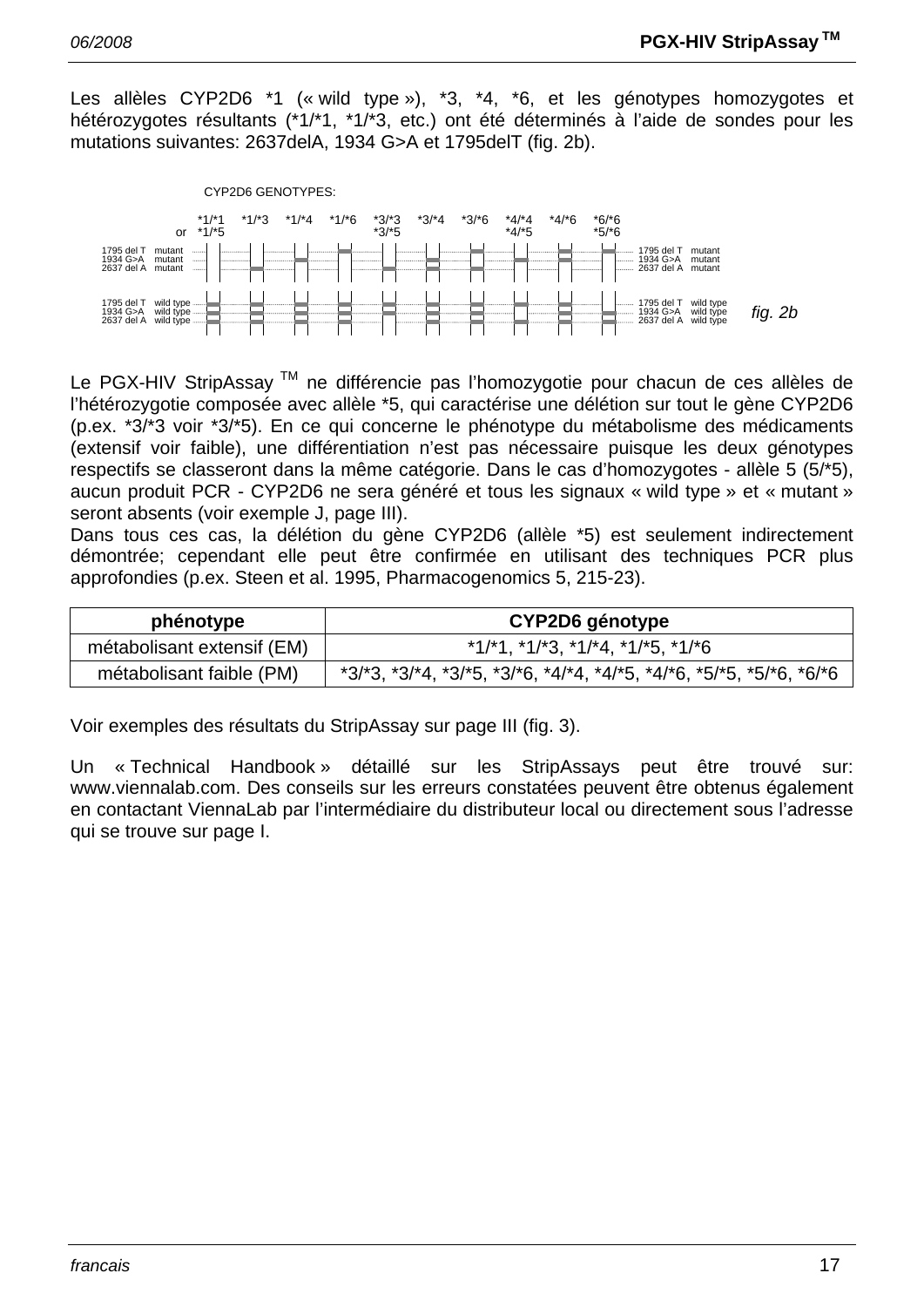#### **VII. PRECAUTIONS D'EMPLOI**

- Une compréhension détaillée de la procédure décrite ici, ainsi qu'un équipement de laboratoire et des techniques précises sont nécessaires pour obtenir des résultats fiables. L'usage du StripAssay pour le diagnostic *in vitro* humain doit être limité au personnel bien entraîné.
- Ne pas utiliser des composants des StripAssay au-delà de la date de péremption imprimée sur le coffret. Ne pas mélanger les réactifs de différents lots.
- Utiliser des embouts de pipette stériles et jetables pendant toute la procédure pour éviter la contamination microbienne et la contamination croisée des réactifs et échantillons. Ne pas échanger les couvercles des flacons.
- La bande de contrôle immobilisée sur chaque « Teststrip » permet un contrôle performant du système de détection chromogénique. Pour surveiller et valider la spécificité des étapes de l'hybridisation et du lavage, des contrôles ADN d'un génotype connu devraient être inclus à chaque expérience individuelle.

#### **VIII. SECURITE**

- Ne pas boire, manger ou appliquer des cosmétiques dans les secteurs réservés au travail. Porter des blouses de laboratoire et des gants à usage unique pendant le travail avec des échantillons et des réactifs. Se laver les mains soigneusement après la procédure.
- Traiter des échantillons comme tous produits potentiellement capables de communiquer des agents infectieux. Soigneusement nettoyer et désinfecter tout matériel et toutes surfaces qui ont été en contact avec des échantillons. Eliminer tous déchets associés avec des échantillons cliniques dans un container prévu à cet effet.
- Eviter tout contact du « DNAT » avec la peau, les yeux ou les muqueuses. En cas de contact, laver immédiatement avec beaucoup d'eau. Si le produit est renversé, diluer avec de l'eau avant d'essuyer.
- Se référer à toutes les réglementations locales et fédérales en cours sur l'environnement.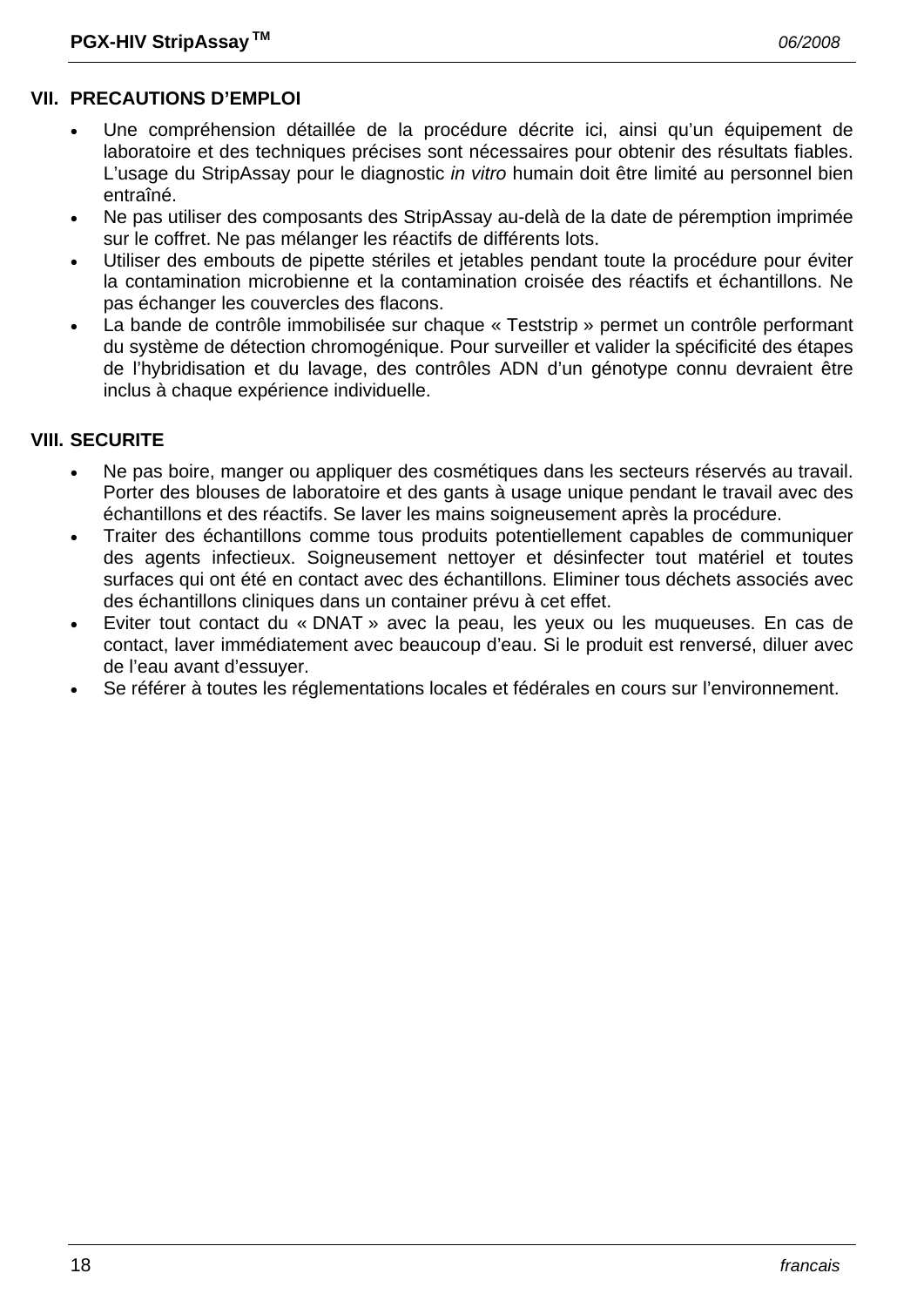# Istruzioni per l'uso

# **I. UTILIZZO**

Saggio per l'identificazione dei genotipi associati con la risposta alla terapia antiretrovirale contro l'HIV (HAART) basato sulla reazione a catena della polimerasi (PCR) e sull'ibridazione inversa.

### **II. METODICA**

La procedura si articola in tre passaggi: (1) isolamento del DNA, (2) amplificazione tramite PCR con primer biotinilati, (3) ibridazione dei prodotti amplificati su una striscia contenente sonde oligonucleotidiche allele-specifiche immobilizzate secondo uno schema di bande parallele (Fig. 1). Le sequenze biotinilate legate alle sonde sono rivelate utilizzando fosfatasi alcalina coniugata con streptavidina e, in seguito, il relativo substrato.

Il saggio copre 5 loci polimorfi: MDR1 3435 C>T, CYP2D6 1795delT (2D6\*6), CYP2D6 1934 G>A (2D6\*4), CYP2D6 2637delA (2D6\*3), CCR5 32bp del.

Ulteriori informazioni sono disponibili su OMIM (Online Mendelian Inheritance in Man): www.ncbi.nlm.nih.gov/entrez/query.fcgi?db=OMIM

### **III. COMPONENTI DEL KIT**

Vedi la lista di tutti i componenti a pagina I.

**X** DNAT contiene 1.6% NaOH (R 36/38).

Amplification Mix, Taq Dilution Buffer, Conjugate Solution, Wash Solution B contiene 0.05% NaN3. Conjugate Solution contiene fosfatasi alcalina coniugata con streptavidina. Color Developer contiene nitro blue tetrazolium (NBT) and 5-bromo-4-chloro-3-indolyl phosphate (BCIP).

#### *Conservare tutti i reagenti a 2-8°C quando non sono utilizzati !*

#### **IV. MATERIALE RICHIESTO MA NON FORNITO**

Oltre all'equipaggiamento standard per il laboratorio di biologia molecolare, è anche necessario:

- Microcentrifuga regolabile da  $3,000-12,000$  rpm  $(1,000-12,000 \times q)$
- Incubatori (es. termoblocco, bagnomaria) regolabili a 56°C e 98°C ( $\pm 2$ °C)
- Thermociclatore e provette idonee per reazione in plastica sottile
- Taq DNA polymerase
- Bagnomaria con piattaforma basculante e temperatura regolabile (45 $^{\circ}$ C ± 0.5 $^{\circ}$ C)
- Pompa o sistema analogo aspirante
- Agitatore (orizzontale o orbitale)
- • *Opzionale: linea elettroforetica su gel di agarosio (per il controllo dei prodotti di amplificazione)*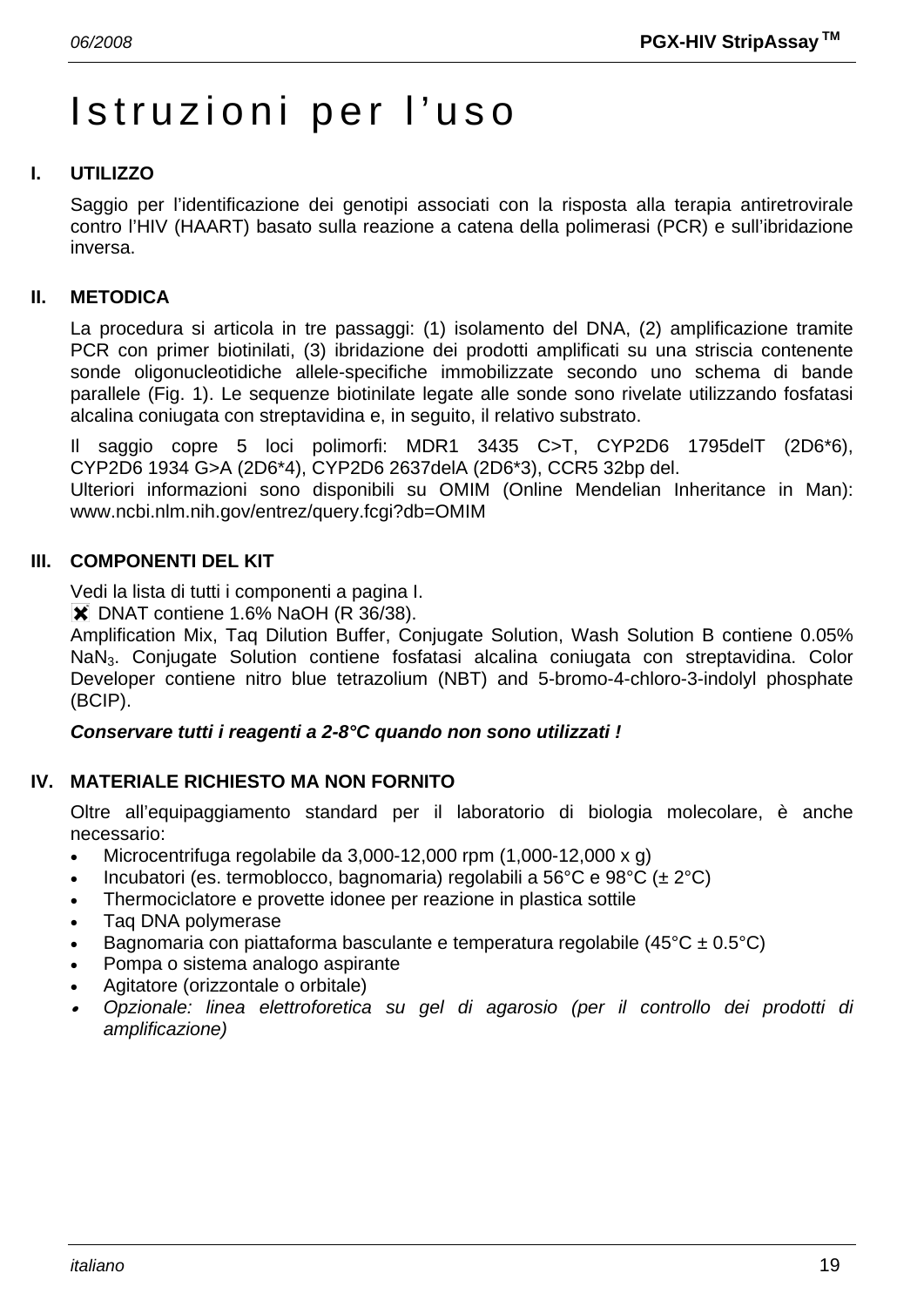#### **V. PROCEDURA**

#### **1. Isolamento del DNA**

*Utilizzare sangue fresco o congelato con EDTA o citrato come anticoagulante; non usare sangue contenente eparina.* 

*Non conservare il sangue per più di 3 giorni a temperatura ambiente o per più di 1 settimana a 2-8°C prima dell'uso. Il sangue tenuto congelato per più di 1 anno, o sottoposto a più di 3 cicli di congelamento/scongelamento non è adatto per essere utilizzato in questa procedura.* 

*Portare i campioni di sangue a temperatura ambiente. Miscelare invertendo delicatamente più volte le provette di raccolta del sangue. Ripetere la miscelazione prima di prelevare ogni aliquota di sangue.* 

*Lasciare che Lysis Solution e GENxTRACT Resin raggiungano la temperatura ambiente.*

- Pipettare **100 µl** di **campione di sangue** in una provetta da 1.5 ml con tappo a vite.
- Aggiungere **1 ml Lysis Solution**, chiudere la provetta e miscelare per inversione diverse volte.
- Lasciare per **15 min.** a temperatura ambiente.
- Centrifugare per **5 min.** a **3,000 rpm** (ca. 1,000 x g) in una microcentrifuga.
- Rimuovere ed eliminare dalla parte superiore 1 ml di surnatante.
- Aggiungere **1 ml Lysis Solution**, chiudere la provetta e miscelare per inversione diverse volte.
- Centrifugare per **5 min.** a **12,000 rpm** (ca. 12,000 x g) in una microcentrifuga.
- Rimuovere ed eliminare il surnatante lasciando circa 50 µl di pellet visibile.
- Risospendere GEN<sup>X</sup>TRACT Resin agitando vigorosamente la bottiglia.
- Aggiungere **200 µl GENxTRACT Resin** al pellet. Chiudere la provetta e vortexare per 10 sec.

*GENxTRACT Resin si deposita rapidamente. Ripetere la risospensione ogni volta immediatamente prima di prelevare un'altra aliquota.* 

- Incubare per **20 min.** a **56°C**. Vortexare per 10 sec.
- Incubare per **10 min.** a **98°C**. Vortexare per 10 sec.
- Centrifugare per **5 min.** a **12,000 rpm** in una microcentrifuga. Raffreddare in ghiaccio.

*Il surnatante ottenuto contiene DNA idoneo per un uso immediato in PCR. Per essere conservato, il surnatante dovrebbe essere trasferito in una nuova provetta e tenuto refrigerato (2-8°C; fino a una settimana) o congelato a -20°C.* 

#### **2. Amplificazione** *In Vitro* **(PCR)**

*Conservare tutti i reagenti per la PCR e i DNA estratti refrigerati. Condurre tutti i passaggi fino alla partenza del programma del termociclatore in ghiaccio (0-4°C).* 

- Preparare una diluizione fresca (0.2 U/µl) di **Taq DNA polymerase** nel **Taq Dilution Buffer** (tappo trasparente).
- Preparare 1 provetta di reazione per ogni campione da amplificare. Mettere le provette in ghiaccio.
	- Per ogni campione preparare 1 mix di reazione per PCR in ghiaccio:
		- **15 µl Amplification Mix** (tappo giallo)
			- **5 µl Taq DNA polymerase diluita** (1U)

#### **5 µl DNA template**

 *Se i DNA estratti non sono stati ottenuti secondo il protocollo fornito (capitolo V/1), si raccomanda una concentrazione di DNA in un range di 5-40 µg/ml (= 25-200 ng DNA per reazione).*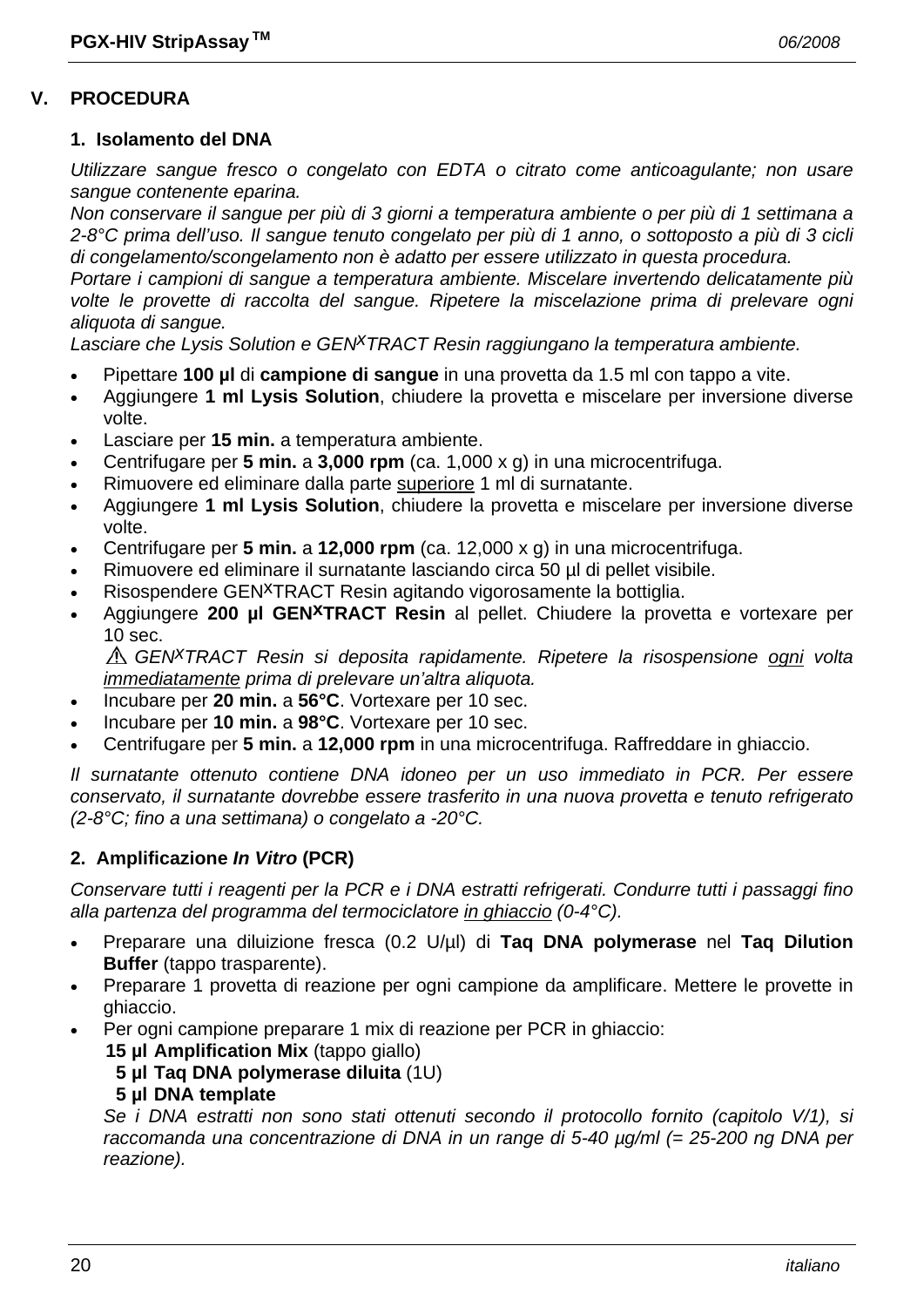- Chiudere bene le provette. Preriscaldare il termociclatore a 94°C.
- Inserire le provette e far partire il seguente programma:

```
 pre-PCR: 94°C/2 min.
```
cicli: 94°C/15 sec. - 58°C/30 sec. - 72°C/30 sec. (35 cicli)

estensione finale: 72°C/3 min.

*Conservare i prodotti amplificati in ghiaccio o a 2-8°C per utilizzi futuri.* 

*Opzionale: Analizzare i prodotti di amplificazione con elettroforesi su gel (e.g. 3% agarose gel). Lunghezze dei frammenti: 81, 175, 239/207, 347 bp* 

## **3. Ibridazione** (45°C; bagnomaria basculante)

*Regolare il livello dell'acqua a circa ½ dell'altezza del Typing Tray (vassoio porta strisce).* 

*Scaldare il bagnomaria esattamente a 45°C (± 0.5°C). Controllare la temperatura dell'acqua con un termometro calibrato.* 

*Preriscaldare Hybridization Buffer e Wash Solution A a 45°C. (Assicurarsi che tutti i precipitati formatisi a 2-8°C siano completamente disciolti.)* 

*Lasciare che Teststrips, DNAT, Conjugate Solution, Wash Solution B e Color Developer raggiungano la temperatura ambiente. Preparare Typing Tray(s).* 

*Prendere una Teststrip per ogni campione utilizzando pinzette pulite. (Toccare le Teststrip solo coi guanti!) Contrassegnare le Teststrip oltre le linee colorate con una matita. (Non penne a sfera, pennarelli, ecc.)* 

- Pipettare **10 µl DNAT** (tappo blu) nell'angolo in basso di ogni corsia del Typing Trays (una corsia per campione).
- Aggiungere **10 µl amplification product** nella corrispondente goccia di DNAT. Miscelare bene con una pipetta. *(La soluzione rimarrà blu.)*
- Incubare per **5 min.** a temperatura ambiente.
- Aggiungere **1 ml Hybridization Buffer** (preriscaldata a 45°C) in ogni corsia. Agitare delicatamente il vassoio. *(Il colore blu scomparirà.)*
- Inserire le **Teststrip** con il lato contrassegnato verso l'alto (linee visibili!) nelle rispettive corsie. Immergere completamente.
- Incubare per **30 min.** a **45°C** nella piattaforma basculante del bagnomaria.  *Selezionare una frequenza di agitazione moderata (ca. 50 rpm) per evitare fuoruscita del liquido. Tenere il coperchio del bagnomaria chiuso per evitare variazioni di temperatura.*
- Alla fine dell'incubazione rimuovere la soluzione di ibridazione tramite aspirazione a vuoto.  *Procedere immediatamente. Non fare seccare le Teststrip durante l'intera procedura.*
- **4. Lavaggio stringente** (45°C; bagnomaria basculante)
- Aggiungere **1 ml Wash Solution A** (preriscaldata a 45°C). Lavare brevemente (10 sec.). Rimuovere i liquidi tramite aspirazione a vuoto.
- Aggiungere **1 ml Wash Solution A** (45°C).
- Incubare per **15 min.** a **45°C** nel bagnomaria basculante. Rimuovere i liquidi tramite aspirazione a vuoto.
- Aggiungere **1 ml Wash Solution A** (45°C).
- Incubare per **15 min.** a **45°C** nel bagnomaria basculante. Rimuovere i liquidi tramite aspirazione a vuoto.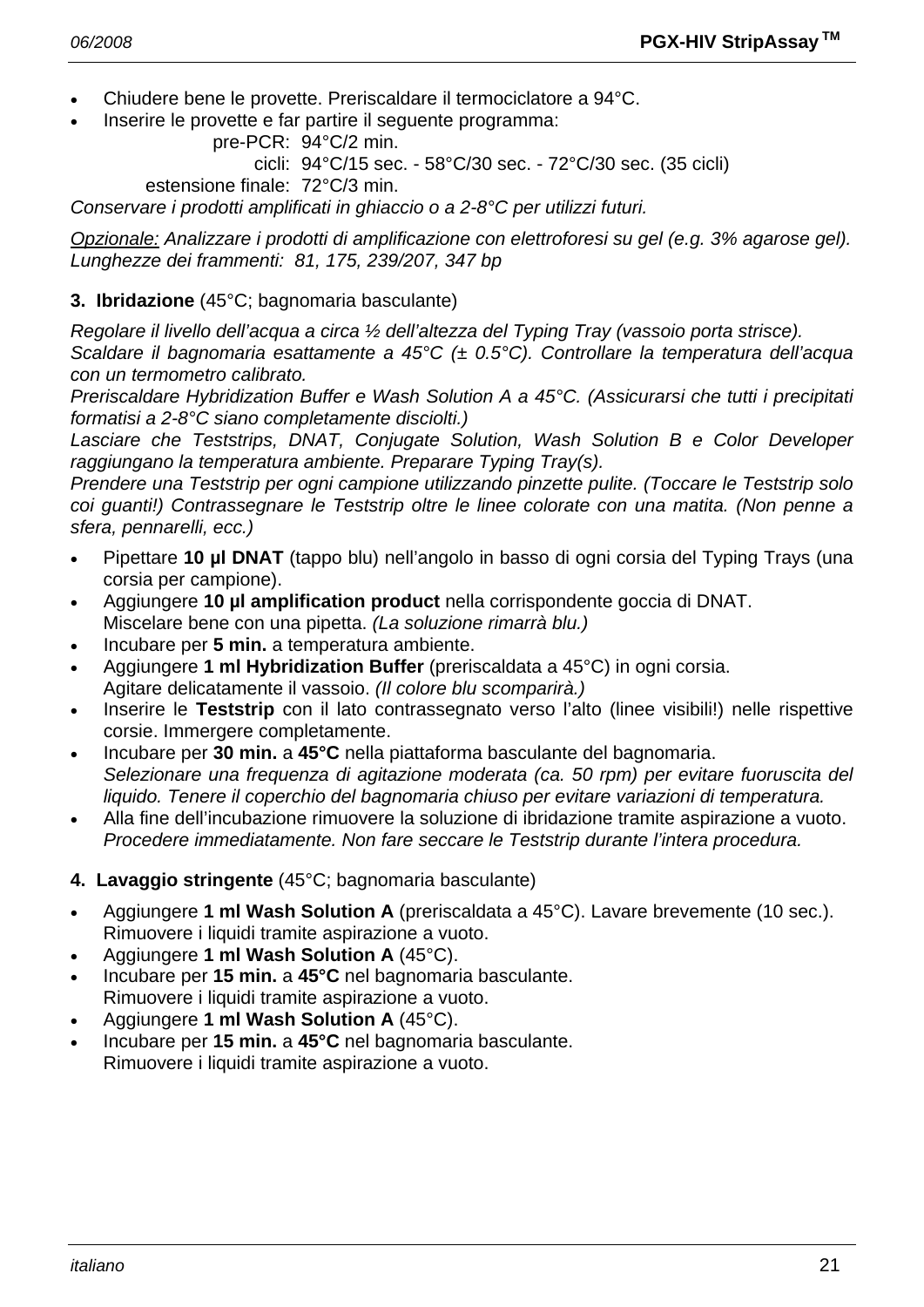- **5. Sviluppo del colore** (temperatura ambiente)
- Aggiungere **1 ml Conjugate Solution**.
- Incubare per **15 min.** a **temperatura ambiente** su un agitatore orizzontale o orbitale. Rimuovere i liquidi tramite aspirazione a vuoto.
- Aggiungere **1 ml Wash Solution B**. Lavare brevemente (10 sec.). Rimuovere i liquidi tramite aspirazione a vuoto.
- Aggiungere **1 ml Wash Solution B**.
- Incubare per **5 min.** a **temperatura ambiente** su un agitatore orizzontale o orbitale. Rimuovere i liquidi tramite aspirazione a vuoto.
- Aggiungere **1 ml Wash Solution B**.
- Incubare per **5 min.** a **temperatura ambiente** su un agitatore orizzontale o orbitale. Rimuovere i liquidi tramite aspirazione a vuoto.
- Aggiungere **1 ml Color Developer**.
- Incubare per **15 min.** a **temperatura ambiente** al buio su agitatore orizzontale o orbitale.  *Una colorazione viola apparirà in corrispondenza di una reazione positiva.*
- Lavare le Teststrip diverse volte con acqua distillata. Lasciare asciugare le Teststrip al buio su carta assorbente.  *Non esporre le Teststrip a luce intensa dopo lo sviluppo del colore.*

# **VI. INTERPRETAZIONE DEI RISULTATI**

Il genotipo di un campione si determina usando il « Collector<sup>TM</sup> » incluso nel kit.

Mettere la Teststrip sviluppata in uno degli spazi assegnati, allinearla allo schema disegnato utilizzando la linea rossa (alto) e la linea verde (basso) e fissarla con nastro adesivo.

Una reazione positiva nella banda di Controllo in alto indica il corretto funzionamento della Conjugate Solution e del Color Developer. Questa banda deve sempre risultare positiva.

Per ogni posizione polimorfica, si dovrebbe ottenere una delle seguenti combinazioni di colorazione:

*Nota: l'intensità di colorazione delle bande positive può variare. Questo non è significativo per il risultato.* 



|            | banda « wild type » | banda « mutant » | genotipo          |
|------------|---------------------|------------------|-------------------|
| <b>NOR</b> | positivo            | negativo         | normale           |
| <b>HET</b> | positivo            | positivo         | eterozigote       |
| <b>HOM</b> | negativo            | positivo         | omozigote mutante |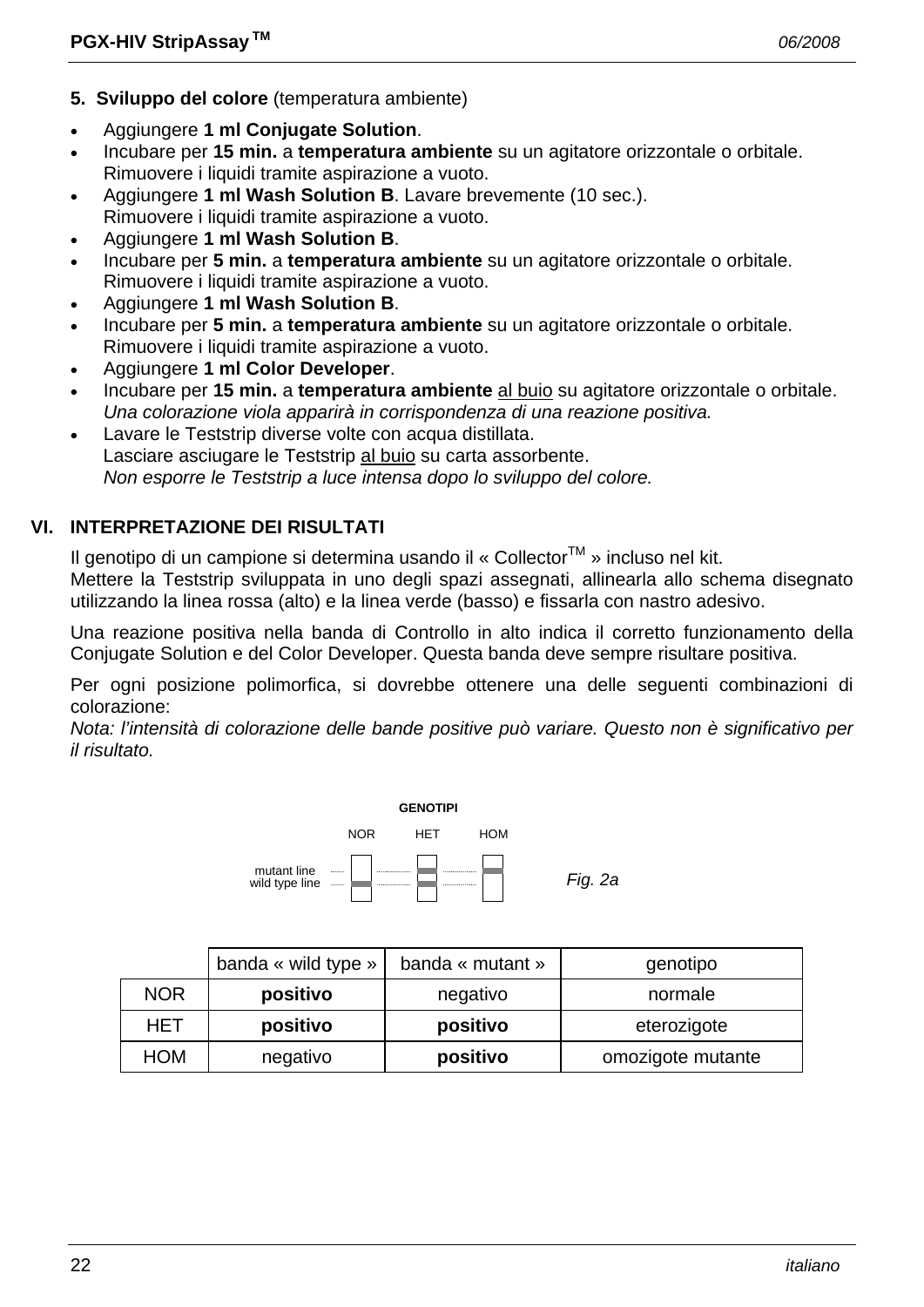Gli alleli CYP2D6 \*1 (« wild type »), \*3, \*4, \*6, e i genotipi risultanti omozigoti e eterozigoti (\*1/\*1, \*1/\*3, etc.) sono determinati dalle sonde per le mutazioni 2637delA, 1934 G>A e 1795delT, rispettivamente (Fig. 2b).



PGX-HIV StripAssay<sup>™</sup> non differenzia l'omozigosità per ognuno di questi alleli dall'eterozigosità composta con l'allele \*5, che rappresenta una delezione dell'intero gene CYP2D6 (es. \*3/\*3 verso \*3/\*5). Per quanto riguarda il fenotipo farmaco-metabolizzante (esteso verso ridotto) non serve la discriminazione in quanto entrambi i rispettivi genotipi ricadono nella stessa categoria. Nel caso dell'omozigosi (\*5/\*5), non verranno generati prodotti di amplificazione CYP2D6, e tutti i corrispondenti segnali « wild type » e « mutant » mancheranno (vedi esempio J, pagina III).

In tutti questi casi la delezione del gene CYP2D6 (l'allele \*5) è solo dimostrata indirettamente; tuttavia potrà essere ulteriormente confermata da PCR adatte a generare lunghi frammenti (es. Steen et al. 1995, Pharmacogenomics 5, 215-23).

| fenotipo                      | genotipo CYP2D6                                                                           |  |
|-------------------------------|-------------------------------------------------------------------------------------------|--|
| metabolizzazione estesa (EM)  | $*1/*1$ , $*1/*3$ , $*1/*4$ , $*1/*5$ , $*1/*6$                                           |  |
| metabolizzazione ridotta (PM) | $*3/3$ , $*3/4$ , $*3/5$ , $*3/5$ , $*4/4$ , $*4/5$ , $*4/5$ , $*5/5$ , $*5/5$ , $*6/5/6$ |  |

Vedi esempi dei risultati StripAssay a pagina III (Fig. 3).

Un dettagliato « Technical Handbook » per StripAssays è scaricabile dal sito: www.viennalab.com. Consigli sulla soluzione dei problemi possono essere ottenuti dal sito o contattando il distributore locale della ViennaLab. In alternativa ci si può rivolgere direttamente all'indirizzo fornito a pagina I.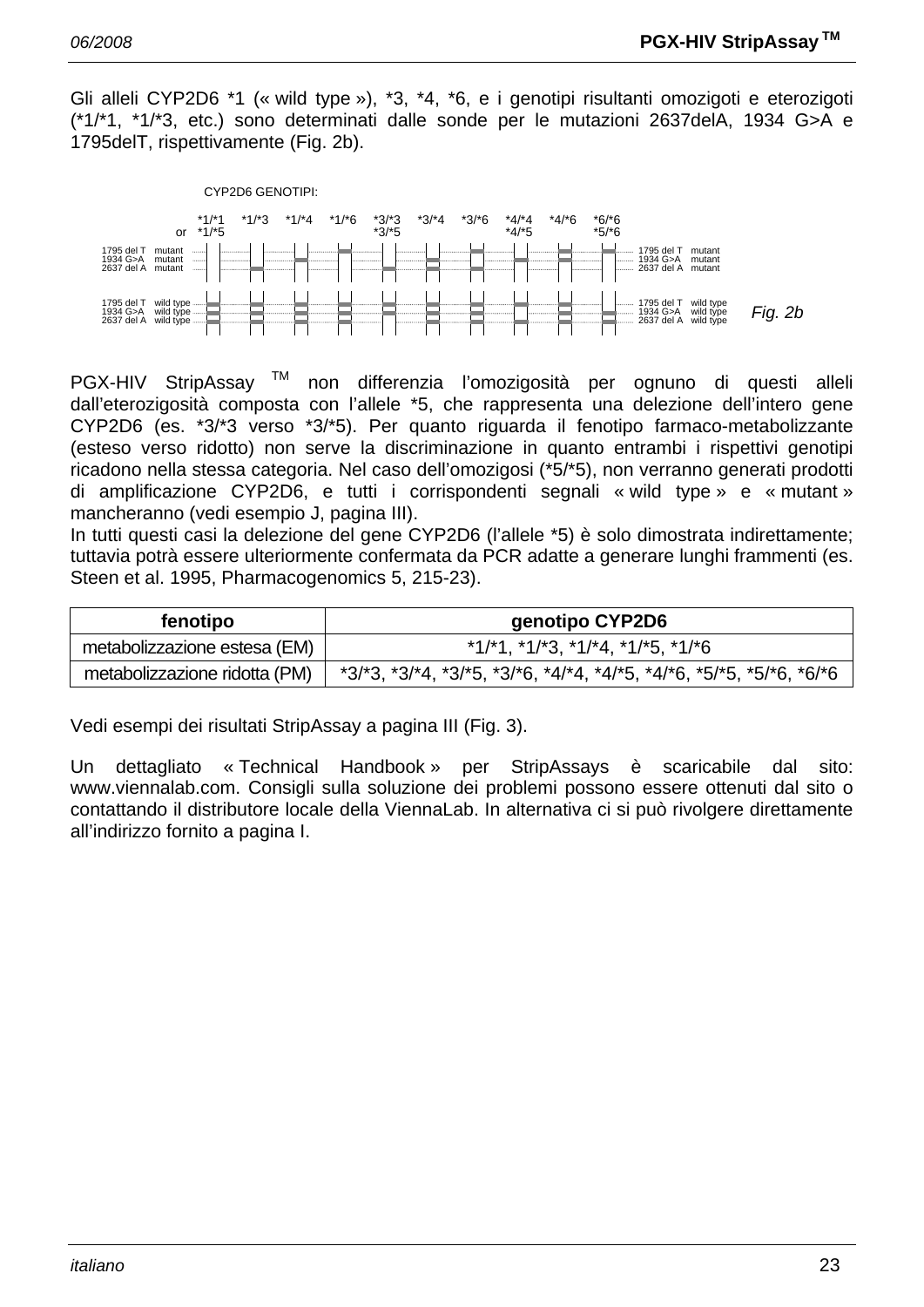# **VII. CONSIDERAZIONI SULLA QUALITA'**

- Una piena comprensione della procedura qui esposta e precisi equipaggiamenti e tecniche di laboratorio sono necessari per ottenere risultati affidabili. L'utilizzo del kit StripAssay per la diagnostica umana *in vitro* deve essere limitato a personale correttamente addestrato.
- Non usare i componenti del kit StripAssay oltre la data di scadenza riportata sull'esterno della scatola. Non mischiare reagenti di lotti diversi.
- Per evitare contaminazioni microbiche e cross-contaminazione dei reagenti o dei campioni utilizzare solo consumabili e puntali sterili. Non scambiare i tappi delle bottiglie tra di loro.
- La banda di controllo immobilizzata su ogni Teststrip consente un controllo di qualità del sistema di rivelazione colorimetrico. Per tenere sotto controllo e garantire la specificità dell'ibridazione e dei lavaggi, uno o più DNA di controllo a genotipo noto dovrebbero essere inseriti in ogni esperimento.

#### **VIII. SICUREZZA**

- Non bere, mangiare, fumare o utilizzare cosmetici nelle apposite aree di lavoro. Indossare camici da laboratorio e guanti usa e getta quando si maneggiano i campioni e i reagenti del kit. Lavarsi accuratamente le mani alla fine del lavoro.
- Maneggiare tutti i campioni come se questi potessero trasmettere malattie infettive. Pulire e disinfettare accuratamente tutto il materiale e le superfici che sono entrati in contatto con i campioni. Eliminare tutti gli scarti inerenti i campioni in appositi contenitori per rischio biologico.
- Evitare il contatto del DNAT con pelle, occhi, o membrane mucose. Se il contatto avviene, lavare immediatamente con grandi quantità d'acqua. Se lo stesso si rovescia, diluire con acqua prima di asciugare.
- Aderire a tutte le regolamentazioni locali e federali che sono applicate in merito ai temi della sicurezza e dell'ambiente.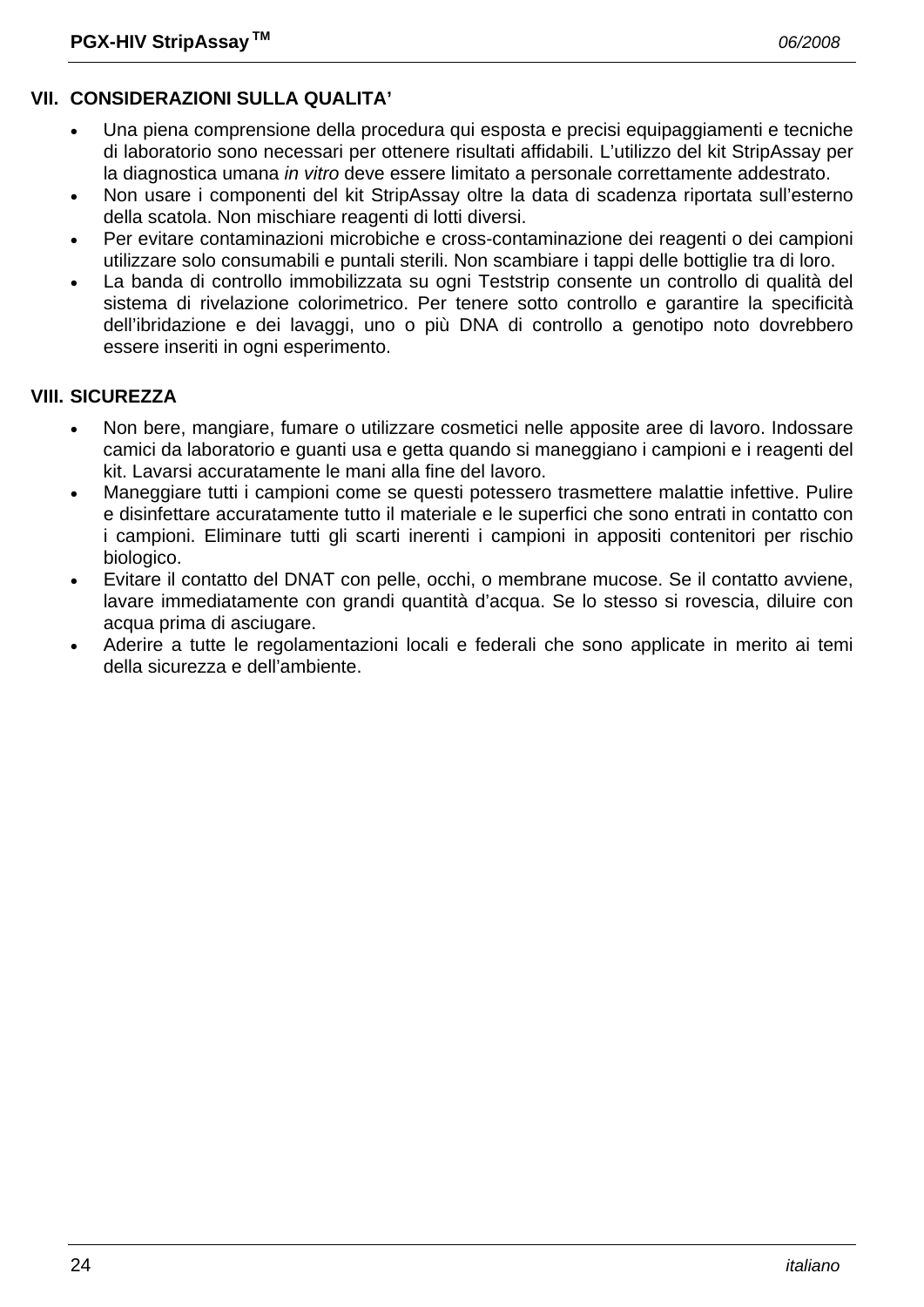# Instrucciones de uso

# **I. APLICACIÓN**

Ensayo para la identificación de genotipos asociados con la respuesta a la terapia antiretroviral muy activa al HIV (HAART) basado en la reacción en cadena de la polimerasa (PCR) e hibridación inversa.

# **II. METODOLOGÍA**

El procedimiento incluye tres pasos: (1) aislamiento del ADN, (2) amplificación PCR utilizando primers marcados con biotina, (3) hibridación de los productos de amplificación en una tira que contiene sondas de oligonucleótido alelo-específico fijadas en líneas paralelas (Fig. 1). Las secuencias marcadas con biotina unidas a la tira se detectan utilizando estreptavidinafosfatasa-alcalina y sustrato de color.

El test incluye 5 locis polimórficos: MDR1 3435 C>T, CYP2D6 1795delT (2D6\*6), CYP2D6 1934 G>A (2D6\*4), CYP2D6 2637delA (2D6\*3), CCR5 32bp del.

Se puede encontrar más información sobre genética en OMIM (Online Mendelian Inheritance in Man): www.ncbi.nlm.nih.gov/entrez/query.fcgi?db=OMIM

# **III. COMPONENTES DEL KIT**

Véase la lista de todos los componentes del kit en la página I.

**X** El DNAT contiene 1,6% NaOH (R 36/38).

Amplification Mix, Taq Dilution Buffer, Conjugate Solution, Wash Solution B contiene 0,05% NaN3. Conjugate Solution contiene estreptavidina-fosfatasa alcalina. Color Developer contiene nitroazul de tetrazolio (NBT) y 5-bromo-4-cloro-3-indolil fosfato (BCIP).

#### *¡Conservar todos los reactivos a 2-8°C cuando no se estén utilizando!*

# **IV. MATERIALES REQUERIDOS PERO NO SUMINISTRADOS**

Aparte del equipamiento de un laboratorio de biología molecular estándar, se necesita:

- Microcentrifuga regulable de  $3.000-12.000$  rpm  $(1.000-12.000 \times g)$
- Incubador (p.e. bloque de calor, baño de agua) capaz de alcanzar 56°C y 98°C ( $\pm 2$ °C)
- Termociclador y tubos de reacción de plástico fino adecuados.
- Taq ADN polimerasa
- Baño de agua con plataforma de agitación y temperatura regulable (45 $^{\circ}$ C ± 0,5 $^{\circ}$ C)
- Aparato de aspiración al vacío
- Agitador (balanceo o agitador orbital)
- • *Opcional: equipo de electroforesis en gel de agarosa (para el control de los productos de amplificación)*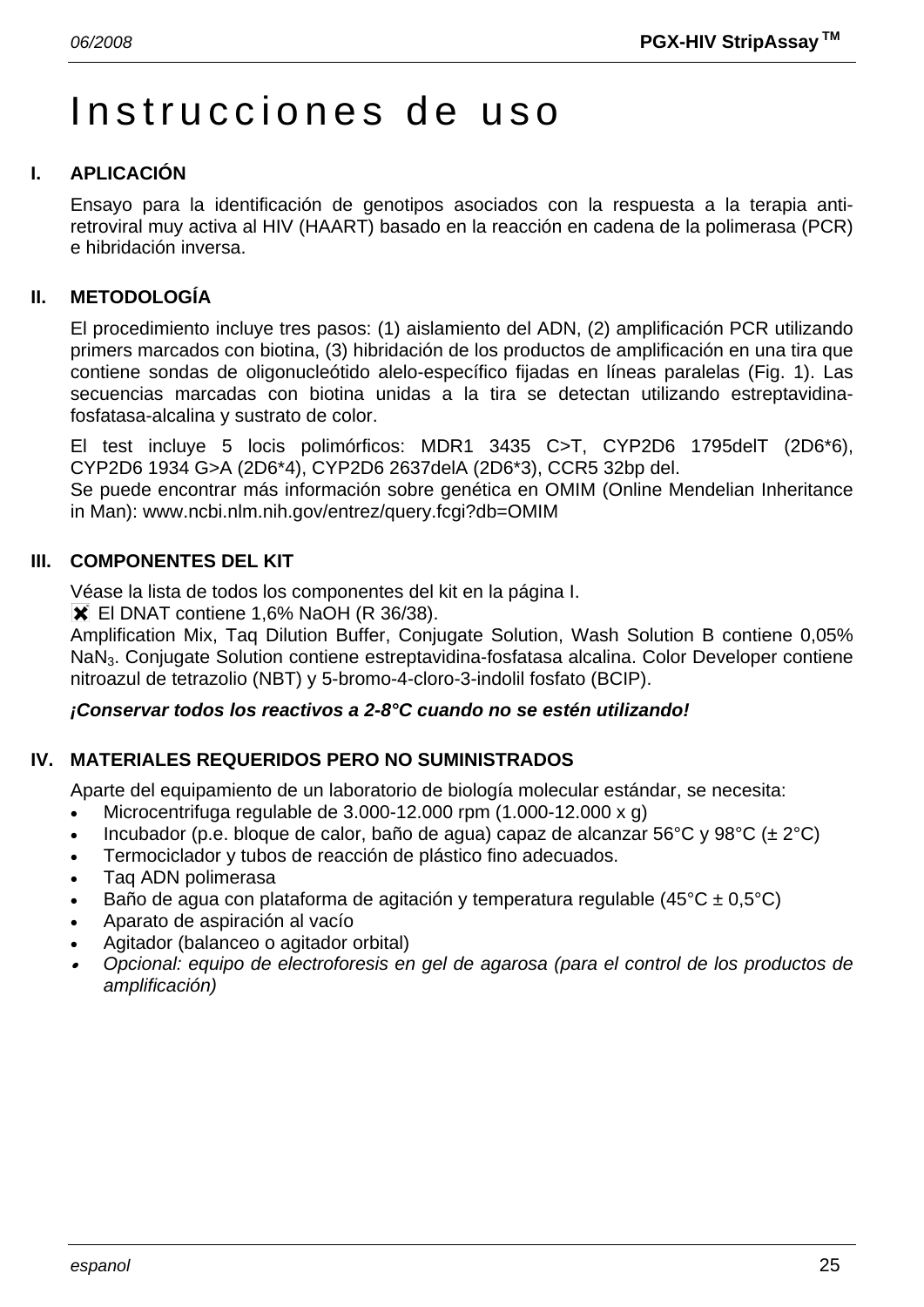#### **V. PROCEDIMIENTO DEL ENSAYO**

#### **1. Aislamiento del ADN**

*Utilizar sangre fresca o congelada con EDTA o anticoagulante citrato; evitar sangre que contenga heparina.* 

*No conservar la sangre durante más de tres días a temperatura ambiente o más de 1 semana a 2-8°C antes de utilizarla. La sangre que se ha mantenido congelada durante más de un año o que ha pasado más de tres ciclos de congelación-descongelación no se puede utilizar en este procedimiento.* 

*Esperar a que las muestras de sangre alcancen la temperatura ambiente. Mezclar bien invirtiendo con cuidado los tubos de extracción de sangre varias veces. Repetir el proceso de mezclado cada vez que se vaya a extraer una alícuota de sangre.* 

*Esperar a que la Lysis Solution y la GENxTRACT Resin alcancen la temperatura ambiente.*

- Pipetear **100 µl** de **sangre** en un microtubo de 1,5 ml con tapón de rosca.
- Añadir **1 ml** de la **Lysis Solution** , cerrar el tubo y mezclar invirtiéndolo varias veces.
- Dejar reposar durante **15 min.** a temperatura ambiente.
- Centrifugar durante **5 min.** a **3.000 rpm** (apox. 1.000 x g) en una microcentrífuga.
- Aspirar y desechar la parte superior (1 ml) del sobrenadante.
- Añadir **1 ml** de la **Lysis Solution**, cerrar el tubo y mezclar invirtiéndolo varias veces.
- Centrifugar durante **5 min.** a **12.000 rpm** (aprox. 12.000 x g) en una microcentrífuga.
- Aspirar y desechar el supernadante exceptuando aprox. 50 µl de un precipitado visible y esponjoso.
- Resuspender la GEN<sup>X</sup>TRACT Resin agitando el frasco.
- Añadir **200 µl** de **GENxTRACT Resin** al precipitado. Cerrar el tubo y mezclar en un agitador tipo vortex durante 10 seg.

*La GENxTRACT Resin sedimenta rápidamente. Repetir la resuspensión cada vez inmediatamente antes de aspirar otra alícuota.* 

- Incubar durante **20 min.** a **56°C**. Mezclar en un agitador tipo vortex durante 10 seg.
- Incubar durante **10 min.** a **98°C**. Mezclar en un agitador tipo vortex durante 10 seg.
- Centrifugar durante **5 min.** a **12.000 rpm** en una microcentrífuga. Enfriar en hielo.

*El sobrenadante resultante contiene ADN adecuado para ser utilizado inmediatamente en la PCR. Para conservarlo de cara al futuro, el sobrenadante debería transferirse a un tubo nuevo y guardarse en un frigorífico (a 2-8°C hasta una semana) o en un congelador a -20°C.* 

#### **2. Amplificación** *In Vitro* **(PCR)**

*Conservar todos los reactivos PCR y el ADN en frío durante todo el proceso. Realizar todos los pasos hasta el inicio de la amplificación en hielo (0-4°C).* 

- Preparar una dilución de trabajo fresca (0,2 U/µl) de **Taq ADN polimerasa** en **Taq Dilution Buffer** (tapón transparente).
- Preparar un tubo de reacción para cada muestra a amplificar. Colocar los tubos en hielo.
- Para cada muestra, preparar una mezcla de reacción PCR final en hielo:
	- **15 µl** de **Amplification Mix** (tapón amarillo)
		- **5 µl** de **Taq ADN polimerasa diluida** (1U)
		- **5 µl** de **ADN**

 *Si no se utilizan ADN preparado siguiendo el protocolo de aislamiento del kit (capítulo V/1), se recomienda utilizar un rango de concentración del ADN de 5-40 µg/ml (= 25-200 ng de ADN por reacción).*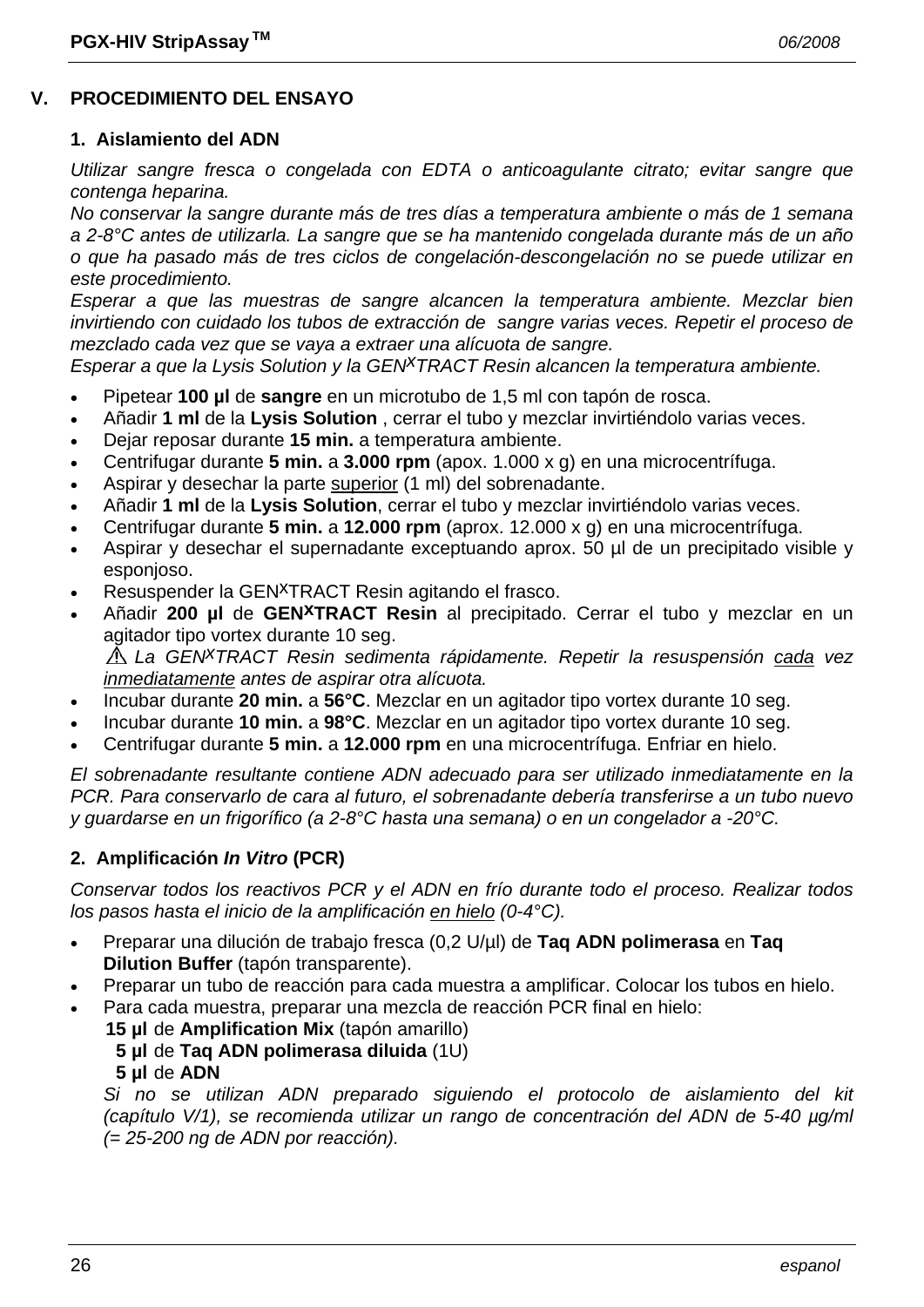- Tapar fuertemente los tubos. Precalentar el termociclador a 94°C.
- Introducir los tubos de reacción y ejecutar el siguiente programa de termociclado: Pre-PCR: 94°C/2 min.

 Termociclado: 94°C/15 seg. - 58°C/30 seg. - 72°C/30 seg. (35 ciclos) Exensión final: 72°C/3 min.

*Conservar los productos de amplificación en hielo a 2-8°C para utilizarlos más adelante.* 

*Opcional: Analizar los productos de amplificación mediante electroforesis en gel (p.e. 3% gel de agarosa).* 

*Longitudes de fragmento: 81, 175, 239/207, 347 bp* 

#### **3. Hibridación** (45°C; baño de agua con agitación)

*Ajustar el nivel de agua del baño a aprox. ½ de la altura de la Typing Tray.* 

*Calentar el baño de agua a exactamente 45°C (± 0,5°C). Comprobar la temperatura del agua con un termómetro calibrado.* 

*Precalentar el Hybridization Buffer y la Wash Solution A a 45°C. (Fijarse en que todos los precipitados formados a 2-8°C se disuelvan completamente.)* 

*Esperar a que los Teststrips, el DNAT, la Conjugate Solution, la Wash Solution B y el Color Developer alcancen la temperatura ambiente. Preparar la/s Typing Tray/s.* 

*Extraer un Teststrip para cada muestra utilizando unas pinzas limpias. (¡Tocar siempre los Teststrips con guantes!) Identificar los Teststrips fuera de las líneas marcadas con lápiz. (No utilizar bolígrafos, rotuladores etc.)* 

- Pipetear **10 µl** de **DNAT** (tapón azul) en la esquina inferior de cada compartimento que se vaya a utilizar en las Typing Trays (un compartimento por muestra).
- Añadir **10 µl** del **producto de amplificación** sobre la gota correspondiente de DNAT. Mezclar bien con una pipeta. *(La solución permanecerá azul.)*
- Incubar durante **5 min.** a temperatura ambiente.
- Añadir **1 ml** de **Hybridization Buffer** (precalentado a 45°C) en cada compartimento. Agitar la Typing Tray con suavidad. *(Desaparecerá el color azul.)*
- Introducir los **Teststrips** con el lado marcado hacia arriba (¡líneas visibles!) en los compartimentos correspondientes. Sumergir completamente.
- Incubar durante **30 min.** a **45°C** en la plataforma de agitación del baño de agua.  *Ajustar una frecuencia de agitación moderada (aprox. 50 rpm) para evitar derrames. Mantener cerrada la tapa del baño de agua para evitar variaciones en la temperatura.*
- Al final de la incubación, aspirar las soluciones de hibridación mediante aspiración al vacío.

 *Hacerlo inmediatamente. No permitir que las tiras se sequen durante el proceso.* 

- **4. Lavado riguroso** (45°C; baño de agua con agitación)
- Añadir **1 ml** de **Wash Solution A** (precalentada a 45°C). Lavar brevemente (10 seg.). Aspirar los líquidos mediante aspiración al vacío.
- Añadir **1 ml** de **Wash Solution A** (45°C).
- Incubar durante **15 min.** a **45°C** en el baño de agua con agitación. Aspirar los líquidos mediante aspiración al vacío.
- Añadir **1 ml** de **Wash Solution A** (45°C).
- Incubar durante **15 min.** a **45°C** en el baño de agua con agitación. Aspirar los líquidos mediante aspiración al vacío.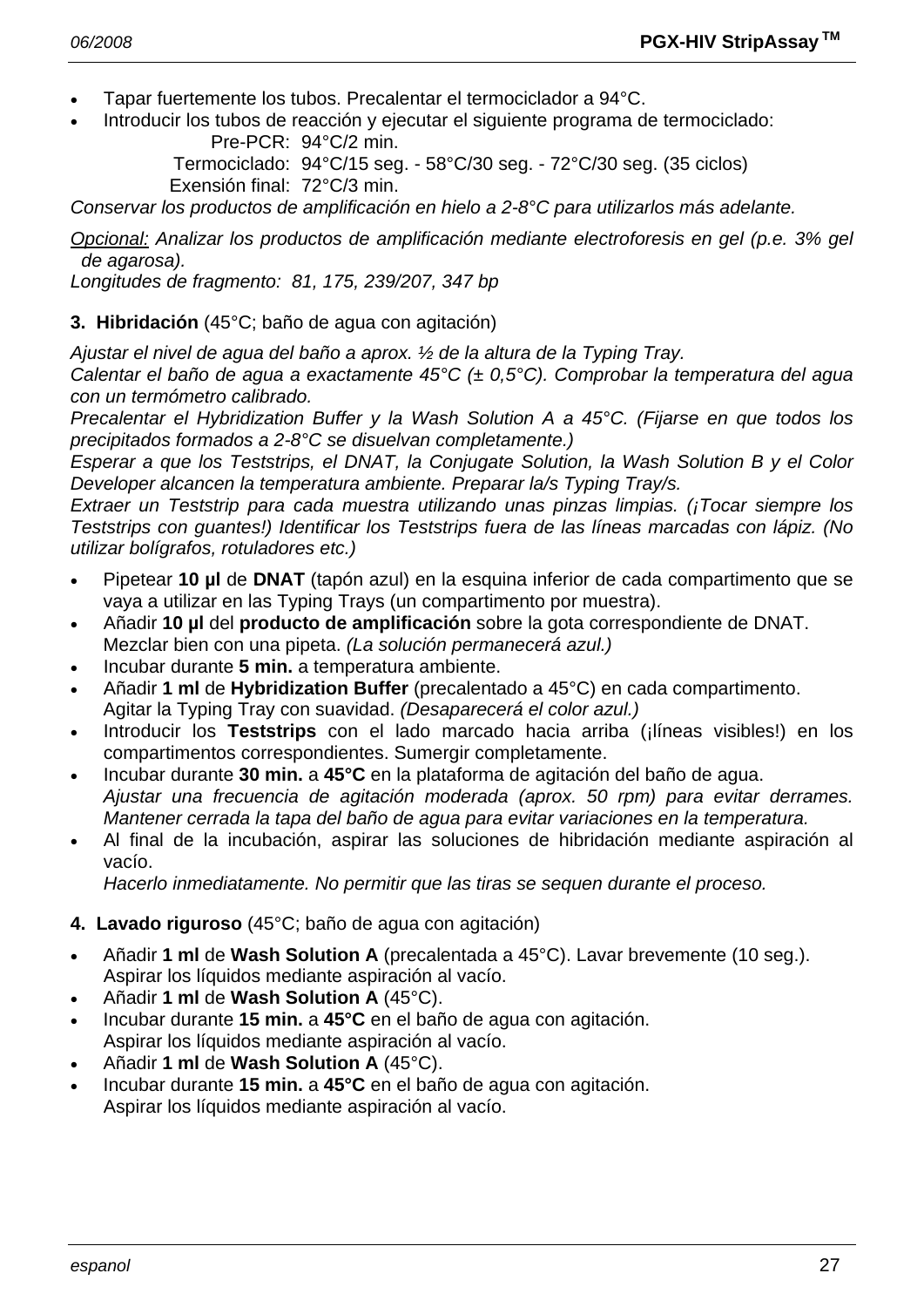- **5. Revelado del color** (temperatura ambiente)
- Añadir **1 ml** de **Conjugate Solution**.
- Incubar durante **15 min.** a **temperatura ambiente** en un agitador de balanceo u orbital. Aspirar los líquidos mediante aspiración al vacío.
- Añadir **1 ml** de **Wash Solution B**. Lavar brevemente (10 seg.).
- Aspirar los líquidos mediante aspiración al vacío.
- Añadir **1 ml** de **Wash Solution B**.
- Incubar durante **5 min.** a **temperatura ambiente** en un agitador de balanceo u orbital. Aspirar los líquidos mediante aspiración al vacío.
- Añadir **1 ml** de **Wash Solution B**.
- Incubar durante **5 min.** a **temperatura ambiente** en un agitador de balanceo u orbital. Aspirar los líquidos mediante aspiración al vacío.
- Añadir **1 ml** de **Color Developer**.
- Incubar durante **15 min.** a **temperatura ambiente** en la oscuridad en un agitador de balanceo u orbital.
- *Si se produce una reacción positiva, aparecerá un color morado.*
- Lavar varias veces los Teststrips con agua destilada. Dejar que los Teststrips se sequen en oscuridad sobre papel absorbente.  *No exponer los Teststrips a una luz intensa después del revelado del color.*

# **VI. INTERPRETACIÓN DE LOS RESULTADOS**

El genotipo de la muestra se determina utilizando el « Collector<sup>TM</sup> » suministrada.

Colocar el Teststrip procesado dentro de uno de los campos diseñados, alinearla con el dibujo esquemático utilizando la línea roja (arriba) y la línea verde (abajo), y pegarla con cinta adhesiva.

Una reacción positiva de la línea de Control superior indica el funcionamiento correcto de la Conjugate Solution y del Color Developer. Esta línea siempre debería dar positivo.

Para cada posición polimórfica, se debería obtener uno de los siguientes patrones de bandas: *Nota: Las intensidades de las bandas positivas pueden variar. Esto no tiene ningún significado para los resultados.* 



|            | banda « wild type » | banda « mutant » | genotipo           |
|------------|---------------------|------------------|--------------------|
| <b>NOR</b> | positivo            | negativo         | normal             |
| <b>HET</b> | positivo            | positivo         | heterocigoto       |
| <b>HOM</b> | negativo            | positivo         | homocigoto mutante |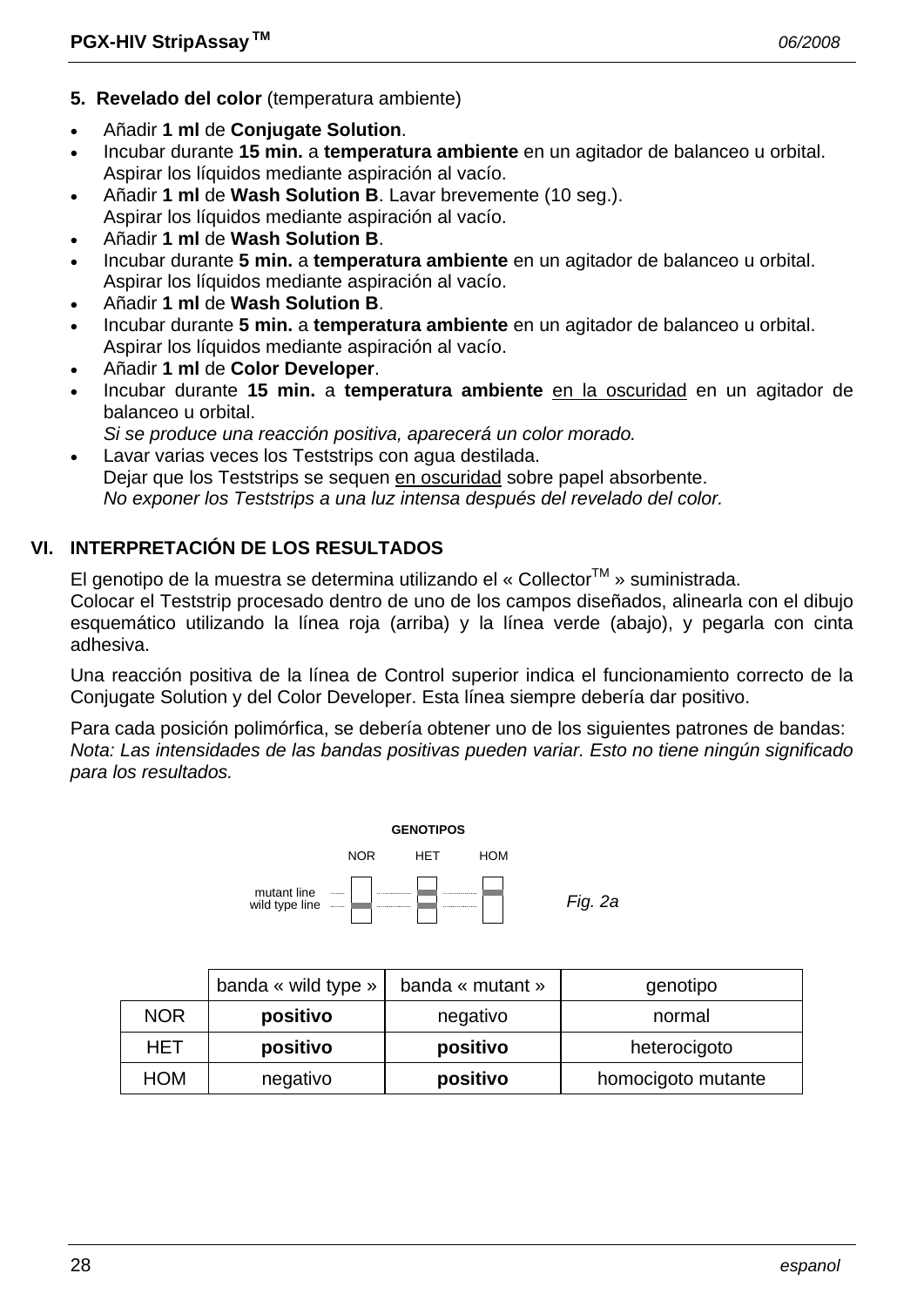Los alelos CYP2D6 \*1 (« wild type »), \*3, \*4, \*6, y los genotipos resultantes homocigotos y heterocigotos (\*1/\*1, \*1/\*3, etc.) son detectados por sondas para las mutaciones 2637delA, 1934 G>A y 1795delT, respectivamente (Fig. 2b).



PGX-HIV StripAssay<sup>™</sup> no distingue el homocigoto de cada uno de estos alelos del componente heterocigoto con el alelo \*5, el cual representa una delección del gen entero CYP2D6 (ej. \*3/\*3 versus \*3/\*5). Con respecto al fenotipo del metabolismo del fármaco (extenso versus pobre) la discriminación no es necesaria, puesto que los dos respectivos genotipos pertenecerán a una misma categoría. En el caso del alelo homocigoto \*5 (\*5/\*5), no se generarán productos PCR de CYP2D6, y las correspondientes bandas « wild type » y « mutant » no estarán presentes (ver ejemplo J, página III).

En todos estos casos la delección del gen CYP2D6 (\*5 allele) es indirectamente demostrada; sin embargo, puede ser confirmada por una adecuada PCR de rango largo (ej. Steen et al. 1995, Pharmacogenomics 5, 215-23).

| fenotipo                   | genotipo CYP2D6                                                                         |  |
|----------------------------|-----------------------------------------------------------------------------------------|--|
| metabolizador extenso (EM) | $*1/1$ , $*1/13$ , $*1/14$ , $*1/15$ , $*1/16$                                          |  |
| metabolizador pobre (PM)   | $*3/3$ , $*3/4$ , $*3/5$ , $*3/6$ , $*4/4$ , $*4/5$ , $*4/6$ , $*5/5$ , $*5/6$ , $*6/6$ |  |

Véanse los ejemplos sobre los resultados del StripAssay de la página III (Fig. 3).

En Internet (www.viennalab.com), se puede encontrar y bajar un « Technical Handbook » detallado para los kits StripAssays. Se pueden encontrar consejos sobre los problemas que pueden surgir directamente en este manual, o bien poniéndose en contacto con ViennaLab a través del distribuidor local o directamente en la dirección facilitada en la página I.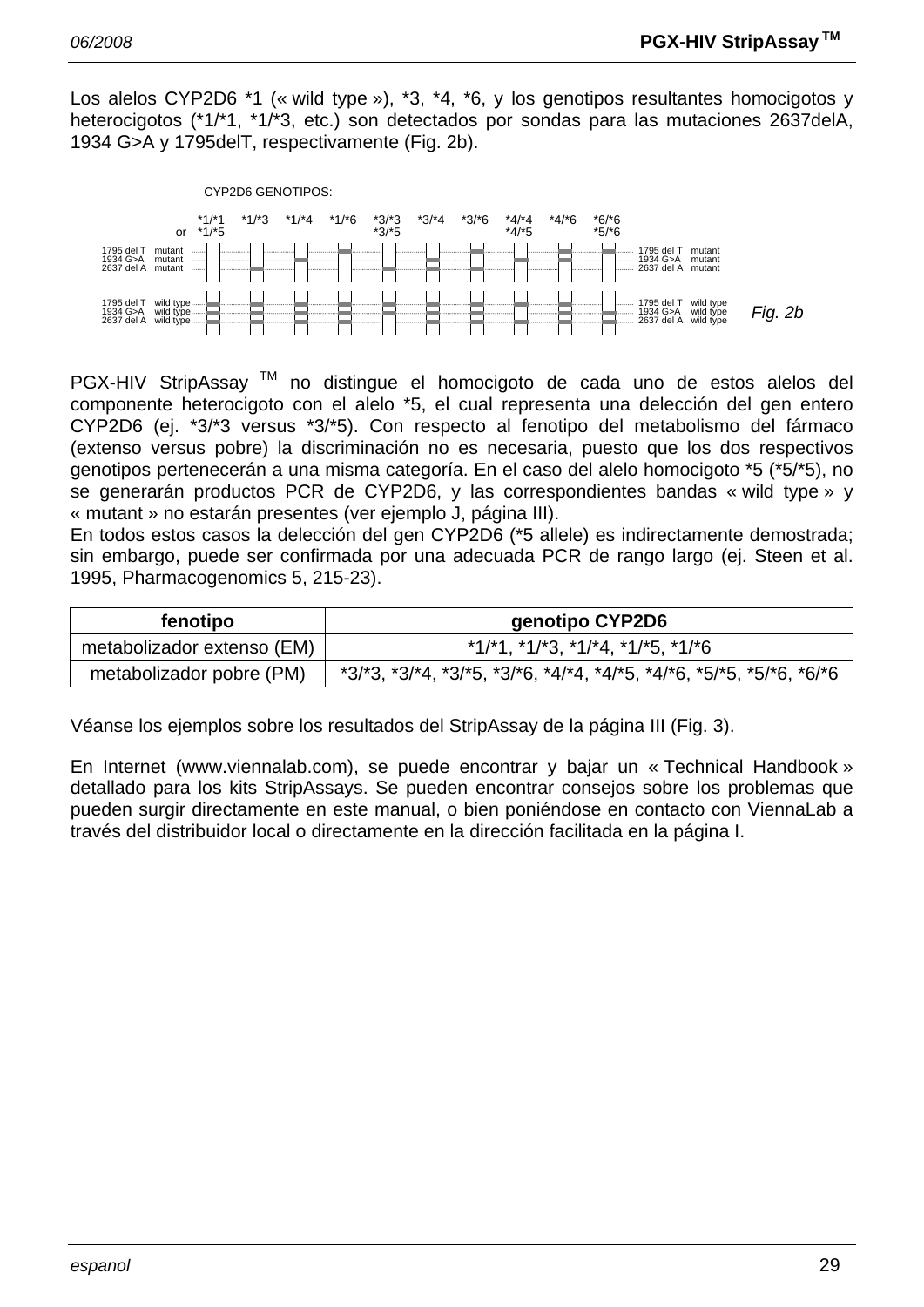# **VII. CONSIDERACIONES SOBRE LA CALIDAD**

- Para obtener resultados fiables, es preciso entender perfectamente el procedimiento aquí resumido, así como disponer de un equipo y técnicas de laboratorio precisos. El uso del StripAssay para diagnóstico humano in vitro debe estar limitado al personal adecuadamente formado y experimentado.
- No utilizar los componentes del StripAssay pasada la fecha de caducidad impresa en el exterior de la caja. No mezclar reactivos pertenecientes a lotes diferentes.
- Evitar la contaminación microbiana y la contaminación cruzada de los reactivos o de las muestras utilizando puntas de pipetas estériles y desechables durante todo el proceso. No intercambiar los tapones de los frascos.
- La línea de control de cada Teststrip permite realizar un control del rendimiento del sistema de detección cromógena. Para monitorizar y validar la especificidad de los pasos de hibridación y lavado, se deberían incluir controles de genotipos conocidos cada dvez que se realizaran estudios genéticos.

# **VIII. SEGURIDAD**

- No beber, comer, fumar o utilizar productos cosméticos en las áreas de trabajo designadas. Llevar ropa de laboratorio y guantes desechables mientras se manipulan las muestras y los reactivos del kit. Lavarse bien las manos al finalizar.
- Manipular las muestras como si fueran capaces de transmitir agentes infecciosos. Limpiar y desinfectar a fondo todos los materiales y superficies que hayan entrado en contacto con las muestras. Eliminar todos los residuos asociados a las muestras clínicas en un contenedor para residuos biológicos potencialmente peligrosos.
- Evitar el contacto del DNAT con la piel, los ojos o las membranas mucosas. Si se produce el contacto, lavar inmediatamente con mucha agua. En caso de derrame, diluir con agua antes de secar el área afectada con un trapo.
- Seguir la normativa de seguridad medioambiental local y estatal vigente.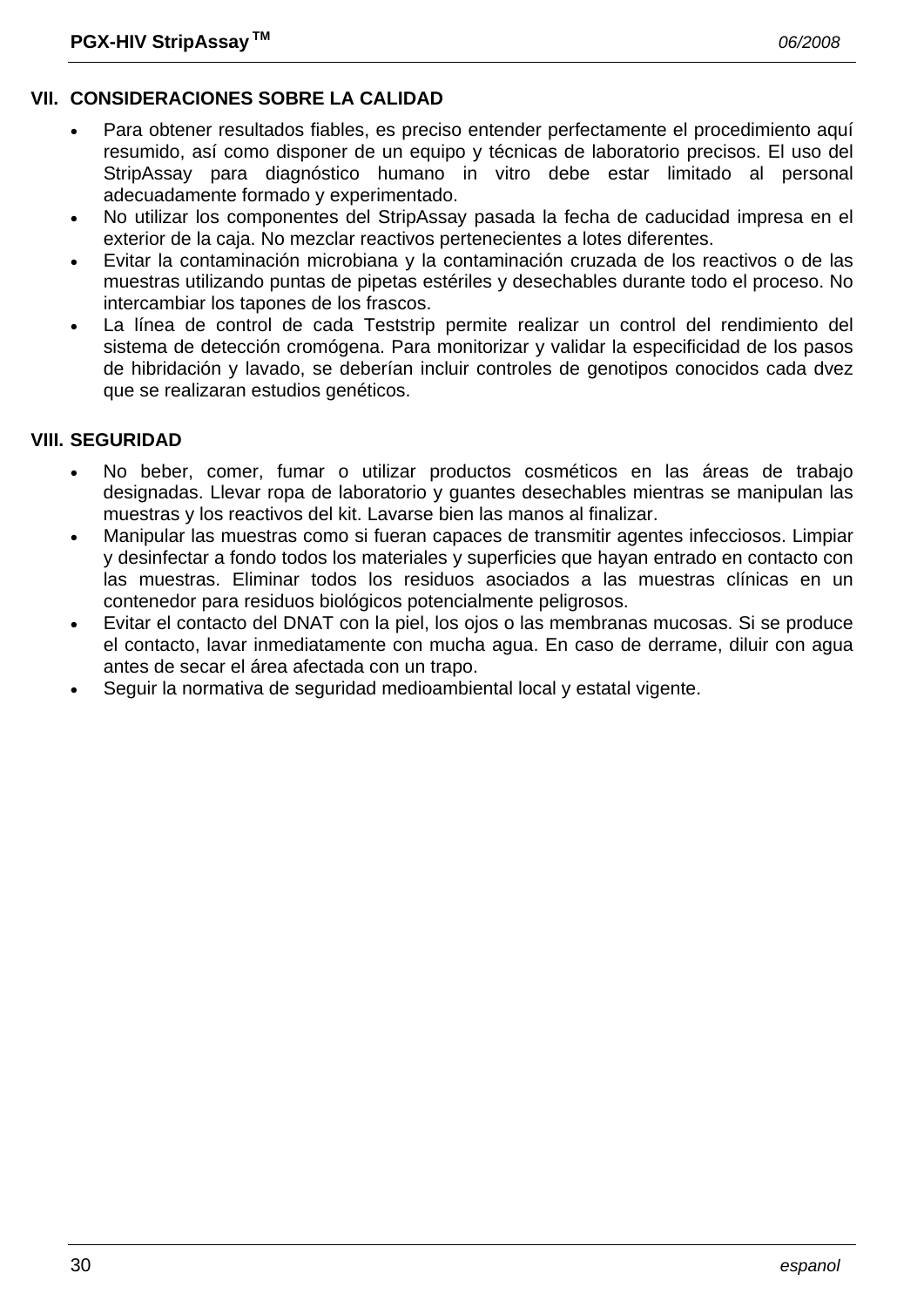# Instruções de utilização

# **I. UTILIZAÇÃO PREVISTA**

Ensaio para a identificação de genótipos associados à resposta à terapêutica anti-retroviral com elevada actividade anti-HIV (highly active anti-retroviral therapy, HAART) baseado na reacção em cadeia da polimerase (PCR) e hibridação reversa.

#### **II. METHODOLOGY**

O procedimento incluí três passos: (1) isolamento do DNA, (2) amplificação por PCR utilizando *primers* biotinilados, (3) hibridação de produtos de amplificação numa tira de teste com sondas oligonucleotidicas específicas de alelo num *array* de linhas paralelas (Fig. 1). As sequências biotiniladas ligadas são detectadas usando fosfatase alcalina-estreptavidina e substratos de cor.

O teste engloba 5 loci polimórficos: MDR1 3435 C>T, CYP2D6 1795delT (2D6\*6), CYP2D6 1934 G>A (2D6\*4), CYP2D6 2637delA (2D6\*3), CCR5 32bp delecção.

Masi informação genética está disponível na OMIM (Online Mendelian Inheritance in Man): www.ncbi.nlm.nih.gov/entrez/query.fcgi?db=OMIM

### **III. COMPONENTES DO KIT**

Ver lista de todos os components do kit na página I.

**X** DNAT contém 1.6% NaOH (R 36/38).

Amplification Mix, Taq Dilution Buffer, Conjugate Solution, Wash solution B contém 0.05% NaN3. Conjugate Solution contém fosfatase alcalina-estreptavidina. Color Developer contém Nitroazul de tetrazólio (NBT) e 5-bromo-4-cloro-3-indolil fosfato (BCIP).

#### *Conserve todos os reagentes a 2-8°C quando não estiverem a ser utilizados !*

# **IV. MATERIAIS NECESSÁRIOS MAS NÃO FORNECIDOS**

Adicionalmente ao material padrão do laboratório de biologia molecular, é necessário:

- Microcentrífuga ajustável com capacidade para 3,000-12,000 rpm (1,000-12,000 x g)
- Incubadora (ex. bloco de aquecimento, banho de água) de 56°C e 98°C ( $\pm 2$ °C)
- Aparelho de termociclos e tubos adequados de paredes de plástico finas/tiras
- Taq DNA polimerase
- Banho de água com plataforma de agitação e temperatura ajustável (45°C ± 0.5°C)
- Aparelho de aspiração de vácuo
- Agitador (de leito ou orbital)
- • *Opcional: equipamento de electroforese em gel de agarose (para controlo dos produtos da amplificação)*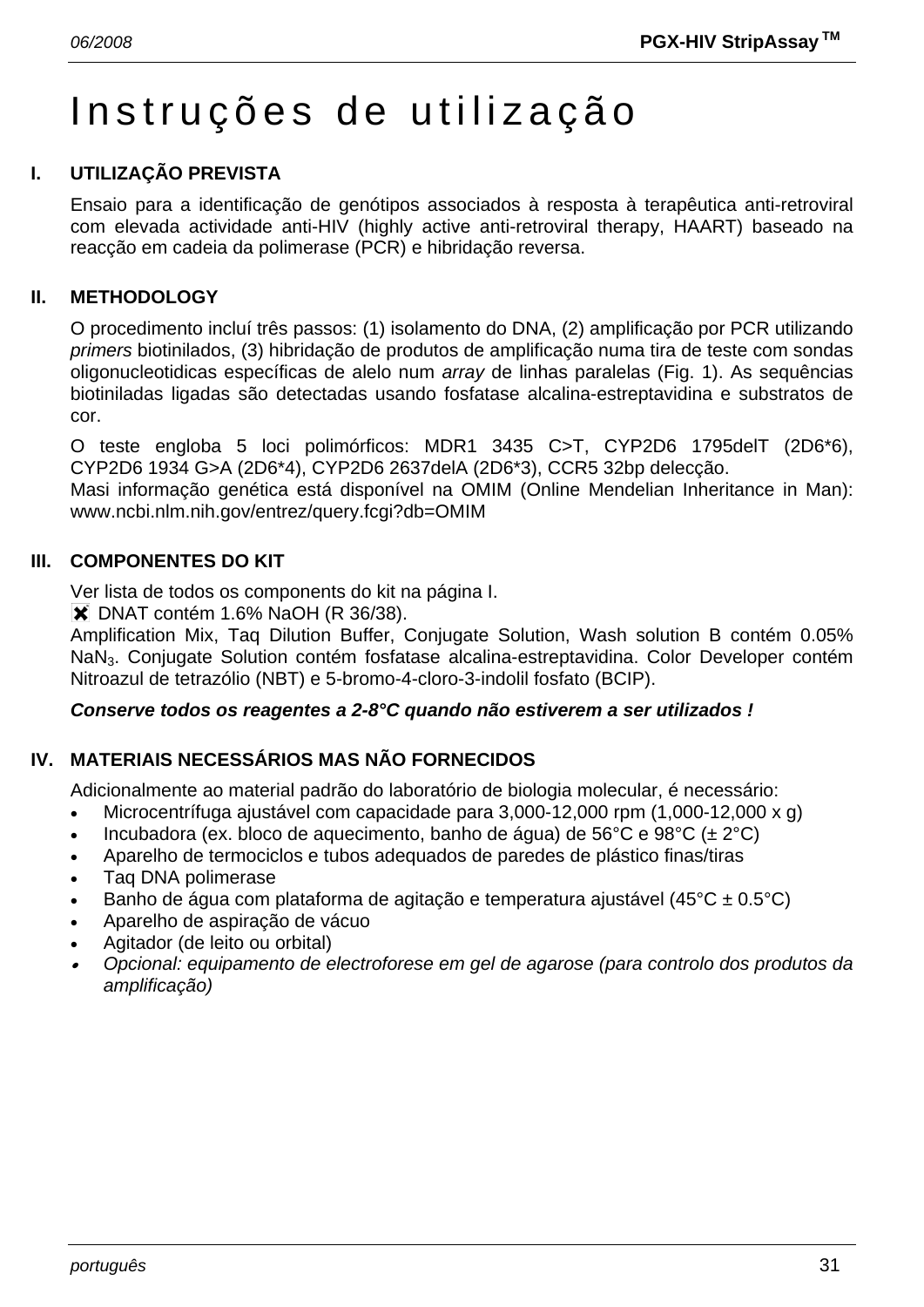### **V. PROCEDIMENTO DO ENSAIO**

#### **1. Isolamento do DNA**

*Utilize sangue fresco ou congelado com EDTA ou anticoagulante citrato; evite sangue com heparina.* 

*Não conserve o sangue durante mais do que 3 dias à temperatura ambiente ou mais do que uma semana a 2-8°C antes de utilizar. O sangue que foi mantido congelado durante mais do que um ano, ou que esteve sujeito a mais do que três ciclos de congelação/descongelação é inapropriado para ser utilizado neste procedimento.* 

*Deixe as amostras estabilizar à temperatura ambiente. Misture bem invertendo cuidadosamente, várias vezes, os tubos de sangue. Repita a mistura cada vez, antes de retirar uma aliquota do sangue.* 

*Deixe que a Lysis Solution e a GENxTRACT Resin estabilizem à temperatura ambiente.*

- Pipete **100 µl** da **amostra de sangue** para um microtubo de 1.5 ml com tampa de enroscar.
- Adicione **1 ml** da **Lysis Solution**, feche o tubo e misture várias vezes por inversão.
- Deixe estabilizar **15 min.** à temperatura ambiente.
- Centrifugue **5 min.** a **3,000 rpm** (aprox. 1,000 x g) numa microcentrifuga.
- Remova e rejeite a porção de cima (topo) 1 ml de sobrenadante.
- Adicione **1 ml** de **Lysis Solution**, feche o tubo e misture várias vezes por inversão.
- Centrifugue **5 min.** a **12,000 rpm** (aprox. 12,000 x g) numa microcentrifuga.
- Remova e rejeite o sobrenadante excepto aprox. 50 µl de um pellet suave e vísivel.
- Resuspenda a GEN<sup>X</sup>TRACT Resin por rotação insistente do recipiente.
- Adicione **200 µl** da **GENxTRACT Resin** ao pellet. Feche o tubo e agite no vortex 10 seg. *A GENxTRACT Resin sedimenta rapidamente. Repita a resuspensão de cada vez e imediatamente antes de remover outra aliquota.*
- Incube **20 min.** a **56°C**. Agite no vortex 10 seg.
- Incube **10 min.** a **98°C**. Agite no vortex 10 seg.
- Centrifugue **5 min.** a **12,000 rpm** numa microcentrifuga. Arrefeça no gelo.

*O sobrenadante resultante contém um template de DNA adequado para uso imediato em PCR. Para manter conservado, o sobrenadante deve ser transferido para um tubo novo arrefecido e manter a refrigeração (2-8°C; até uma semana) ou congelado a -20°C.* 

#### **2. Amplificação** *In Vitro* **(PCR)**

*Mantenha todos os reagentes de PCR e os templates de DNA sempre refrigerados ao longo do procedimento. Realize todos os passos até ao inicio do programa de termociclos em gelo (0-4°C).* 

- Prepare uma diluição de trabalho nova (0.2 U/µl) de **Taq DNA polimerase** no **Taq Dilution Buffer** (tampa transparente).
- Prepare um tubo de reacção para cada amostra a ser amplificada. Coloque os tubos no gelo.
	- Para cada amostra prepare a mistura de reacção final de PCR no gelo:
		- **15 µl Amplification Mix** (tampa amarela)
			- **5 µl Taq DNA polimerase diluida** (1U)

#### **5 µl template de DNA**

 *Se os templates de DNA utilizados não foram preparados de acordo com o protocolo do kit de isolamento (capítulo V/1), é recomendada a utilização de um intervalo de concentração de DNA de 5-40 µg/ml (= 25-200 ng DNA por reacção).*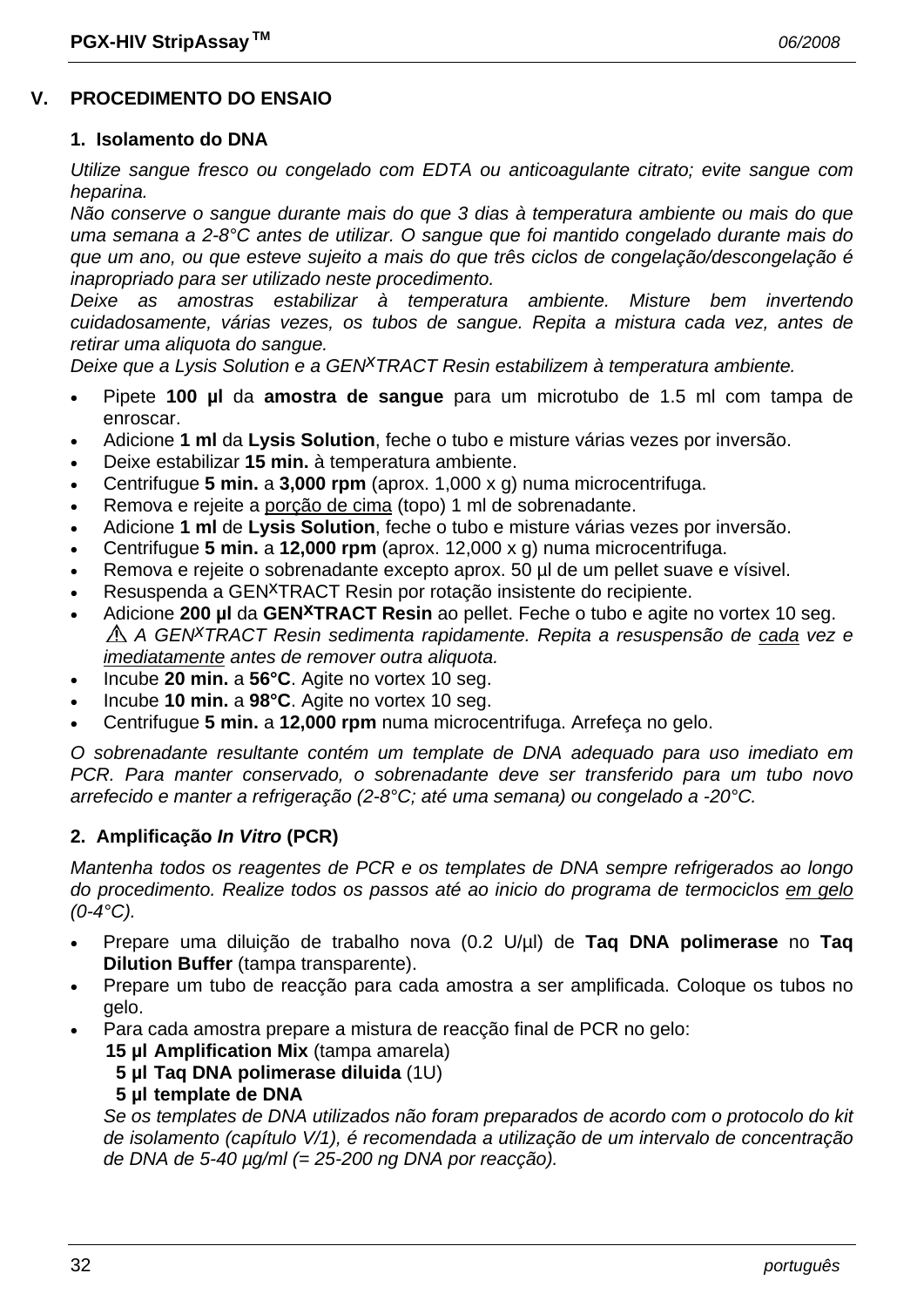- Coloque bem as tampas nos tubos. Pré-aqueça o aparelho de termociclos a 94°C.
- Insira os tubos de reacção e ponha a funcionar o seguinte programa de termociclos: pré-PCR: 94°C/2 min.

 termociclos: 94°C/15 seg. - 58°C/30 seg. - 72°C/30 seg. (35 ciclos) extensão final: 72°C/3 min.

*Conserve os produtos de amplificação no gelo ou a 2-8°C para utilização futura.* 

*Opcional: Analise os produtos de amplificação por electroforese em gel de agarose (ex. gel de agarose a 3%).* 

*Comprimentos dos fragmentos: 81, 175, 239/207, 347 bp* 

#### **3. Hibridação** (45°C; banho de água com agitação)

*Ajuste o nível de água no banho até aprox. ½ da altura do Typing Tray.* 

*Aqueça banho de água a exactamente 45°C (± 0.5°C). Verifique a temperatura da água com termómetro calibrado* 

*Pré-aqueça o Hybridization Buffer e a Wash Solution A a 45°C. (Tenha atenção, que todos os precipitados formados a 2-8°C sejam completamente dissolvidos.)* 

*Deixe que as Teststrips, DNAT, Conjugate Solution, Wash Solution B e o Color Developer estabilizem à temperatura ambiente. Prepare o Typing Tray(s).* 

*Remova uma Teststrip para cada amostra usando uma pinça limpa. (Toque nas Teststrips apenas com luvas!). Identifique as Teststrips fora das zonas marcadas com um lápis. (Não utilize esferográficas, marcadores, etc)* 

- Pipete **10 µl DNAT** (tampa azul) para o canto inferior de cada pista a ser utilizada nos Typing Trays (uma pista por amostra).
- Adicione **10 µl** de **produto de amplificação** à gota correspondente de DNAT. Misture bem com pipeta. *(A solução deverá permanecer azul.)*
- Deixe em repouso durante **5 min.** à temperatura ambiente.
- Adicione **1 ml** de **Hybridization Buffer** (pré-aquecido a 45°C) em cada pista. Agite o tabuleiro (tray) cuidadosamente. *(A cor azul vai desaparecer.)*
- Insira **Teststrips** com os lados marcados para cima (linhas vísiveis!) nas pistas respectivas. Submerja completamente.
- Incube **30 min.** a **45°C** na plataforma de agitação do banho de água.  *Programe uma velocidade de agitação moderada (aprox. 50 rpm) para evitar salpicos. Mantenha a tampa do banho fechada para evitar variações de temperatura.*
- No final da incubação remova as soluções de hibridação por aspiração de vácuo.  *Continue imediatamente. Não deixe que as Teststrips sequem durante todo o procedimento.*

#### **4. Lavagem de estringência** (45°C; banho de água com agitação)

- Adicione **1 ml** de **Wash Solution A** (pré-aquecido a 45°C). Lave ligeiramente (10 seg.). Remova os liquidos por aspiração de vácuo.
- Adicione **1 ml** de **Wash Solution A** (45°C).
- Incube **15 min.** a **45°C** no banho de água com agitação. Remova os liquidos por aspiração de vácuo.
- Adicione **1 ml** de **Wash Solution A** (45°C).
- Incube **15 min.** a **45°C** no banho de água com agitação. Remova os liquidos por aspiração de vácuo.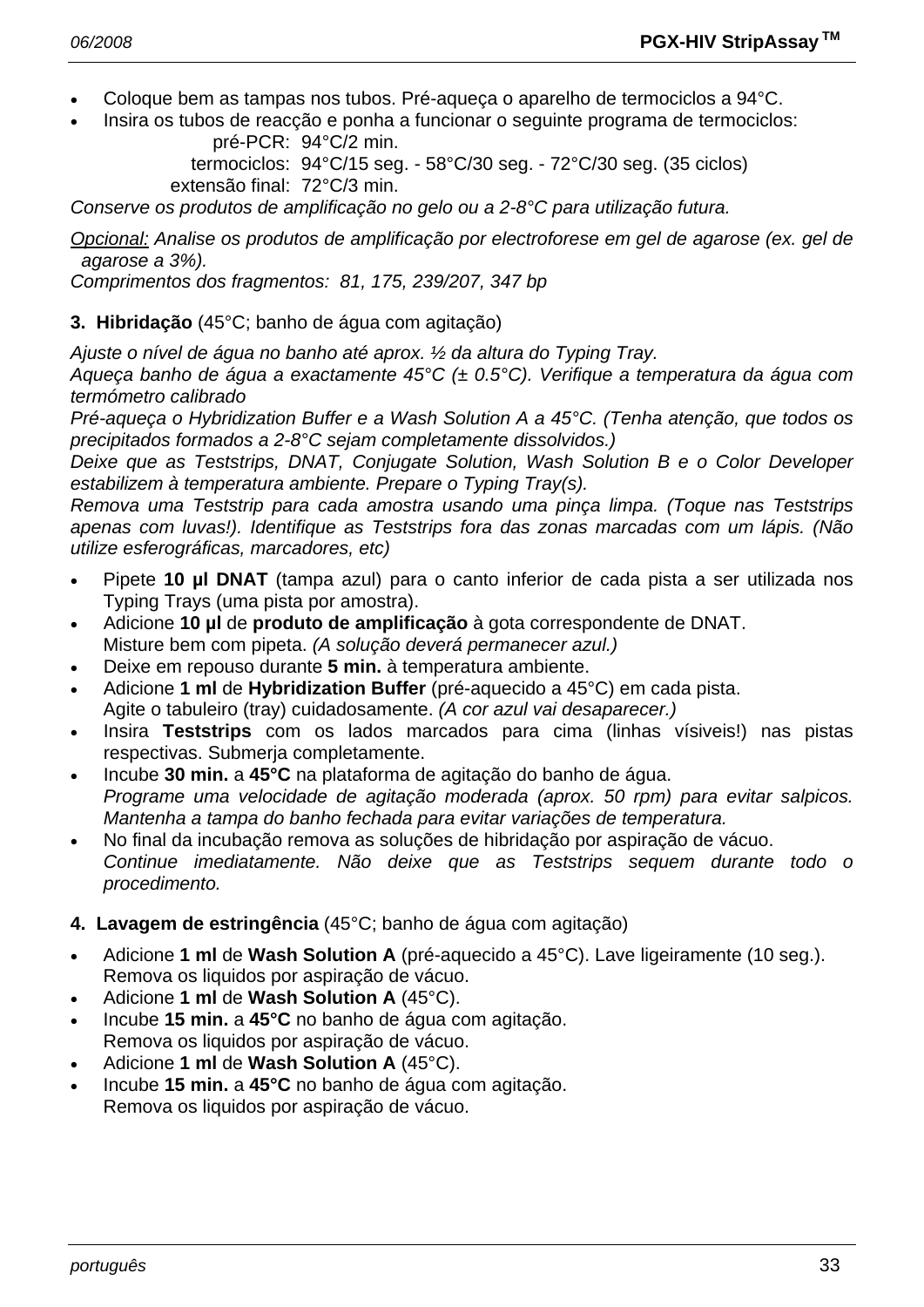- **5. Desenvolvimento de cor** (temperatura ambiente)
- Adicione **1 ml** de **Conjugate Solution**.
- Incube **15 min.** à **temperatura ambiente** num leito com agitação ou agitador orbital. Remova os liquidos por aspiração de vácuo.
- Adicione **1 ml** de **Wash Solution B**. Lave ligeiramente (10 seg.). Remova os liquidos por aspiração de vácuo.
- Adicione **1 ml** de **Wash Solution B**.
- Incube **5 min.** à **temperatura ambiente** num leito com agitação ou agitador orbital. Remova os liquidos por aspiração de vácuo.
- Adicione **1 ml** de **Wash Solution B**.
- Incube **5 min.** à **temperatura ambiente** num leito com agitação ou agitador orbital. Remova os liquidos por aspiração de vácuo.
- Adicione **1 ml** de **Color Developer**.
- Incube **15 min.** à **temperatura ambiente** no escuro num leito com agitação ou agitador orbital.
- *Vai surgir uma coloração púrpura depois da reacção positiva.*
- Lave várias vezes as Teststrips com água destilada. Deixe que as tiras sequem no escuro em papel absorvente.  *Não exponha a luz intensa as Teststrips depois do Desenvolvimento de cor.*

# **VI. INTERPRETAÇÃO DOS RESULTADOS**

O genótipo da amostra é determinado usando a folha Collector<sup>™</sup> inclusa.

Coloque a Teststrip processada num dos campos designados, alinhe-a ao desenho esquemático usando a linha marcadora vermelha (topo) e a linha marcadora verde (fundo), e cole-a com fita adesiva.

Uma reacção positiva da linha de controlo mais acima indica o funcionamento correcto da Conjugate Solution e do Color Developer. Esta linha deve sempre colorir-se de modo positivo.

Para cada posição polimórfica, um dos segunites padrões de coloração deve ser obtido: *Nota: As intensidades de coloração das linhas positivas podem variar. Tal não tem significado para o resultado.* 



|            | linha « wild type » | linha « mutant » | genótipo             |
|------------|---------------------|------------------|----------------------|
| <b>NOR</b> | positivo            | negativo         | normal               |
| <b>HET</b> | positivo            | positivo         | heterozigótico       |
| <b>HOM</b> | negativo            | positivo         | mutante homozigótico |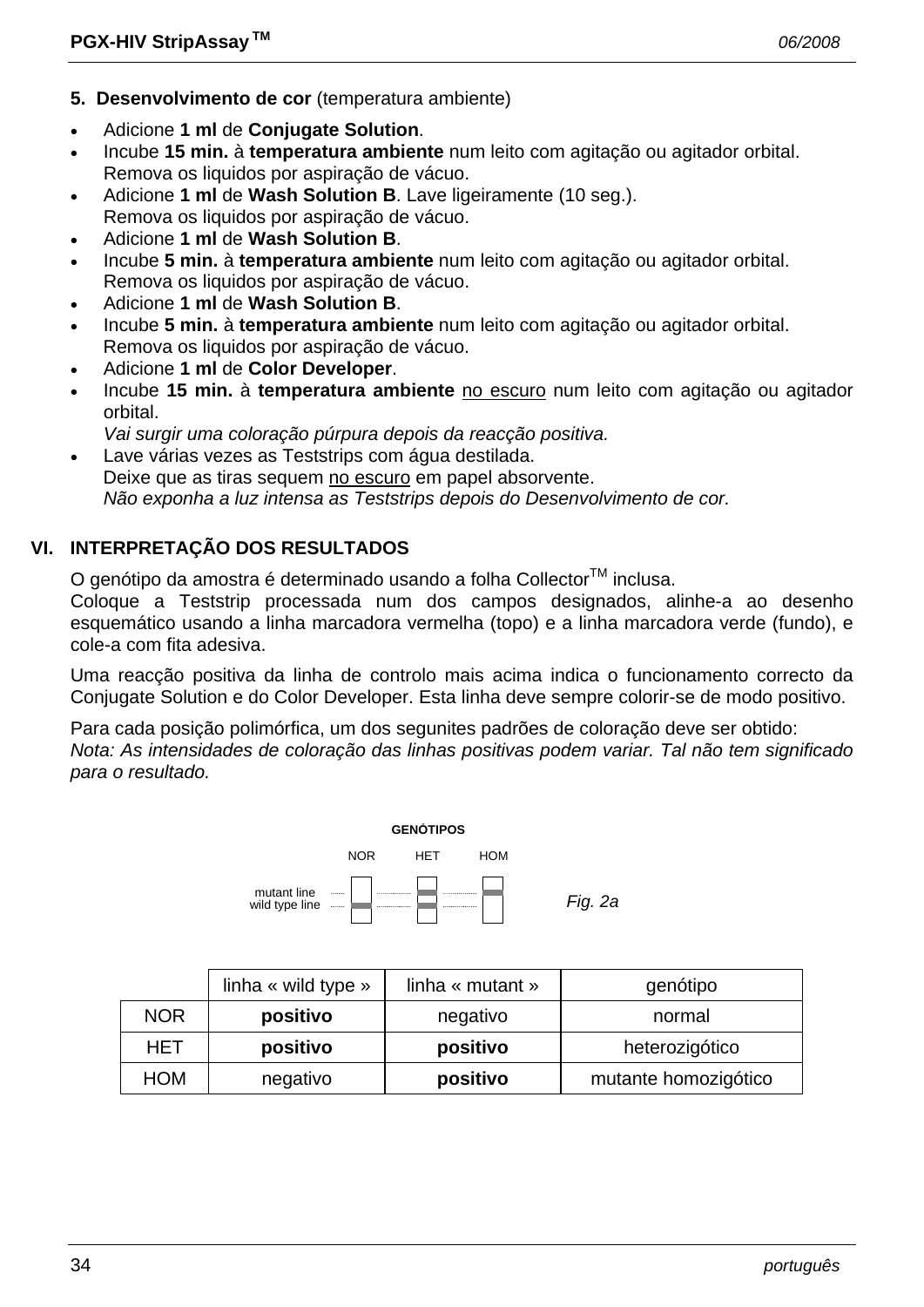Os alelos CYP2D6 \*1 (« wild type »), \*3, \*4, \*6, e os genótipos homozigóticos e heterozigóticos resultantes (\*1/\*1, \*1/\*3, etc.) são determinados por sondas para as mutações 2637delA, 1934 G>A e1795delT, respectivamente (Fig. 2b).



O PGX-HIV StripAssay TM não diferencia a homozigotia para cada um destes alelos, de heterozigotia composta com o alelo \*5, que representa a deleção de todo o gene CYP2D6 (ex. \*3/\*3 versus \*3/\*5). No que concerne o fenótipo de metabolização de fármacos (extenso versus fraco) a discriminação não é necessária, pois ambos os genótipos vão situar-se na mesma categoria. No caso do alelo homozigótico \*5 (\*5/\*5), os produtos de PCR do CYP2D6 não serão gerados, e todos os sinais « wild type » e « mutant » correspondentes estarão ausentes (ver exemplo J, página III).

Em todos estes casos de deleção do gene CYP2D6 (alelo \*5) é apenas indirectamente demonstrada; contudo, poderá ser confirmado por estratégias de PCR de longo alcance (ex. Steen et al. 1995, Pharmacogenomics 5, 215-23).

| fenótipo                   | genótipo CYP2D6                                                                         |
|----------------------------|-----------------------------------------------------------------------------------------|
| metabolizador extenso (EM) | $*1/*1$ , $*1/*3$ , $*1/*4$ , $*1/*5$ , $*1/*6$                                         |
| metabolizador fraco (PM)   | $*3/3$ , $*3/4$ , $*3/5$ , $*3/5$ , $*4/4$ , $*4/5$ , $*4/6$ , $*5/5$ , $*5/6$ , $*6/6$ |

Ver exemplos do resultados das StripAssay na página III (Fig. 3).

Um *Technical Handbook for StripAssays* detalhado está disponível para *download* em: www.viennalab.com. Conselhos para resolução rápida de problemas também podem ser obtidos no site, bem como por contacto com a ViennaLab através do distribuidor local ou por contacto directo para o endereço disponibilizado na página I.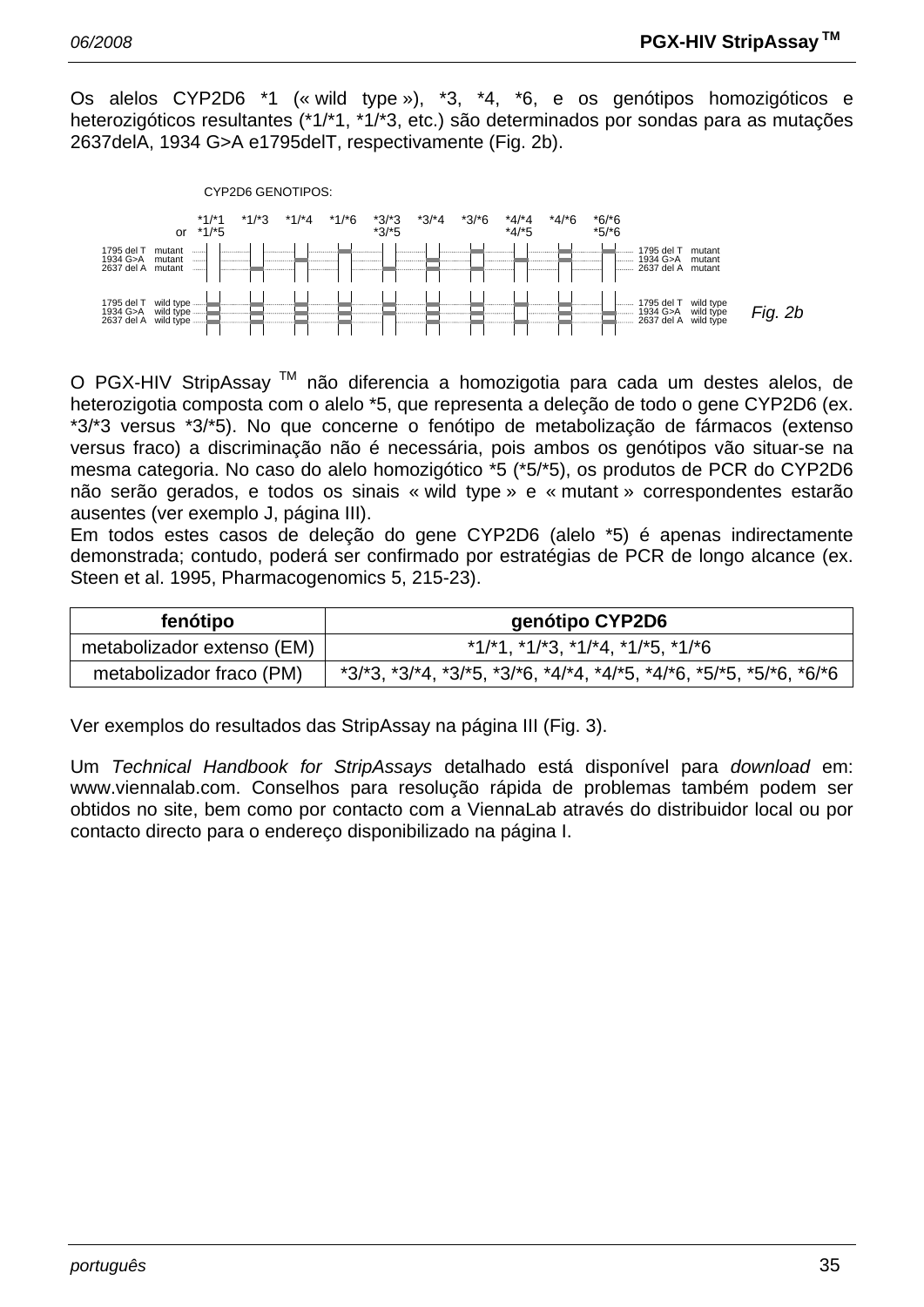# **VII. CONSIDERAÇÕES DE QUALIDADE**

- O entendimento detalhado do procedimento aqui explicado, e equipamento de laboratório e técnicas precisas, são necessárias para obter resultados fiáveis. Utilização do StripAssay para diagnóstico *in vitro* humano deve ser restrito a pessoal com o treino adequado.
- Não utilize componentes do StripAssay depois do prazo de validade ter expirado. O prazo de validade está impresso na parte exterior da caixa do kit. Não misture reagentes de lotes diferentes.
- Evite a contaminação microbiana e a contaminação cruzada de reagentes ou amostras pela utilização de pontas de pipetas estéreis e descartáveis, ao longo do procedimento. Não troque as tampas dos recipientes.
- A linha Control imobilizada em cada Teststrip permite um controlo do desempenho do sistema de detecção cromogénica. Para monitorizar e validar a especificidade dos passos de hibridação e lavagem, devem ser incluídos DNA's de controlo de um genótipo conhecido, em cada experiência individualizada.

### **VIII. SEGURANÇA**

- Não beba, coma, fume, ou aplique cosméticos na área de trabalho. Utilize batas de laboratório e luvas descartáveis quando mnanipular as amostras e os reagentes do kit. A seguir, lave as mãos cuidadosamente.
- Manipule as amostras como potencialmente infecciosas. Lave e desinfecte cuidadosamente todos os materiais e superfícies que estiveram em contacto com as amostras. Rejeite todos os resíduos associados a amostras clínicas para um contentor de material bioperigoso.
- Evite o contacto do DNAT com a pele, olhos, ou membranas mucosas. Se ocorrer contacto, Lave imediatamente com abundante quantidade de água. Se houver salpicos, dilua com água antes de secar.
- Adira a todos os regualmentos locais e federais de segurança e ambientais que possam ser aplicáveis.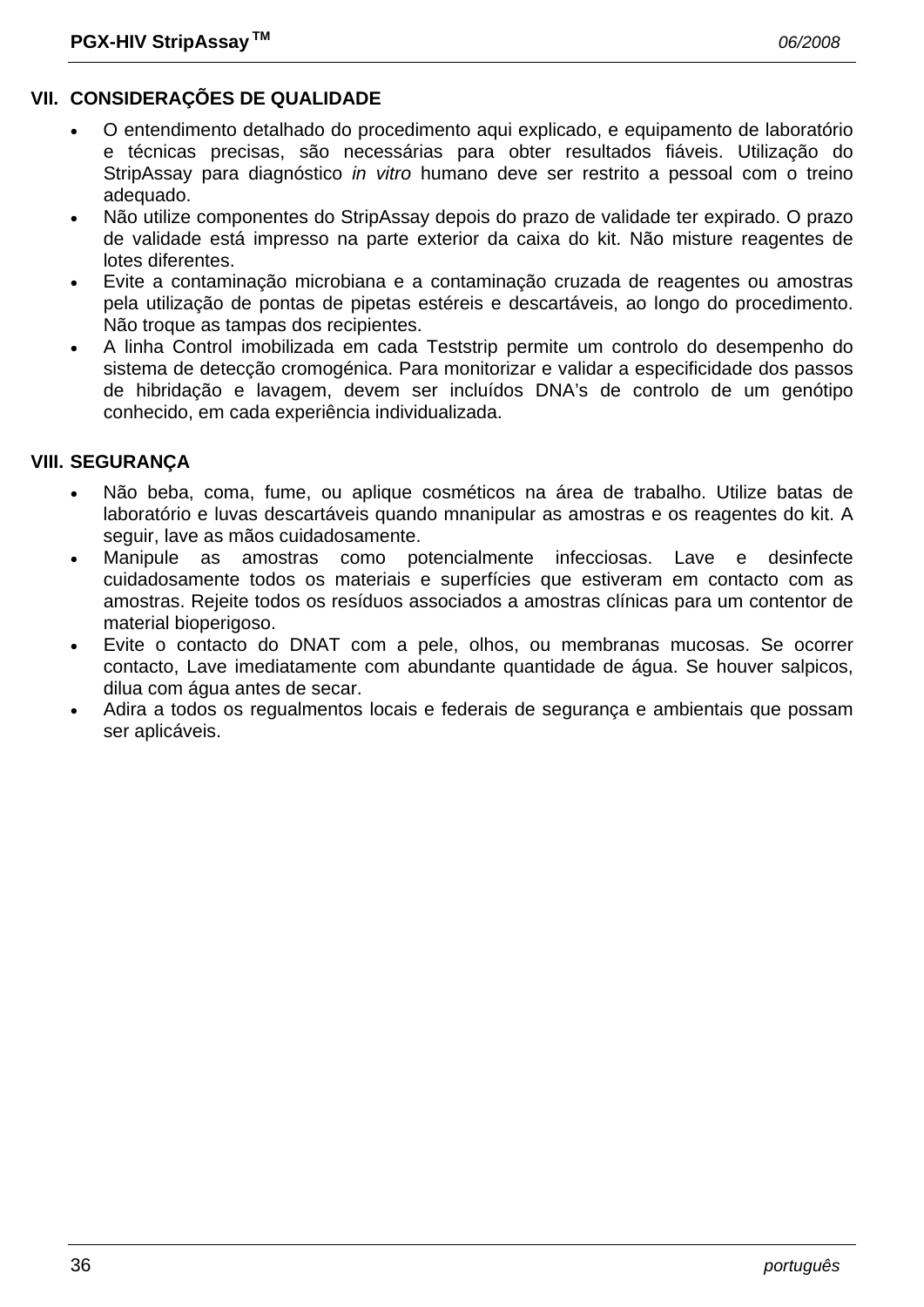# Fig. 3: Examples of test results

| (A.)<br>$\frac{1}{2}$ 3 4 5<br>6<br>7<br>8<br>9<br>10                       |                                 | (B.)<br>$\frac{1}{2}$ $\frac{2}{3}$ $\frac{3}{4}$ 5<br>6<br>7<br>8<br>9<br>10 | (C.)<br>$\frac{1}{2}$ $\frac{2}{3}$ $\frac{3}{4}$ 5<br>6<br>7<br>8<br>9<br>10                      | (D.)<br>$\frac{1}{2}$ 3<br>4<br>5<br>₹<br>6<br>7<br>8<br>9<br>10                   | (E.)<br>$123$<br>$45$<br>6<br>7<br>8<br>9<br>10                 | (F.)<br>$123$<br>$45$<br>6<br>7<br>8<br>9<br>10                             |  |
|-----------------------------------------------------------------------------|---------------------------------|-------------------------------------------------------------------------------|----------------------------------------------------------------------------------------------------|------------------------------------------------------------------------------------|-----------------------------------------------------------------|-----------------------------------------------------------------------------|--|
| (G.)<br>$\frac{1}{2}$ $\frac{2}{3}$ $\frac{4}{5}$<br>6<br>7<br>8<br>9<br>10 |                                 | (H.)<br>$123$<br>$45$<br>⇇<br>6<br>7<br>8<br>9<br>10                          | (I.)<br>$\frac{1}{2}$ $\frac{2}{3}$ $\frac{3}{4}$ 5<br>↞<br>$\leftarrow$<br>6<br>7<br>8<br>9<br>10 | (J.)<br>$\frac{1}{2}$ $\frac{2}{3}$ $\frac{3}{4}$ 5<br>6<br>7<br>8<br>9<br>₹<br>10 | (K.)<br>$\frac{1}{2}$ $\frac{3}{4}$ 5<br>6<br>7<br>8<br>9<br>10 | (L.)<br>$\frac{1}{2}$ $\frac{2}{3}$ $\frac{4}{5}$<br>6<br>7<br>8<br>9<br>10 |  |
|                                                                             | MDR1                            |                                                                               |                                                                                                    | CYP2D6                                                                             | CCR5                                                            |                                                                             |  |
| (A.)                                                                        |                                 | normal                                                                        | *1/*1 or *1/*5                                                                                     |                                                                                    | normal                                                          |                                                                             |  |
| (B.)                                                                        | heterozygous                    |                                                                               | *1/*1 or *1/*5                                                                                     |                                                                                    | normal                                                          |                                                                             |  |
| (C.)                                                                        | homozygous                      |                                                                               | *1/*1 or *1/*5                                                                                     |                                                                                    | normal                                                          |                                                                             |  |
| (D.)<br>(E.)                                                                | heterozygous<br>heterozygous    |                                                                               | $*1/*6$<br>$*1/*4$                                                                                 |                                                                                    | normal<br>homozygous                                            |                                                                             |  |
| (F.)                                                                        | normal                          |                                                                               | *4/*4 or *4/*5                                                                                     |                                                                                    | normal                                                          |                                                                             |  |
| (G.)                                                                        | homozygous                      |                                                                               | *4/*4 or *4/*5                                                                                     |                                                                                    | homozygous                                                      |                                                                             |  |
| (H.)                                                                        | heterozygous                    |                                                                               | $*3/*6$                                                                                            |                                                                                    | heterozygous                                                    |                                                                             |  |
| (1.)                                                                        | normal                          |                                                                               | *3/*3 or *3/*5                                                                                     |                                                                                    | heterozygous                                                    |                                                                             |  |
| (J.)                                                                        | normal                          |                                                                               | *5/*5 or partial PCR failure                                                                       |                                                                                    | normal                                                          |                                                                             |  |
| (K.)                                                                        | *5/*6 or *6/*6<br>normal        |                                                                               |                                                                                                    |                                                                                    | normal                                                          |                                                                             |  |
| (L.)                                                                        | negative control or PCR failure |                                                                               |                                                                                                    |                                                                                    |                                                                 |                                                                             |  |